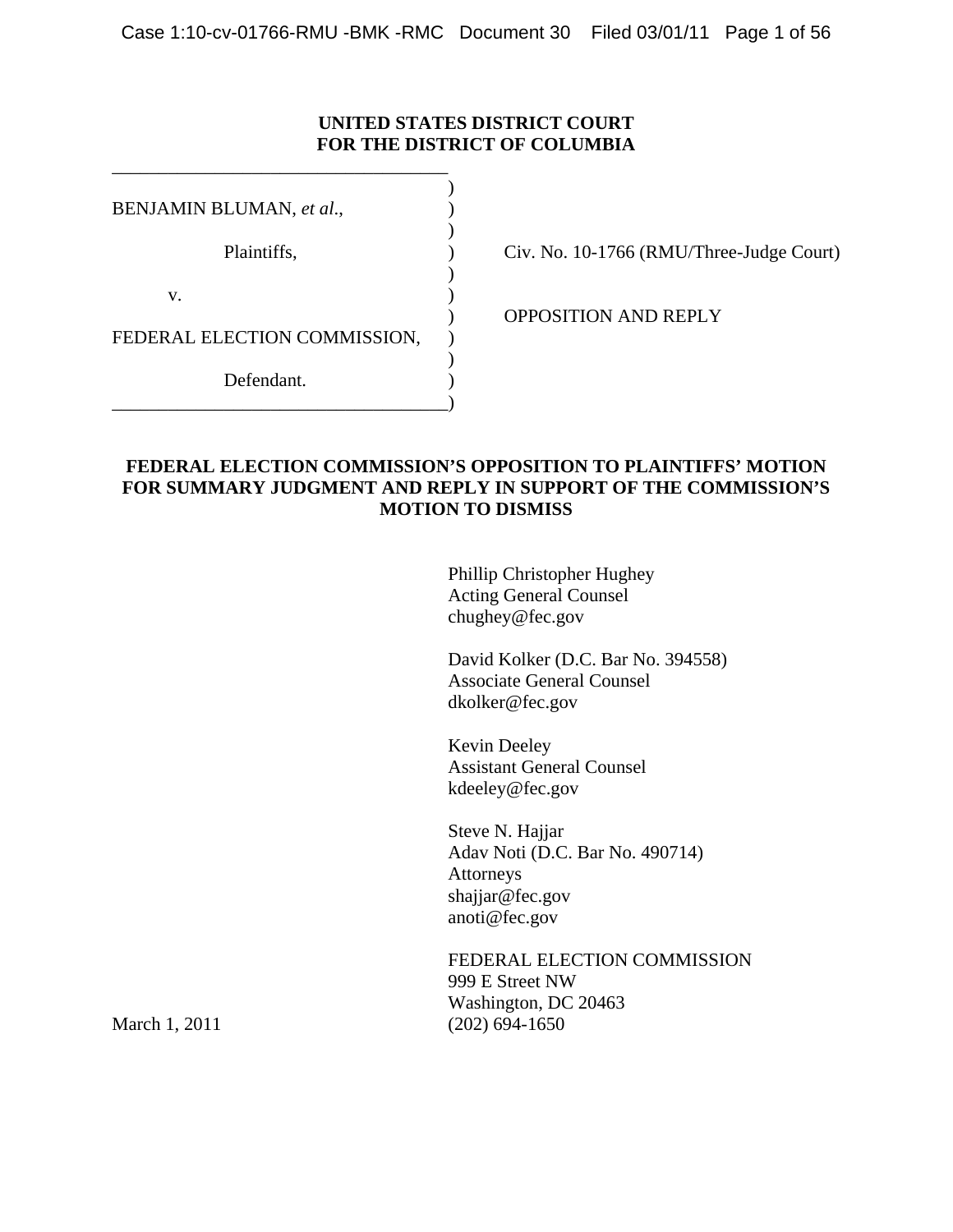# **TABLE OF CONTENTS**

| I.   |                 | THE CONSTITUTION GRANTS THE FEDERAL GOVERNMENT<br>AUTHORITY TO EXCLUDE ALIENS FROM PARTICIPATING IN THE                                                                  |
|------|-----------------|--------------------------------------------------------------------------------------------------------------------------------------------------------------------------|
| II.  |                 | CONGRESS HAD A WELL-FOUNDED BASIS FOR ACTING TO PROTECT<br>AMERICAN ELECTIONS FROM ALL FINANCIAL INFLUENCE BY                                                            |
| III. |                 | COURTS HAVE REPEATEDLY UPHELD RATIONAL EXCLUSIONS OF<br>ALIENS FROM PARTICIPATING IN DEMOCRATIC PROCESSES                                                                |
|      | A.              |                                                                                                                                                                          |
|      | <b>B.</b>       | The Federal Power to Exclude Aliens from Self-Governance Extends                                                                                                         |
|      | $\mathcal{C}$ . | Courts Use Rational Basis Review for Alienage Classifications that                                                                                                       |
|      | D.              | Plaintiffs' Ties to the United States Are Temporary and in Some Instances                                                                                                |
|      | Ε.              |                                                                                                                                                                          |
| IV.  | <b>SCRUTINY</b> | EVEN IF REGULATION OF ALIEN CONTRIBUTIONS WERE SUBJECT TO<br>THE SAME SCRUTINY AS REGULATION OF CITIZEN CONTRIBUTIONS,<br>THE APPROPRIATE STANDARD WOULD BE INTERMEDIATE |
| V.   |                 | SECTION 441e IS CONSTITUTIONAL UNDER ANY LEVEL OF SCRUTINY 24                                                                                                            |
|      | A.              | Section 441e Furthers the Important and Compelling Governmental<br>Interest of Protecting American Democracy from Foreign Influence 24                                   |
|      | <b>B.</b>       | Section 441e Is Closely Drawn and Narrowly Tailored Not to Apply to<br>Aliens Who Have Permanent Ties to the United States, and Not to Apply                             |
|      | C.              | Plaintiffs' Remaining Arguments Mischaracterize the Government                                                                                                           |
|      |                 | 1.<br>The Rights to Vote and to Engage in Political Spending Are Not<br>Coextensive, but Each Is a Form of Political Participation that the                              |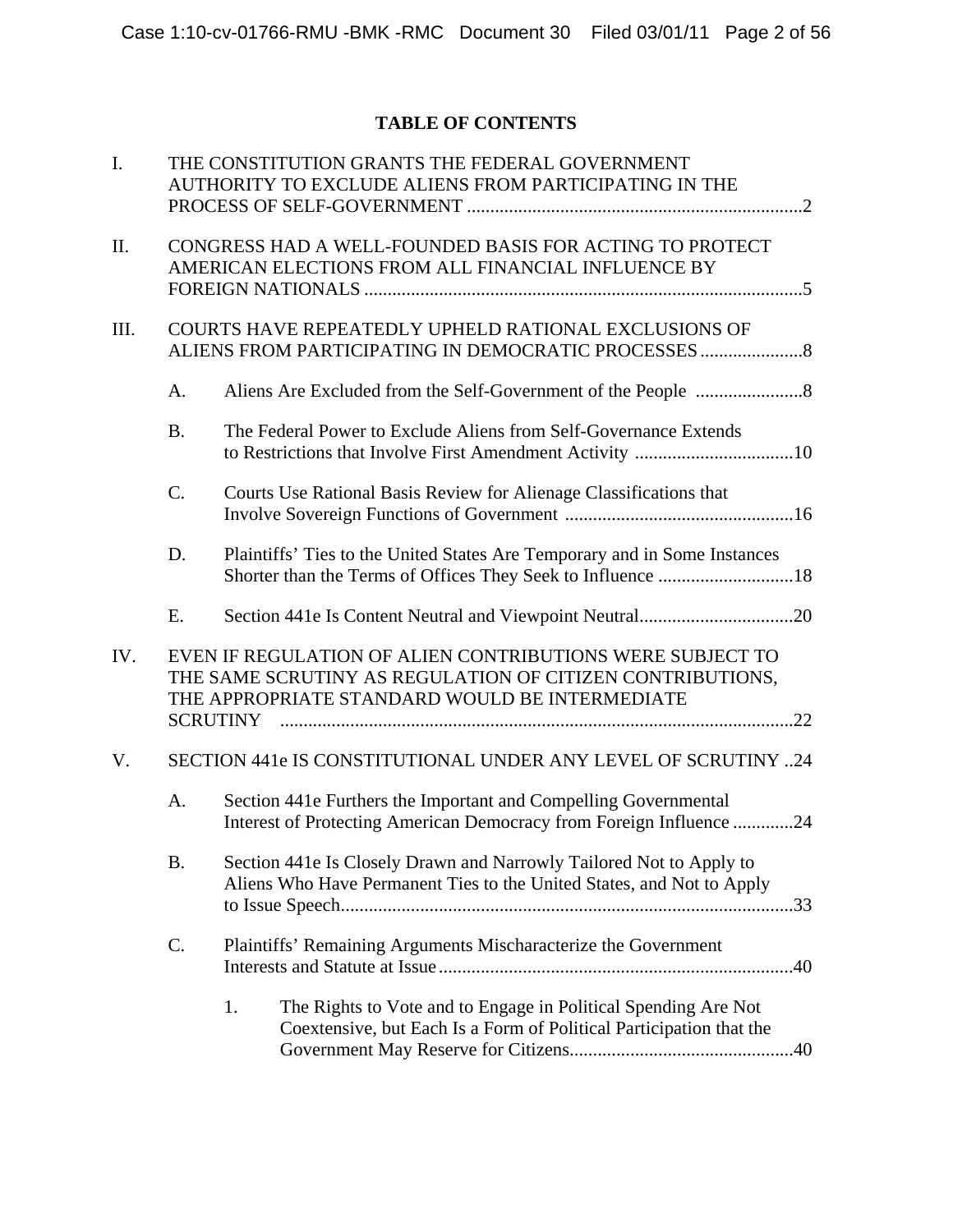|  | Section 441e Is an Influence-Prevention Statute, Not a Speech- |                  |
|--|----------------------------------------------------------------|------------------|
|  |                                                                |                  |
|  |                                                                | $\Lambda\Lambda$ |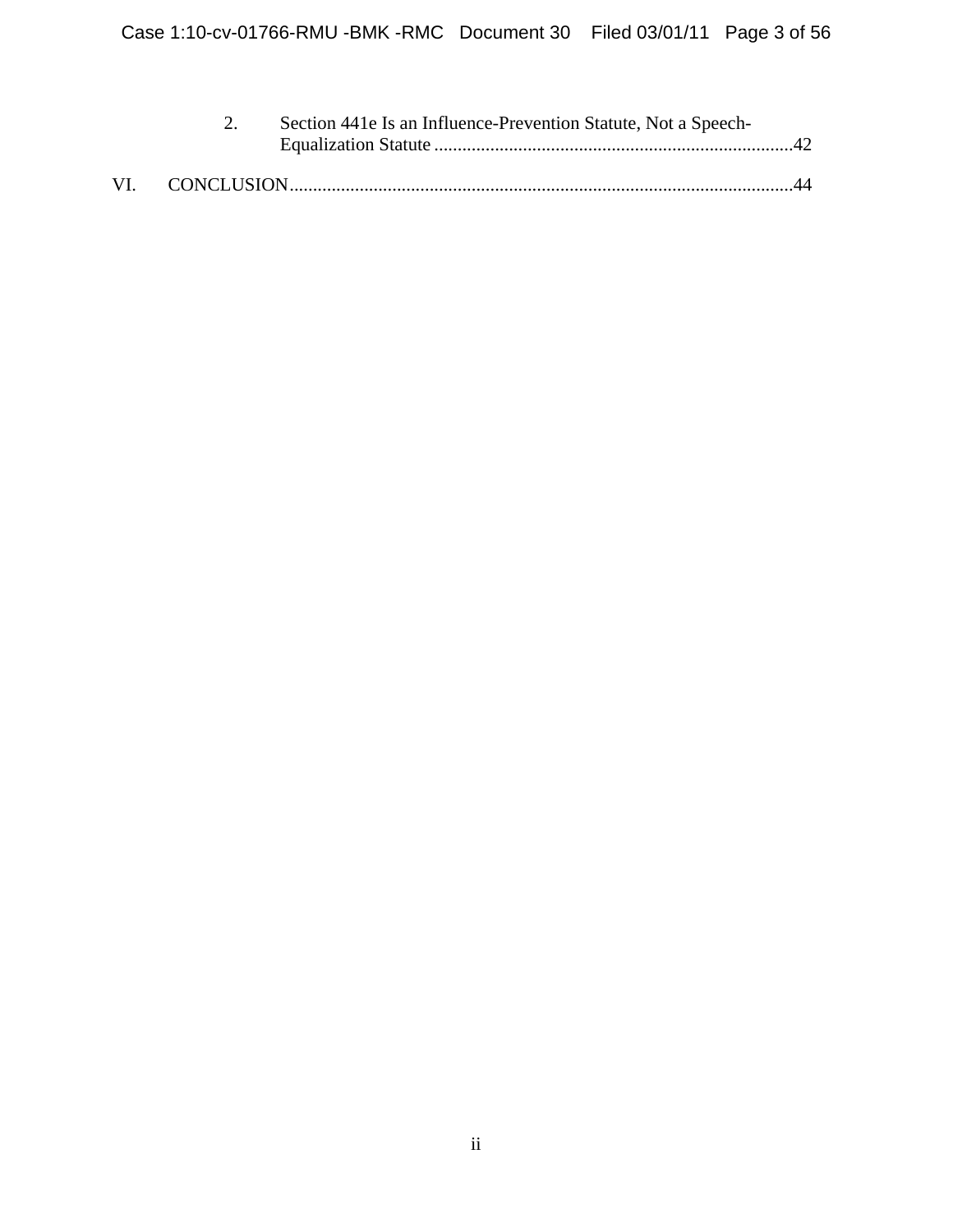# **TABLE OF AUTHORITIES**

| <b>Cases</b>                                                              | Page |
|---------------------------------------------------------------------------|------|
|                                                                           |      |
|                                                                           |      |
| Am.-Arab Anti-Discrimination Comm. v. Reno, 70 F.3d 1045 (9th Cir. 1995), |      |
|                                                                           |      |
|                                                                           |      |
|                                                                           |      |
|                                                                           |      |
|                                                                           |      |
|                                                                           |      |
|                                                                           |      |
|                                                                           |      |
|                                                                           |      |
|                                                                           |      |
|                                                                           |      |
|                                                                           |      |
|                                                                           |      |
|                                                                           |      |
|                                                                           |      |
|                                                                           |      |
|                                                                           |      |
|                                                                           |      |
|                                                                           |      |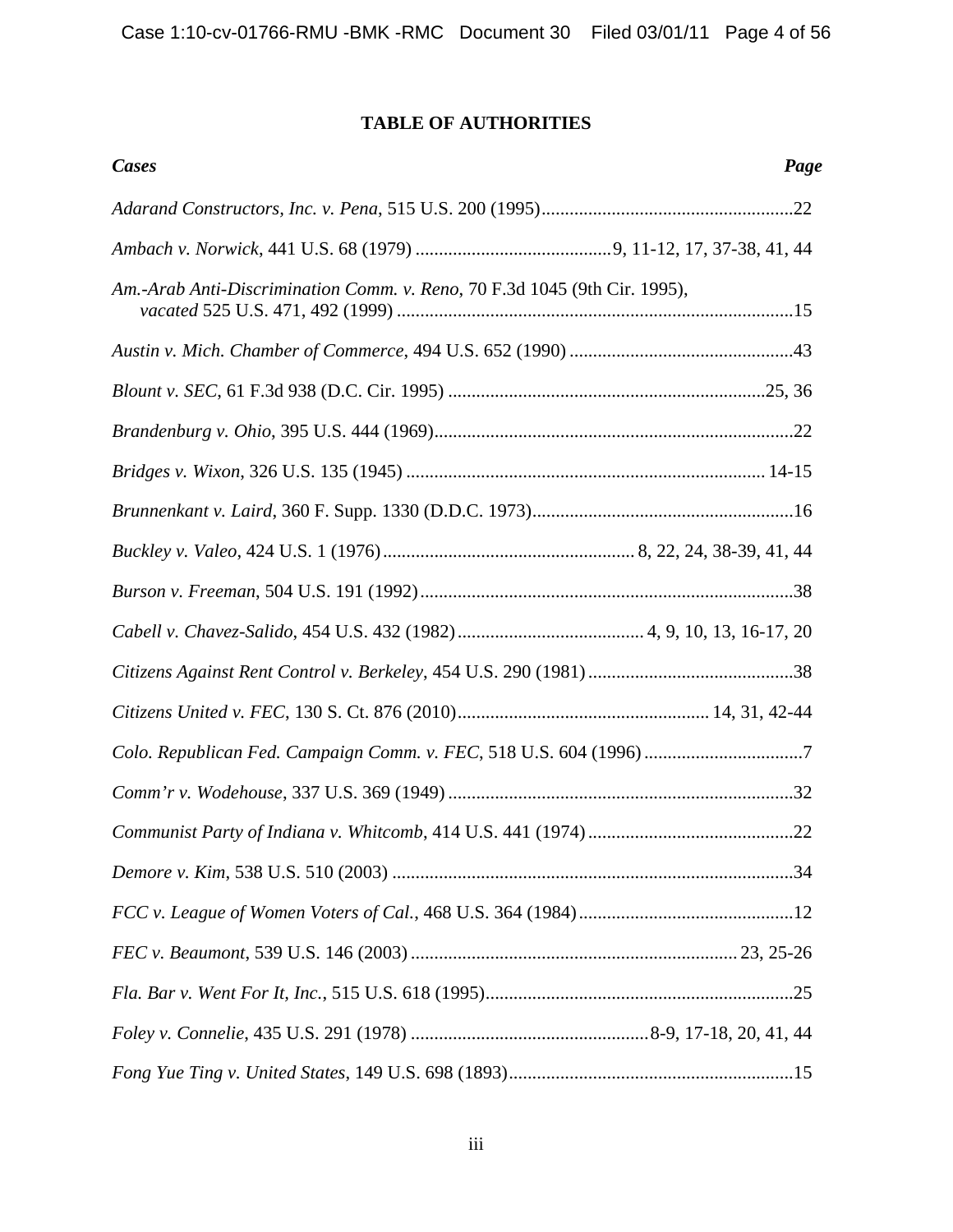| Holder v. Humanitarian Law Project, 130 S. Ct. 2705 (2010)  21, 24-25, 39   |  |
|-----------------------------------------------------------------------------|--|
|                                                                             |  |
|                                                                             |  |
|                                                                             |  |
|                                                                             |  |
|                                                                             |  |
|                                                                             |  |
|                                                                             |  |
| Moving Phones P'ship v. FCC, 998 F.2d 1051 (D.C. Cir. 1993) 11-13, 17       |  |
|                                                                             |  |
|                                                                             |  |
|                                                                             |  |
|                                                                             |  |
|                                                                             |  |
|                                                                             |  |
| Rosenberger v. Rector & Visitors of the Univ. of Va., 515 U.S. 819 (1995)21 |  |
|                                                                             |  |
|                                                                             |  |
|                                                                             |  |
|                                                                             |  |
|                                                                             |  |
|                                                                             |  |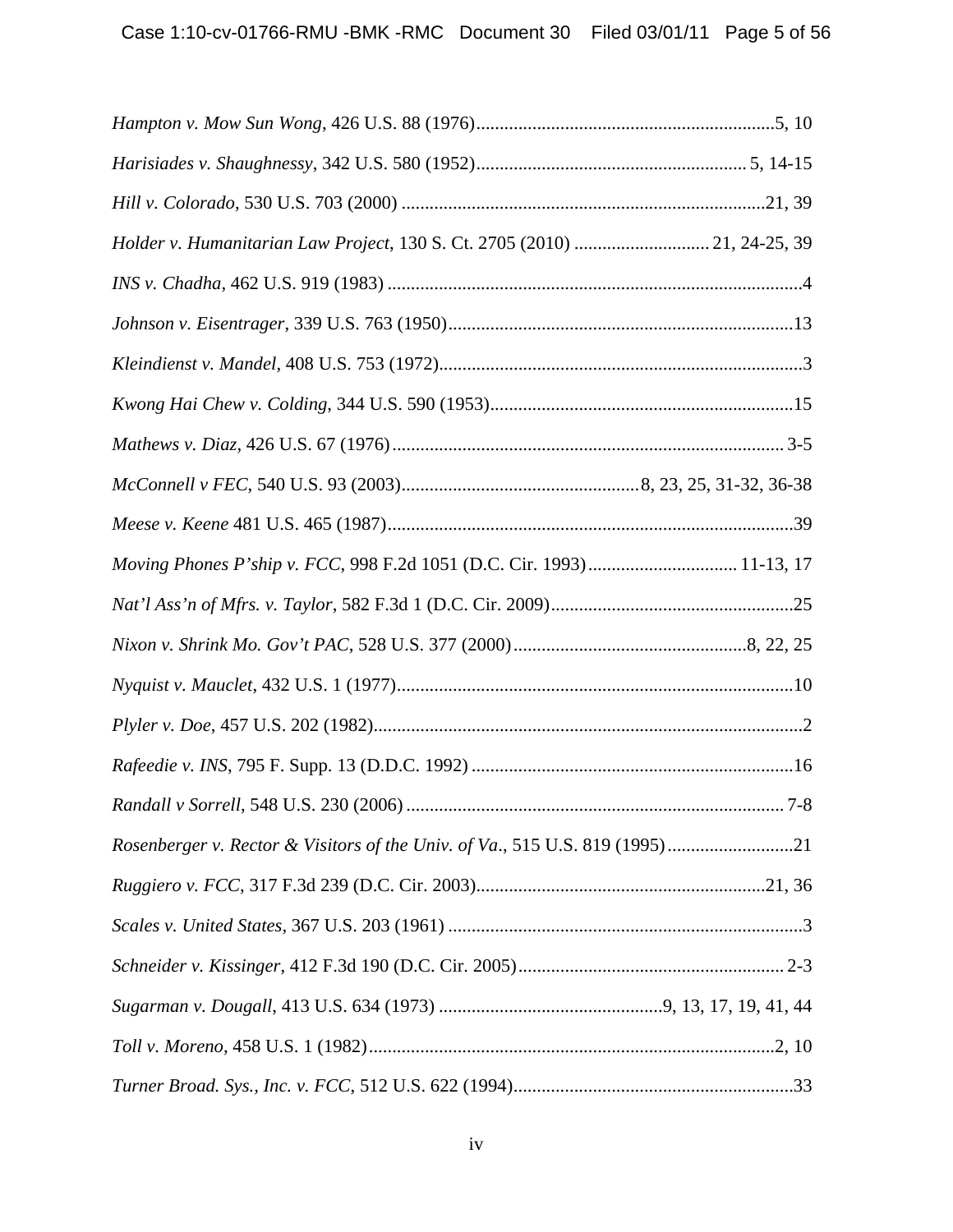| <b>Statutes and Regulations</b>                                                       |  |
|---------------------------------------------------------------------------------------|--|
|                                                                                       |  |
|                                                                                       |  |
|                                                                                       |  |
|                                                                                       |  |
|                                                                                       |  |
|                                                                                       |  |
|                                                                                       |  |
|                                                                                       |  |
|                                                                                       |  |
|                                                                                       |  |
|                                                                                       |  |
|                                                                                       |  |
|                                                                                       |  |
|                                                                                       |  |
|                                                                                       |  |
|                                                                                       |  |
| Bipartisan Campaign Reform Act of 2002 ("BCRA"), Pub. L. No. 107-155, 116 Stat. 81 23 |  |
|                                                                                       |  |
|                                                                                       |  |
|                                                                                       |  |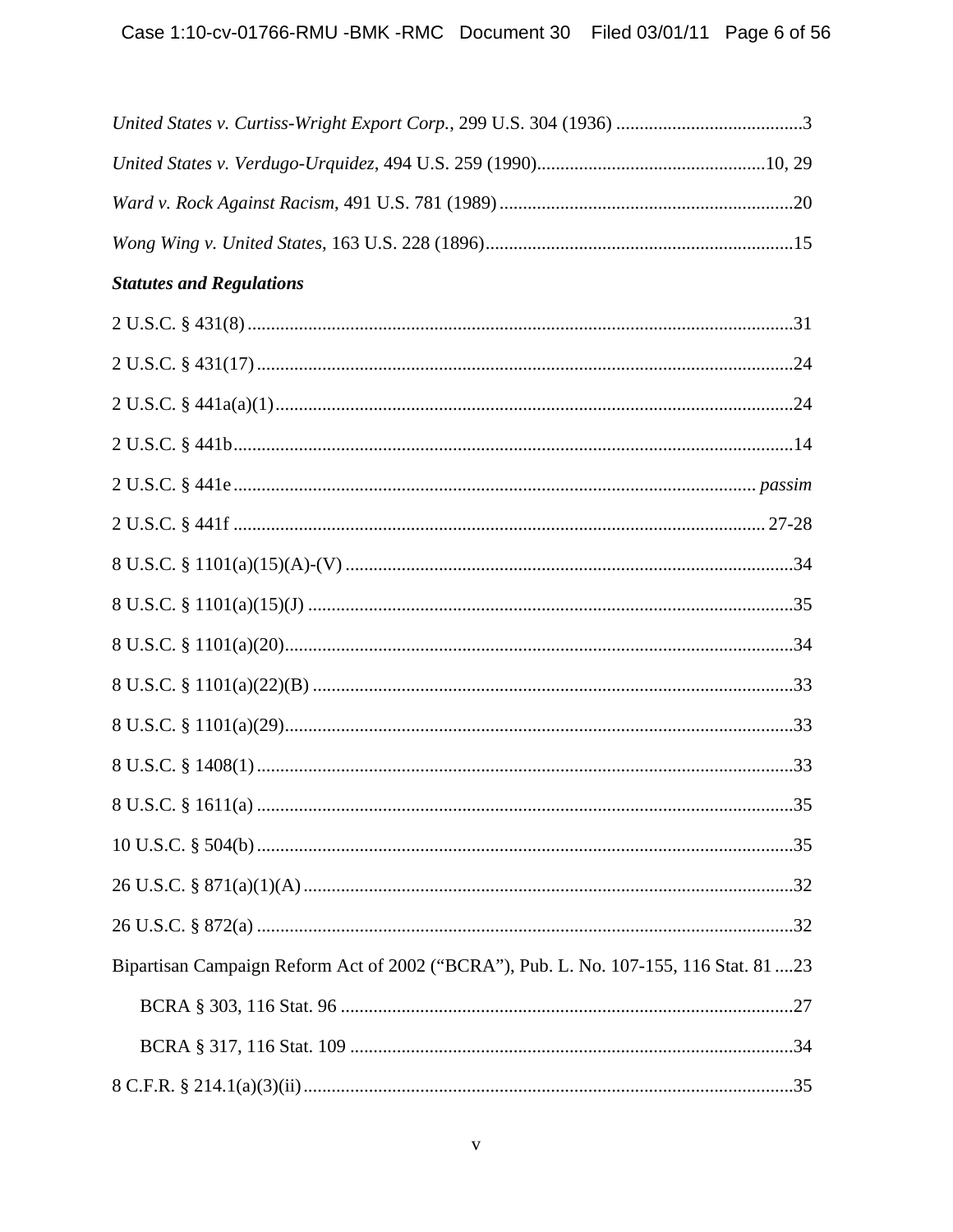| <b>Constitutional and Congressional Authorities</b>                                                                                                                                                                                               |  |
|---------------------------------------------------------------------------------------------------------------------------------------------------------------------------------------------------------------------------------------------------|--|
|                                                                                                                                                                                                                                                   |  |
|                                                                                                                                                                                                                                                   |  |
|                                                                                                                                                                                                                                                   |  |
|                                                                                                                                                                                                                                                   |  |
|                                                                                                                                                                                                                                                   |  |
|                                                                                                                                                                                                                                                   |  |
|                                                                                                                                                                                                                                                   |  |
| <b>Other Authorities</b>                                                                                                                                                                                                                          |  |
| Americans Against Food Taxes, "Give Me a Break," available at                                                                                                                                                                                     |  |
| Club for Growth, Frequently Asked Questions,                                                                                                                                                                                                      |  |
| FEC Advisory Op. 1994-28, http://saos.nictusa.com/aodocs/1994-28.pdf 34                                                                                                                                                                           |  |
| FEC Advisory Op. 2003-12, http://saos.nictusa.com/aodocs/2003-12.pdf 38                                                                                                                                                                           |  |
| FEC Advisory Op. 2005-10, http://saos.nictusa.com/aodocs/2005-10.pdf 38                                                                                                                                                                           |  |
| Evan Hill, Libyans in US Allege Coercion, Al Jazeera English (Feb. 17, 2011),<br>http://english.aljazeera.net/news/africa/2011/02/2011217184949502493.html  27-28                                                                                 |  |
| Internal Revenue Serv., Alien Liability for Social Security and Medicare Taxes of<br>Foreign Teachers, Foreign Researchers, and Other Foreign Professionals,<br>http://www.irs.gov/businesses/small/international/article/0,,id=188413,00.html 32 |  |
|                                                                                                                                                                                                                                                   |  |
| Travis Loller, Many Illegal Immigrants Pay Up at Tax Time, USA TODAY, Apr. 11, 200833                                                                                                                                                             |  |
| Hiroshi Motomura, Immigration and Alienage, Federalism and Proposition 187, 35 Va.                                                                                                                                                                |  |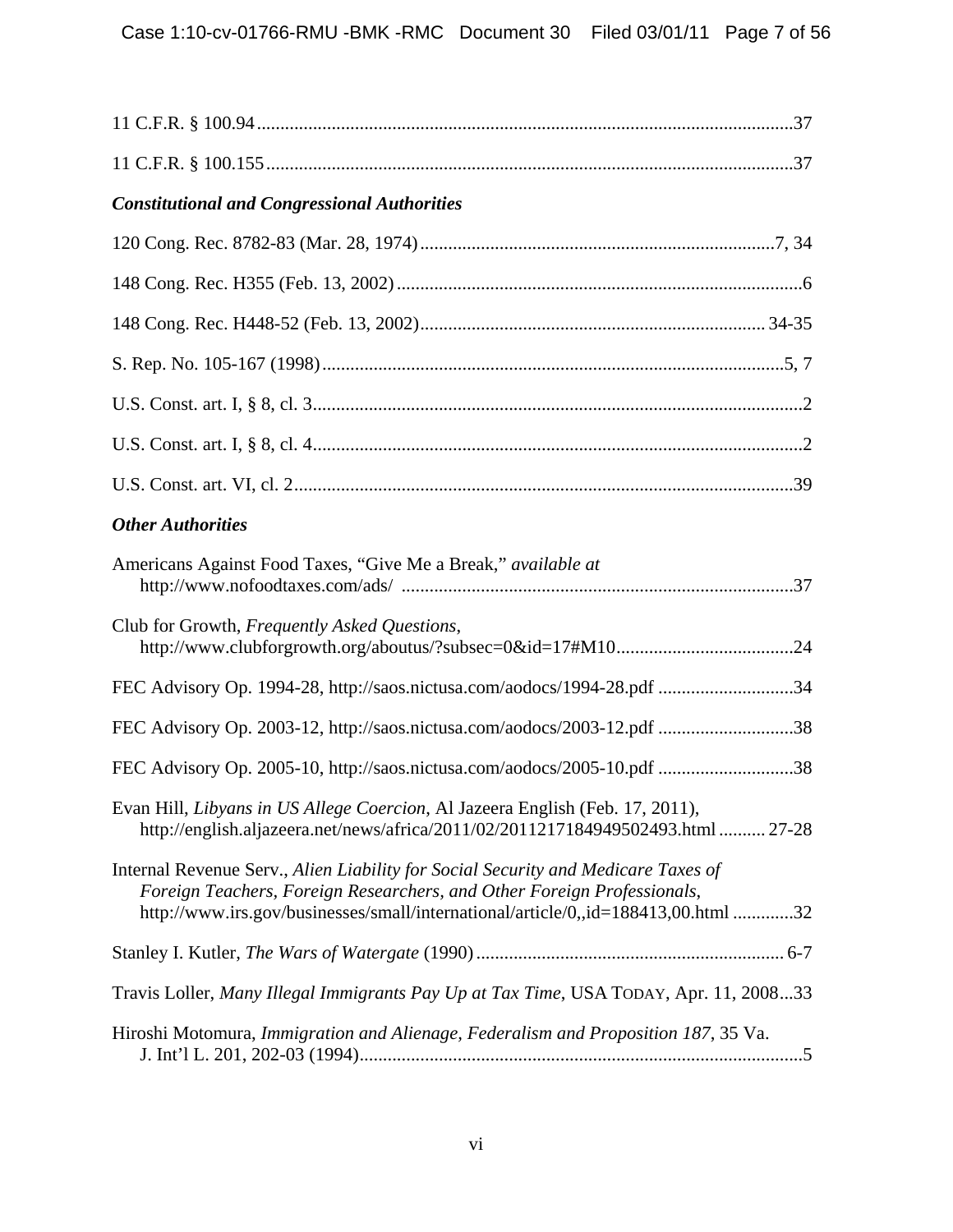| Nat'l Conf. of State Legislatures, State Limits on Contributions to Candidates,<br>http://www.ncsl.org/Portals/1/documents/legismgt/limits_candidates.pdf (revised Jan. |  |
|-------------------------------------------------------------------------------------------------------------------------------------------------------------------------|--|
| Gerald M. Rosberg, Aliens and Equal Protection: Why Not the Right to Vote?, 75 Mich.                                                                                    |  |
| Zephyr Teachout, Extraterritorial Electioneering and the Globalization of American                                                                                      |  |
| Chilton Williamson, American Suffrage from Property to Democracy 1760-1860 (1960) 19                                                                                    |  |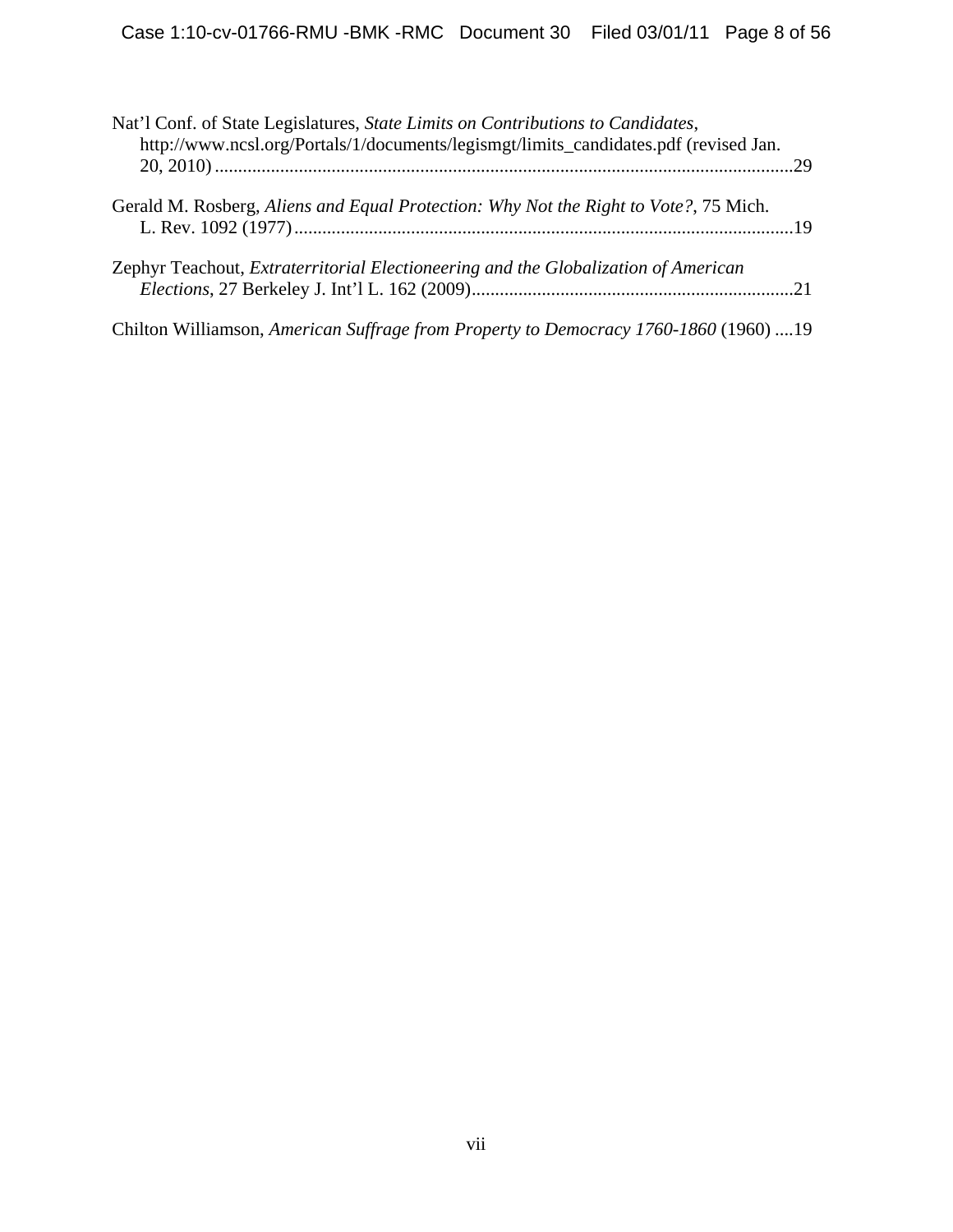Defendant Federal Election Commission respectfully submits this opposition to plaintiffs' motion for summary judgment and reply in support of the Commission's motion to dismiss. Pursuant to LCvR 7(h), a Statement of Genuine Issues is attached to this brief.

Plaintiffs' complaint should be dismissed because the Constitution provides the political branches of government with the power — indeed, the duty — to preserve American democracy for the citizens of the United States. The long, documented history of attempts by foreign nationals to exert influence over this system of self-government amply demonstrates that Congress had a rational basis for prohibiting foreign nationals from spending money in American elections. And because the Supreme Court has repeatedly upheld statutes excluding aliens from positions in which they might interfere, even tangentially, with the democratic process, direct electoral spending by aliens is well within the sphere of conduct the Court has found Congress can reserve to citizens under the Constitution.

Even if the prohibition on foreign national campaign spending were subject to heightened judicial scrutiny, the statute would be constitutional because it furthers Congress's important and compelling interest in preventing foreign influence over American democracy. The statute is closely drawn and narrowly tailored to apply only to the category of aliens that poses the greatest risk of subverting the electoral system, *i.e.*, aliens with no permanent legal tie to the United States. The statute is also narrowly tailored to apply only to spending on candidate campaigns, not to issue speech, such that even the most temporarily resident alien can engage in such speech without limit. Regardless of the standard of scrutiny, therefore, the foreign national statute passes constitutional muster, and plaintiffs' complaint fails to state a claim on which relief can be granted.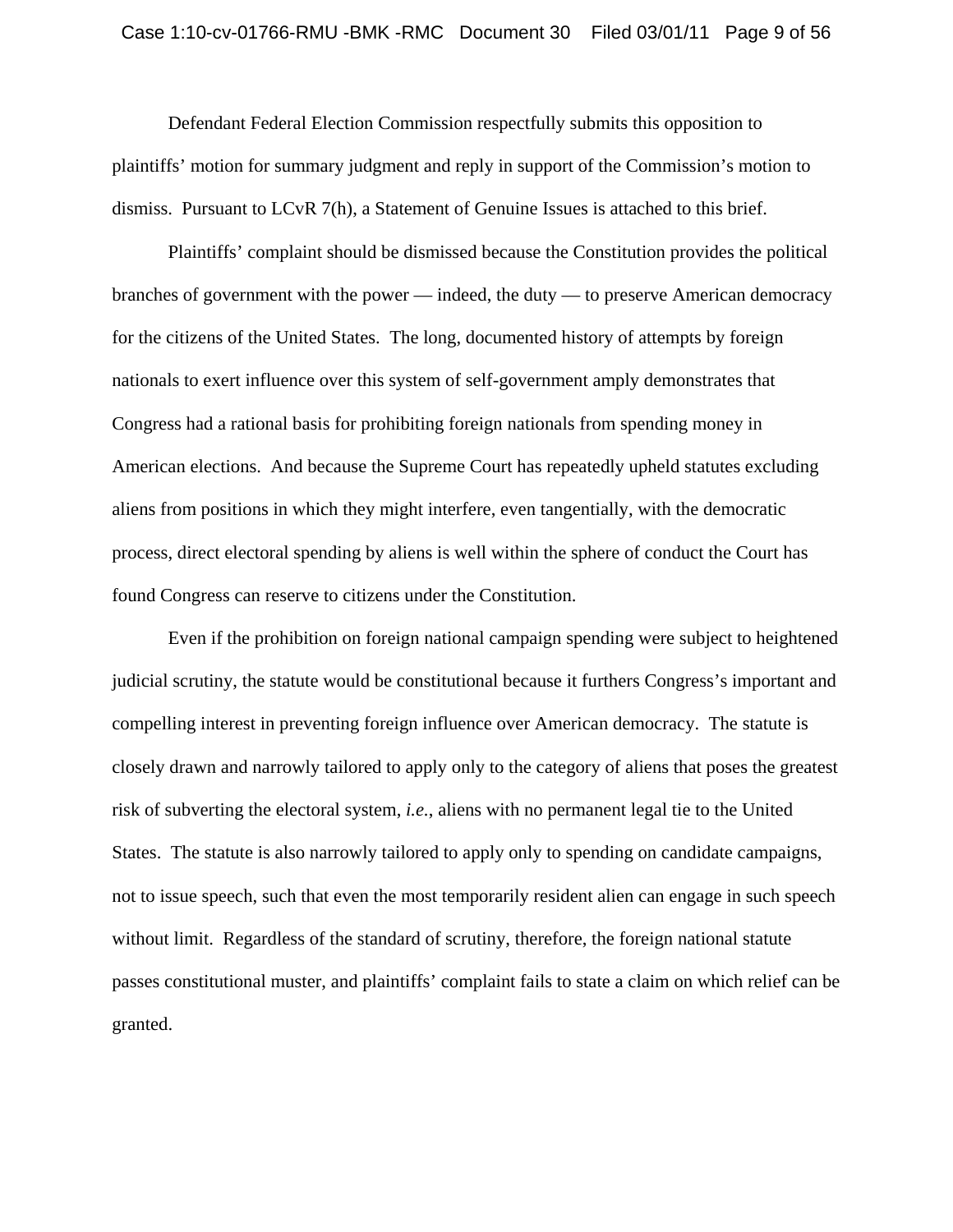# **I. THE CONSTITUTION GRANTS THE FEDERAL GOVERNMENT AUTHORITY TO EXCLUDE ALIENS FROM PARTICIPATING IN THE PROCESS OF SELF-GOVERNMENT**

The federal government's broad authority over aliens derives directly from the text of the Constitution. As we have shown (FEC Mem. of P. & A. in Supp. of Mot. to Dismiss ("FEC Mem.") at 13-14 (Docket No. 15)), the government may — pursuant to that authority — treat citizens differently from noncitizens and draw distinctions among aliens.

First, the federal government's power over aliens emanates from its constitutional authority over foreign affairs and national security. *See*, *e.g.*, *Toll v. Moreno*, 458 U.S. 1, 10 (1982) (explaining that "[f]ederal authority to regulate the status of aliens derives from various sources," including the federal government's "broad authority over foreign affairs"); *Plyler v. Doe*, 457 U.S. 202, 219 n.19 (1982). Section 8 of Article I, which enumerates congressional powers, is "richly laden with delegation of foreign policy and national security powers." *Schneider v. Kissinger*, 412 F.3d 190, 194 (D.C. Cir. 2005); *see also id*. ("'[F]oreign policy decisions are the subject of . . . a textual commitment.'") (*quoting Comm. of U.S. Citizens v. Reagan*, 859 F.2d 929, 933-34 (D.C. Cir. 1988)). "Article II likewise provides allocation of foreign relations and national security powers to the President, the unitary chief executive." *Id*. at 195. Second, in addition to these foreign affairs powers, the federal authority to regulate aliens derives from the Constitution's Naturalization and Commerce Clauses. [U.S. Const. art. I,](http://web2.westlaw.com/find/default.wl?tf=-1&rs=WLW11.01&fn=_top&sv=Split&docname=USCOARTIS8CL4&tc=-1&pbc=4714D25C&ordoc=1982129076&findtype=L&db=1000546&utid=1&vr=2.0&rp=%2ffind%2fdefault.wl&mt=FederalGovernment)  [§ 8, cl. 4](http://web2.westlaw.com/find/default.wl?tf=-1&rs=WLW11.01&fn=_top&sv=Split&docname=USCOARTIS8CL4&tc=-1&pbc=4714D25C&ordoc=1982129076&findtype=L&db=1000546&utid=1&vr=2.0&rp=%2ffind%2fdefault.wl&mt=FederalGovernment) ("[t]o establish [a] uniform Rule of Naturalization"); cl. 3 ("[t]o regulate Commerce with foreign Nations").

Plaintiffs do not dispute that the Constitution commits to the political branches authority over foreign affairs and national security matters. Nor do plaintiffs assert that section 441e does not implicate the foreign relations or national security of the United States. Instead, plaintiffs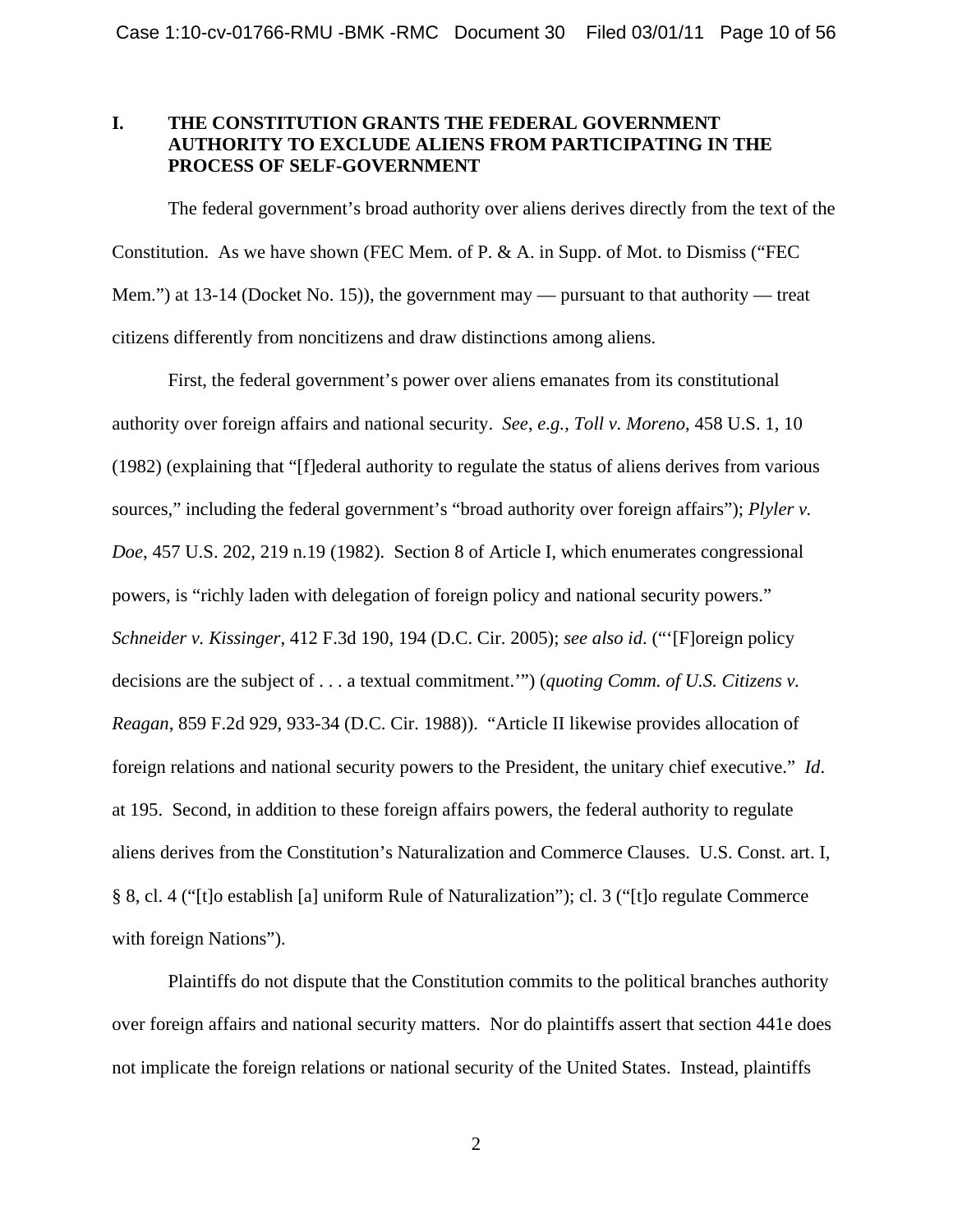erroneously contend that: (1) The Commission's position is that the federal government has unreviewable, plenary power over all matters involving aliens; and (2) the foreign national prohibition, 2 U.S.C. § 441e, does not implicate the authority granted Congress over immigration matters. Neither contention is accurate.

According to plaintiffs (Mem. in Supp. of Pls.' Mot. for Summ. J. & in Opp. to Def.'s Mot. to Dismiss ("Pls.' Mem.") 1, 35-37 (Docket No. 19)), the Commission has argued that the foreign national prohibition is an unreviewable exercise of the government's plenary power over aliens. The Commission made no such argument. As background to the deference owed to the federal political branches in alienage matters, the Commission noted the government's power is plenary "[i]n the contexts of deportation and exclusion," allowing it "to regulate aliens even on the basis of their ideology and the content of their ideas." (FEC Mem. 14 (citation omitted).) And the government's authority over aliens is indeed at its zenith and considered plenary in those contexts. *See*, *e.g.*, *Kleindienst v. Mandel*, 408 U.S. 753, 769-70 (1972) ("[P]lenary congressional power to make policies and rules for exclusion of aliens has long been firmly established."); *Scales v. United States*, 367 U.S. 203, 222 (1961) (noting that federal statute requiring deportation of alien members of Communist Party "rested on Congress' . . . plenary power over aliens"). But the Commission did not contend that Congress acted pursuant to its plenary power in enacting section  $441e^{1}$  $441e^{1}$  $441e^{1}$ .

"Even outside" the contexts of deportation and exclusion (FEC Mem. 14), the authority granted the political branches by the Constitution allows the federal government to treat citizens differently from noncitizens in many circumstances. *Mathews v. Diaz*, 426 U.S. 67, 80 (1976)

<span id="page-10-0"></span><sup>1</sup> Plaintiffs object that *United States v. Curtiss-Wright Export Corp.*, 299 U.S. 304 (1936), and *Schneider*, 412 F.3d 190, do not address the relationship between plenary power and constitutional rights, but those cases nevertheless demonstrate the broad authority the political branches enjoy over foreign affairs and national security matters.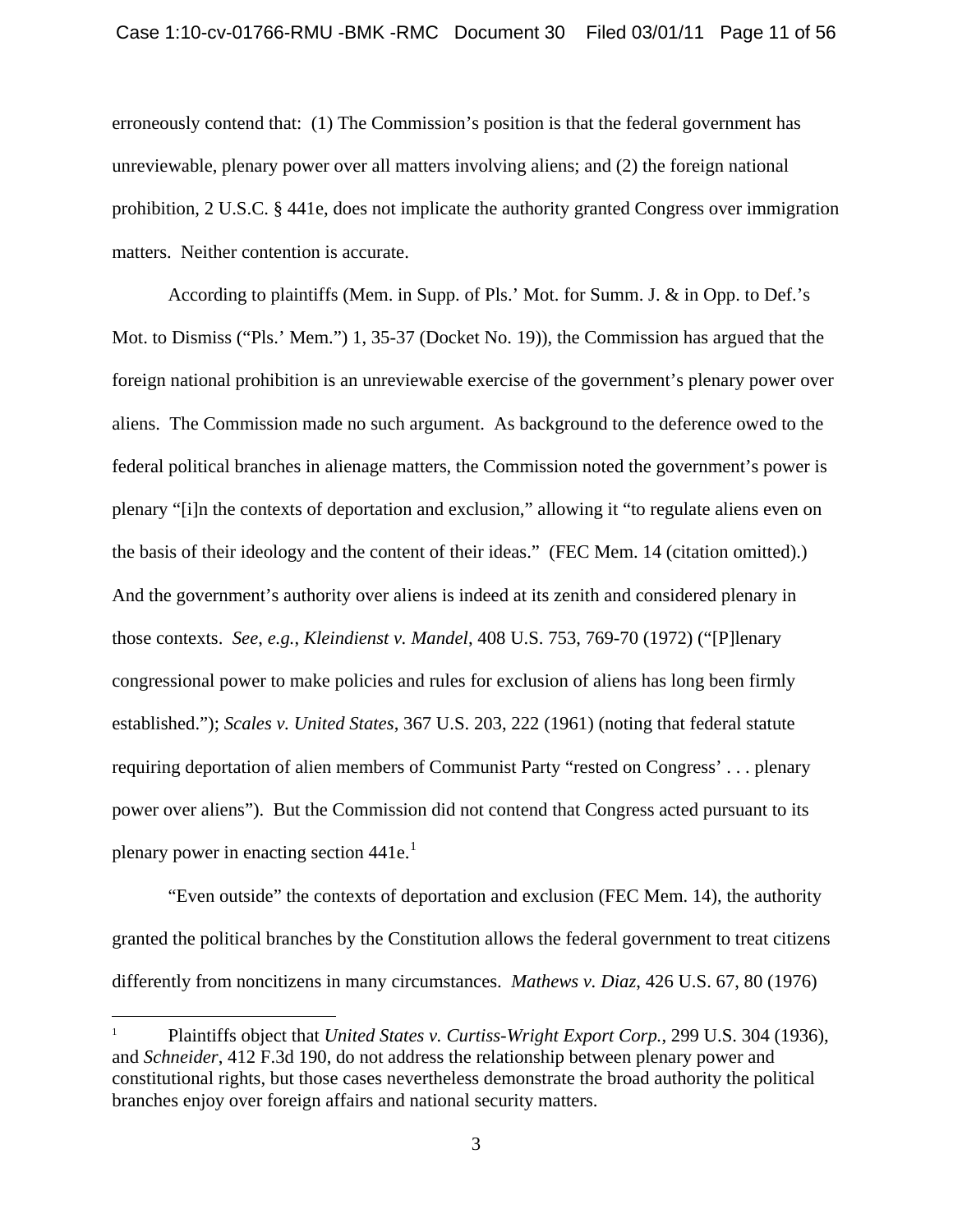("Congress regularly makes rules that would be unacceptable if applied to citizens."); *see* FEC Mem. 14-15. The political and sovereign functions of governance are one such context. (*See*  FEC Mem. 15-16.) Provided there is a rational basis for them, provisions that exclude aliens from participating in the democratic process of self-government are thus constitutional because of the foundational government interests furthered by those exclusions. *See*, *e.g.*, *Cabell v. Chavez-Salido*, 454 U.S. 432, 439-40 (1982) ("The exclusions of aliens from basic governmental processes is . . . a necessary consequence of the community's process of political selfdefinition.").

The fundamental interest in protecting self-governance has allowed the government to deny noncitizens the right to vote, serve as police officers, or be certified as teachers. (*See* FEC Mem. 15-16.) The Commission does not, however, contend that Congress has plenary, unreviewable authority over any and all matters involving noncitizens, or that the Court may uphold the foreign national prohibition that plaintiffs challenge without determining whether a rational basis supports it. Nor does the Commission argue, as the government did in *INS v. Chadha*, 462 U.S. 919, 940 (1983), that this case presents a non-justiciable political question. Rather, section 441e is constitutional because it rationally relates to the governmental interest in limiting foreign influence over American elections. (*See* FEC Mem. 22-28.) Plaintiffs' plenary power straw man argument (Pls.' Mem. 36-37) allowed them to conjure up mosques shuttered by the government and random searches of nonimmigrant alien homes, but that parade of horribles does not follow from the limited authority the government possesses to exclude aliens from directly participating in the basic processes of self-government.

Plaintiffs try to distance section 441e from the political branches' constitutionally assigned authority over foreign affairs and national security by claiming (Pls.' Mem. 35, 41) that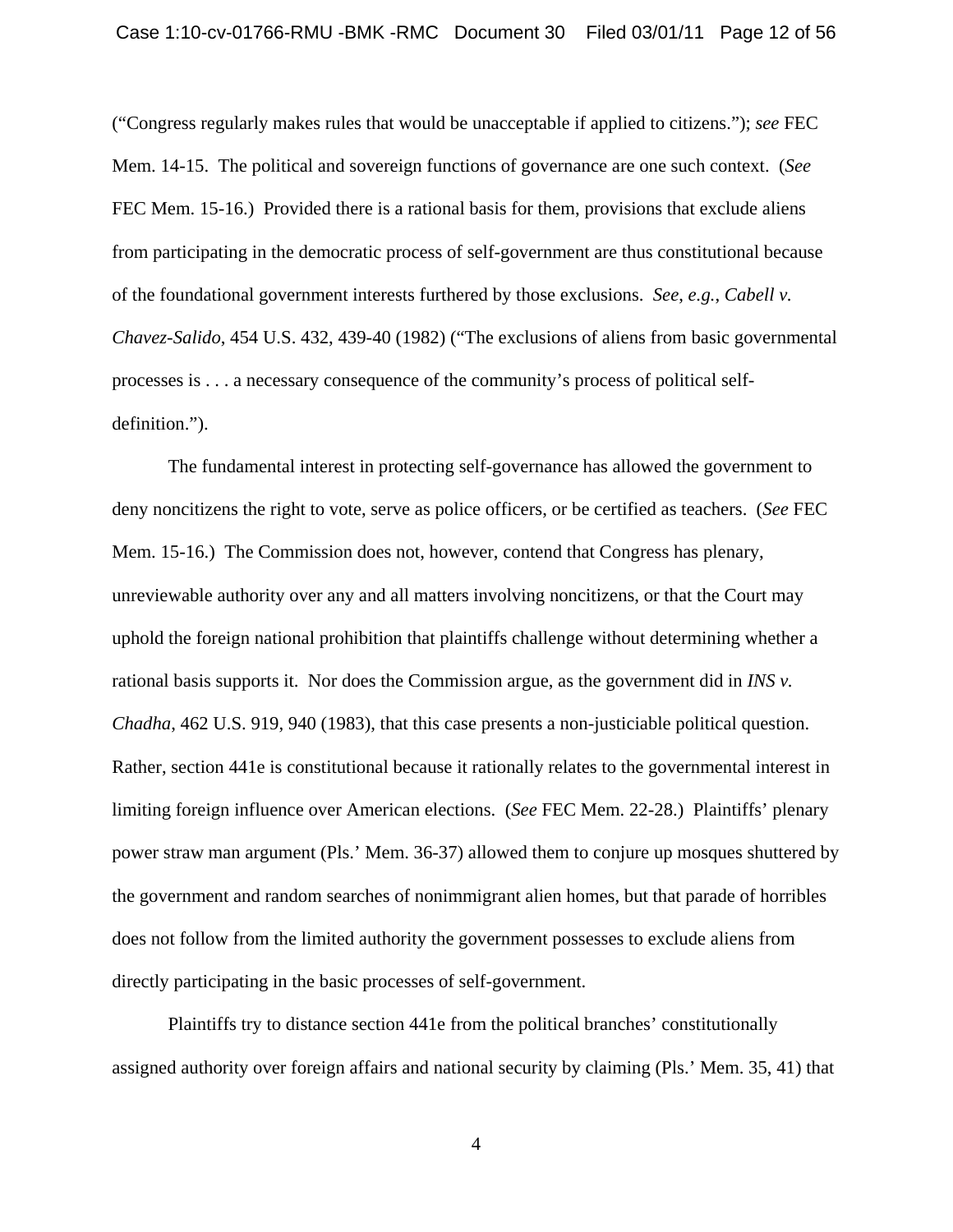the provision is not a "genuine immigration law." But the government's power over aliens extends beyond deportation and exclusion matters to the terms of their conduct while here. *See*, *e.g.*, *Mathews*, 426 U.S. at 81 (holding that regulation of "our alien visitors" has long "been committed to the political branches of the Federal Government"); *Hampton v. Mow Sun Wong*, 4[2](#page-12-0)6 U.S. 88, 101 n.21 (1976) ("[T]he power over aliens is of a political character . . . .").<sup>2</sup> Alienage policy is not just loosely related to foreign policy and "the maintenance of a republican form of government"; it is "vitally and intricately interwoven" with them. *Harisiades v. Shaughnessy*, 342 U.S. 580, 588-89 (1952). Section 441e represents an exercise of the federal government's authority over the foreign affairs and national security of the United States, an authority textually committed to the political branches.

# **II. CONGRESS HAD A WELL-FOUNDED BASIS FOR ACTING TO PROTECT AMERICAN ELECTIONS FROM ALL FINANCIAL INFLUENCE BY FOREIGN NATIONALS**

Members of Congress who enacted and amended section 441e concluded, based on an ample evidentiary record of foreign nationals trying to influence American elections through campaign finance schemes, that the provision furthers the foreign affairs and national security interests of the United States. (*See* FEC Mem. 2-11.) In the 1990s, for example, a Senate Committee examined efforts by the Chinese government to use campaign spending to influence American officials and concluded that injections of foreign money into American political campaigns "threaten the integrity of our electoral system, foreign policy, and national security." S. Rep. No. 105-167 at 4577 (1998). Congress relied on such findings and reiterated the

<span id="page-12-0"></span> $\frac{1}{2}$  "Immigration law" has been traditionally understood as relating to the admission and expulsion of aliens; "alienage law" refers to other matters related to their status and conduct. *See* Hiroshi Motomura, *Immigration and Alienage, Federalism and Proposition 187*, 35 Va. J. Int'l L. 201, 202-03 (1994). Plaintiffs appear to contend erroneously that courts accord no particular deference to the federal government regarding the entire latter field of law.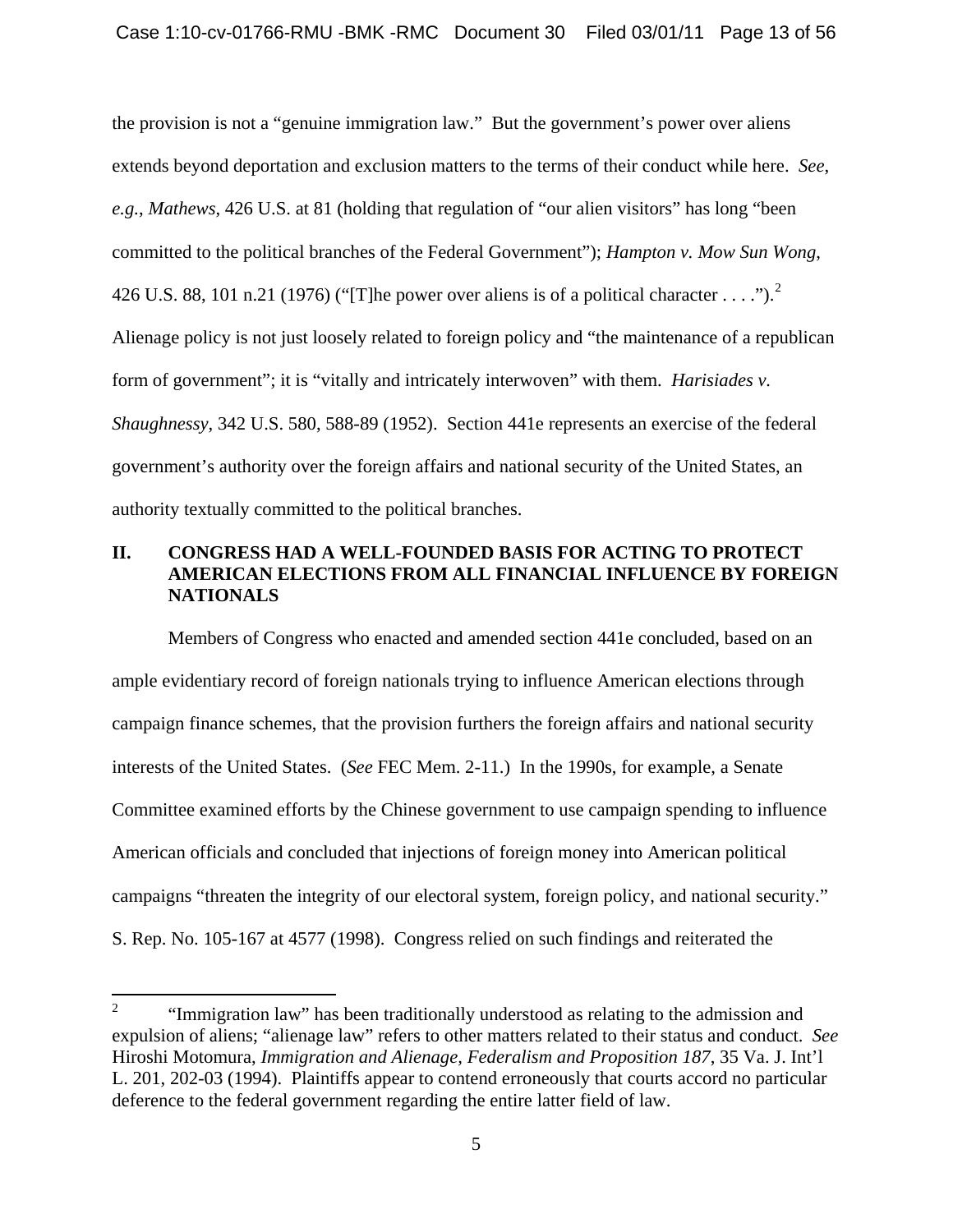#### Case 1:10-cv-01766-RMU -BMK -RMC Document 30 Filed 03/01/11 Page 14 of 56

importance of section 441e as a national security initiative when strengthening it early last decade. *See*, *e.g.*, 148 Cong. Rec. H355 (Feb. 13, 2002) (statement of Rep. Kirk) ("In the wake of September 11, global security is one of the highest priorities for the United States. We must not undermine our nation's federal election process by leaving a gaping loophole for foreign nationals to exert their potentially harmful influence."); *see also* FEC Mem. 8-9.

Plaintiffs inexplicably attempt to narrow the relevant inquiry to whether there have been instances of foreign *governments* financing electoral efforts here *from overseas*, and then contend that the Commission has put forth but one example. (*See* Pls.' Mem. 32, 34; *infra* pp. 26-27.) But foreign individuals, commercial interests, and governments have for decades financed contributions, both directly and through citizen and alien intermediaries. Congress thus had good reason to prohibit contributions and expenditures by all persons who have not chosen to live in the United States permanently.

When Nazi representatives tried to influence American politics through the dissemination of propaganda in the 1930s, they were aided by both sympathetic citizens and noncitizens. (FEC Mem. 2-3.) Until 1966, foreign governmental and non-governmental entities funneled campaign contributions through agents located in the United States, including the Philippine Sugar Association's attempt to influence American import quotas by subsidizing contributions to approximately twenty congressional campaigns. (*Id.* at 3.)

Foreigners subsequently made contributions either directly to campaigns or indirectly through American citizens who were not agents of foreign principals. The Nixon campaign received contributions from citizens of various countries — including a Greek individual whose firm had obtained an American military contract (FEC Mem. 4) — and even contributions from the ruling Greek junta through an intermediary American citizen. *See* Stanley I. Kutler, *The*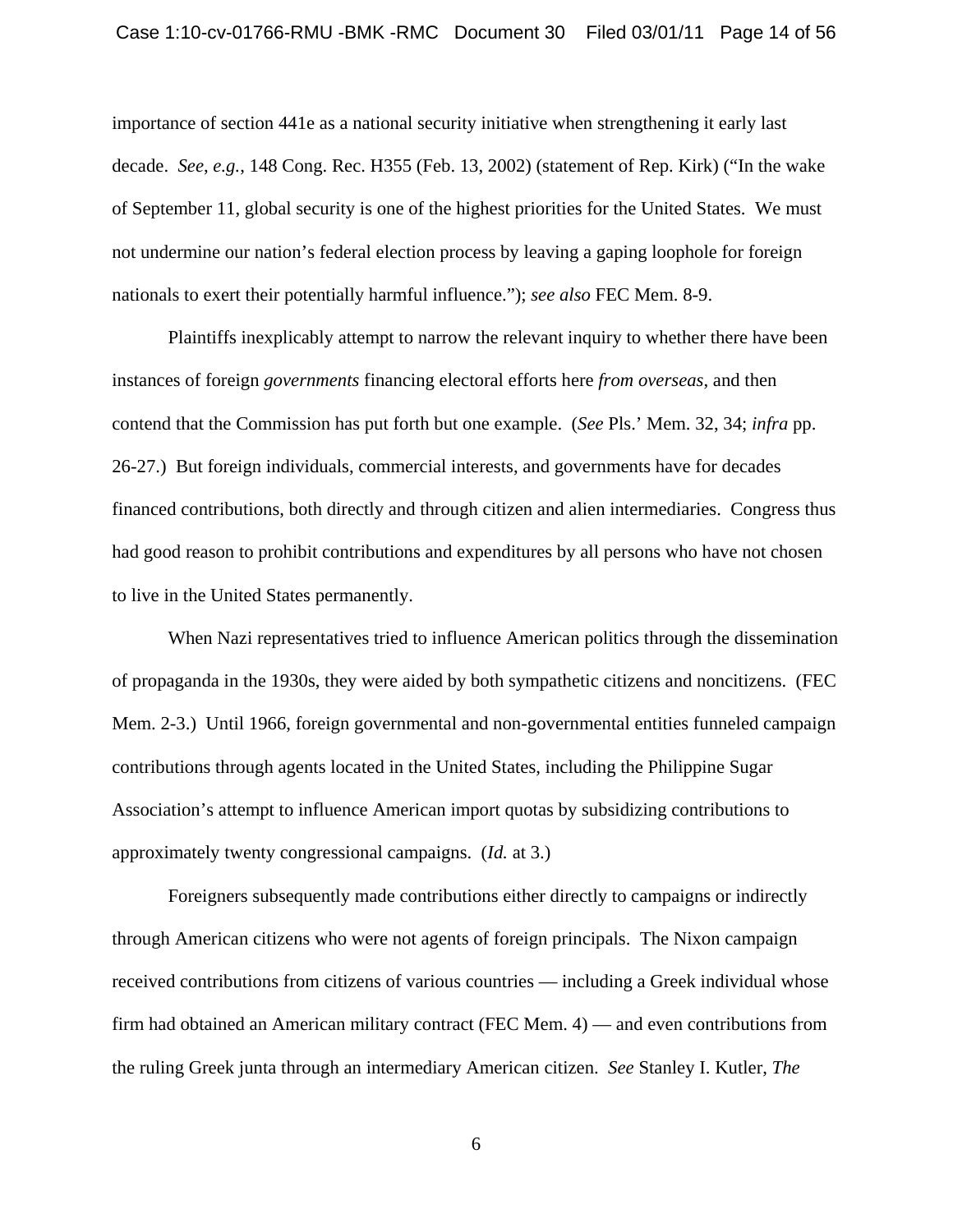*Wars of Watergate* 205-08 (1990). The United States government allegedly made concessions to foreign contributors as a result of the enormous sums contributed in 1972. 120 Cong. Rec. 8782 (Mar. 28, 1974) (statement of Sen. Bentsen).

Foreign individuals and apparently even the Chinese government have also used political parties as recipients for both direct and indirect contributions to garner access to policy makers. (FEC Mem. 6-10.) Nationals of South Korea and Hong Kong contributed directly to the Democratic party and indirectly to the Republican party, respectively, including with funds from foreign corporations. (*Id*. at 7-8.) Ted Sioeng, a self-described agent of the Chinese government, contributed either his own money, or Chinese government funds, to both parties. (*Id*.) Sioeng made his contributions while spending "a substantial amount of time in the United States" without becoming a permanent resident, S. Rep. No. 105-167 at 5574 — similar to plaintiffs' timing and status in this country. Plaintiffs accuse the Commission of "legally irrelevant" fearmongering (Pls.' Mem. 45), but the above are historical events, not rhetoric.

Plaintiffs' suggestion (Pls.' Mem. 25-26) that improper congressional motives haunt section 441e's legislative past is similarly unfounded. Plaintiffs cite no committee report or floor debate from the long legislative history of the foreign national prohibition to support their suggestion that Congress sought to protect incumbents. Plaintiffs' only proffered support is a footnote from Justice Thomas's partial concurrence in *Colorado Republican Federal Campaign Committee v. FEC*, 518 U.S. 604, 644 n.9 (1996), in which he theorized that electoral regulations are often adopted to advantage incumbents. But a broad-brush characterization is hardly sufficient to strike down section 441e. Contribution restrictions are upheld against accusations that they advantage incumbents unless evidence demonstrates that the limits at issue, *inter alia*, affect "the ability of a candidate running against an incumbent officeholder to mount an effective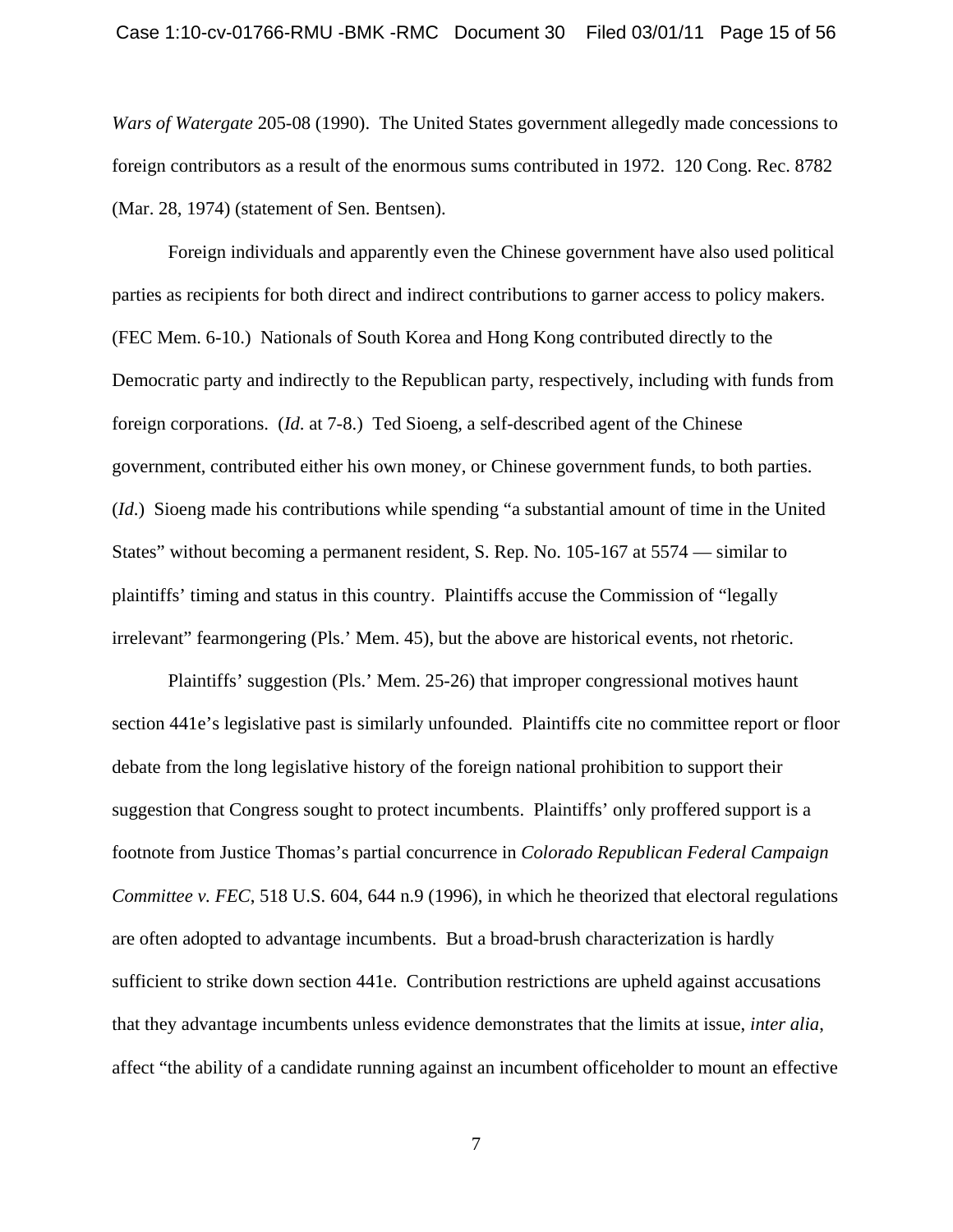challenge." *Randall v Sorrell*, 548 U.S. 230, 253, 255 (2006); *see also McConnell v FEC*, 540 U.S. 93, 185 n.72 (2003); *Nixon v. Shrink Mo. Gov't PAC*, 528 U.S. 377, 389 n.4 (2000). Plaintiffs have not even attempted to explain how section 441e actually furthers a pro-incumbent purpose, *i.e.*, why foreign nationals would be more likely to support challengers if permitted to make contributions and expenditures.

Members of Congress were transparent about their purpose in enacting section 441e, and the long historical record supported a genuine concern about foreign interference with the nation's self-governance. Against the backdrop of reported foreign contributions, Senator Bentsen explained that because the "loyalties [of foreign nationals] lie elsewhere; they lie with their own countries and their own governments" they have no "business in our political campaigns." (FEC Mem. 21.) "The American political process," he concluded, "should be left to American nationals." (*Id*. at 6.)

## **III. COURTS HAVE REPEATEDLY UPHELD RATIONAL EXCLUSIONS OF ALIENS FROM PARTICIPATING IN DEMOCRATIC PROCESSES**

#### **A. Aliens Are Excluded from the Self-Government of the People**

Before the Constitution divides sovereign power between into three branches, declares that states much honor each other's public acts, and sets forth the means for its own ratification, it begins with the simple phrase, "We the People of the United States." The preeminence of these words is not accidental. It embodies and represents the most fundamental principle of democratic self-government: "[A] democratic society is ruled by its people" and no one else. *Foley v. Connelie*, 435 U.S. 291, 296 (1978); *see also Buckley v. Valeo*, 424 U.S. 1, 34 (1976) ("In a republic . . . the people are sovereign  $\dots$ "). As explained by the Commission (FEC Mem. 18-21), that fundamental principal lies at the heart of this case. It is a principle so basic and compelling that the both the Supreme Court and the D.C. Circuit have upheld government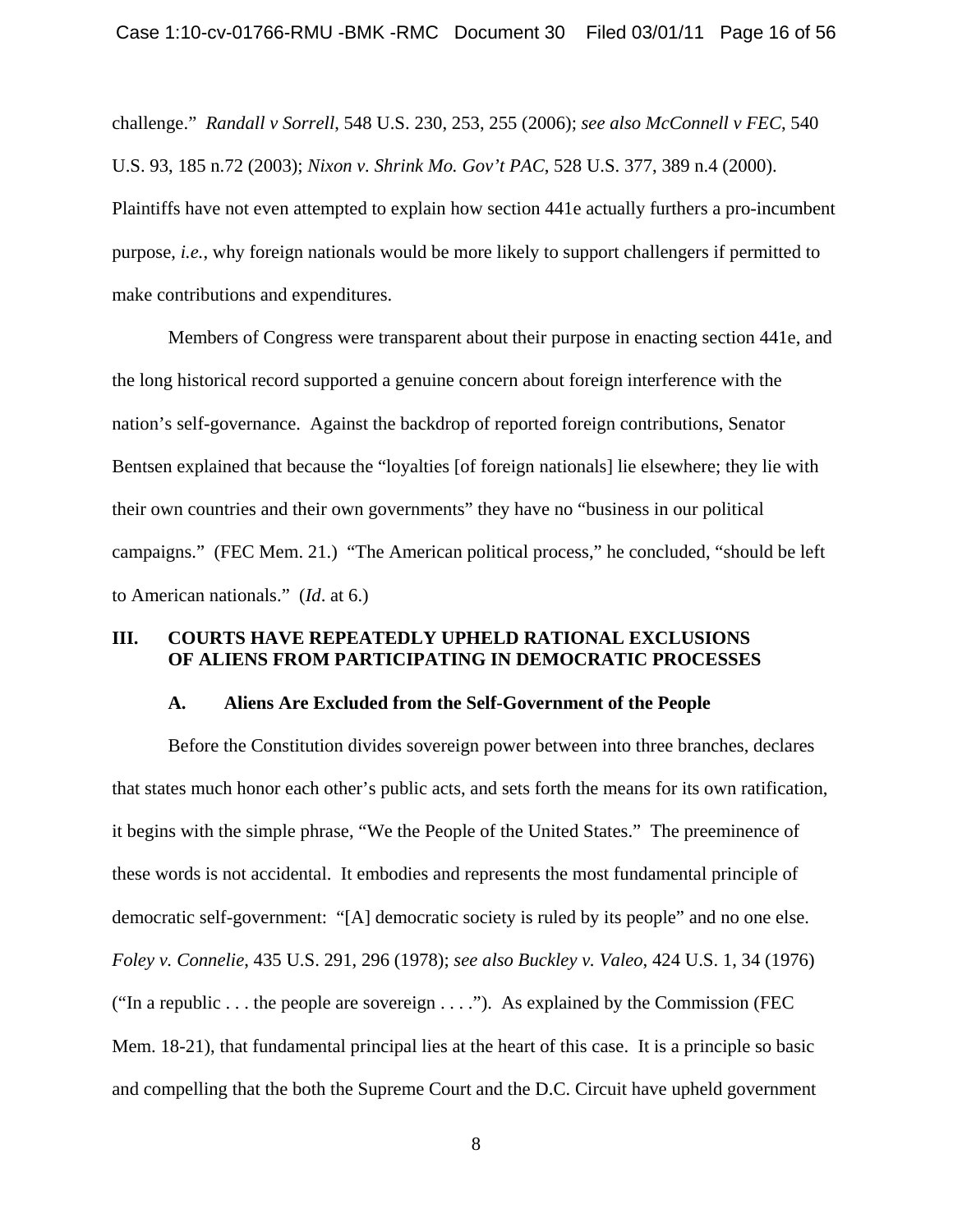restrictions on aliens' ability to affect the sovereign functions of government, including exclusions that have prevented noncitizens from engaging in First Amendment activity.

As the Commission has explained (FEC Mem. 15-19), courts defer to regulations excluding aliens from the processes of self-government; such exclusions are a "necessary consequence of the community's process of political self-definition." *Cabell*, 454 U.S. at 439-40 (upholding state requirement that peace officers be United States citizens); *see*, *e.g.*, *Ambach v. Norwick*, 441 U.S. 68 (1979) (upholding state provision that prohibited noncitizens from being certified as public school teachers); *Foley*, 435 U.S. 291 (upholding state statute requiring police officers to be United States citizens). In these cases, the Court applied rational basis review in recognition of the "'[s]tate's historical power to exclude aliens from participation in its democratic political institutions' as part of the sovereign's obligation 'to preserve the basic conception of a political community.'" *Foley*, 435 U.S. at 295-96 (*quoting Sugarman v. Dougall*, 413 U.S. 634, 648-49 (1973)); *see also id*. at 296 ("A new citizen has become a member of a Nation, part of a people distinct from others. The individual, at that point, belongs to the polity and is entitled to participate in the processes of democratic decisionmaking.") (internal citation omitted); *Cabell*, 454 U.S. at 438 ("[C]itizenship . . . is a relevant ground for determining membership in the political community."); *Ambach*, 441 U.S. at 75 ("It is because of this special significance of citizenship that governmental entities, when exercising the functions of government, have wider latitude in limiting the participation of noncitizens."). Thus, plaintiffs are not part of the political community for purposes of participating in the process of self-government: "The exclusion of aliens from basic governmental processes is not a deficiency in the democratic system but a necessary consequence of the community's process of political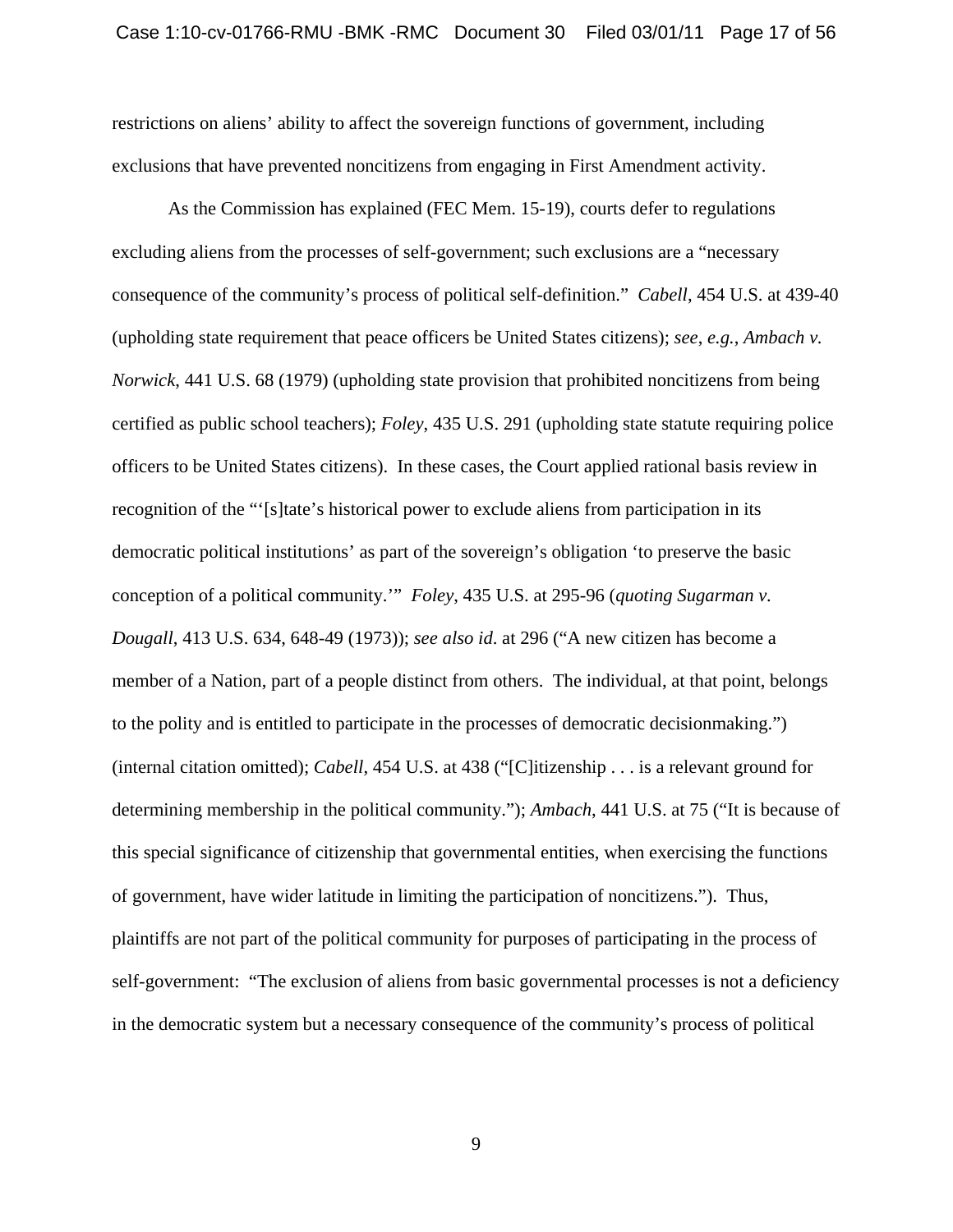self-definition. . . . Aliens are by definition those outside of this community." *Cabell*, 454 U.S. at 4[3](#page-17-0)9-40.<sup>3</sup>

 Congress's authority exceeds even the "historical power" of states recognized in *Sugarman*, *Foley*, *Ambach,* and *Cabell*: The Constitution grants the federal government even more latitude to draw distinctions between citizens and aliens. *See Nyquist v. Mauclet*, 432 U.S. 1, 7 n.8 (1977) ("Congress, as an aspect of its broad power over immigration and naturalization, enjoys rights to distinguish among aliens that are not shared by the States."); *Toll*, 458 U.S. at 11 (explaining that federal government has broader powers under Constitution than states do to regulate conduct of aliens); *Hampton*, 426 U.S. 88 (explaining that citizenship requirement imposed by political branches could be justified by legitimate immigration or foreign affairs ends, *e.g.*, as incentive for naturalization or for treaty negotiating purposes). *A fortiori*, if state statutes that exclude aliens from participating in self-government survive constitutional muster under rational basis review, federal provisions that draw the same distinctions and further interests plainly within Congress's constitutional powers must as well, under the same low level of scrutiny.

#### **B. The Federal Power to Exclude Aliens from Self-Governance Extends to Restrictions that Involve First Amendment Activity**

Plaintiffs object that the cases the Commission relies upon regarding the federal

government's power to exclude aliens from processes of self-government are equal protection

 $\overline{a}$ 

<span id="page-17-0"></span><sup>3</sup> The concept of a "political community" from which aliens stand apart is distinct from the "national community" referred to in *United States v. Verdugo-Urquidez*, 494 U.S. 259, 265 (1990). In that case, the Supreme Court observed, *inter alia*, that the reference to "the people" in the First, Second, and Fourth Amendments "suggests" that persons who have "sufficient connections" with the United States are part of the "national community" and have those constitutional rights. It is undisputed that plaintiffs have some First Amendment rights, but *Verdugo-Urquidez* does not support plaintiffs' claims here. *See infra* p.29 n.10. Whether or not plaintiffs are part of the "national community" for First Amendment purposes, they are plainly not part of the "political community" with rights to participate in the processes of selfgovernment under the cases cited above.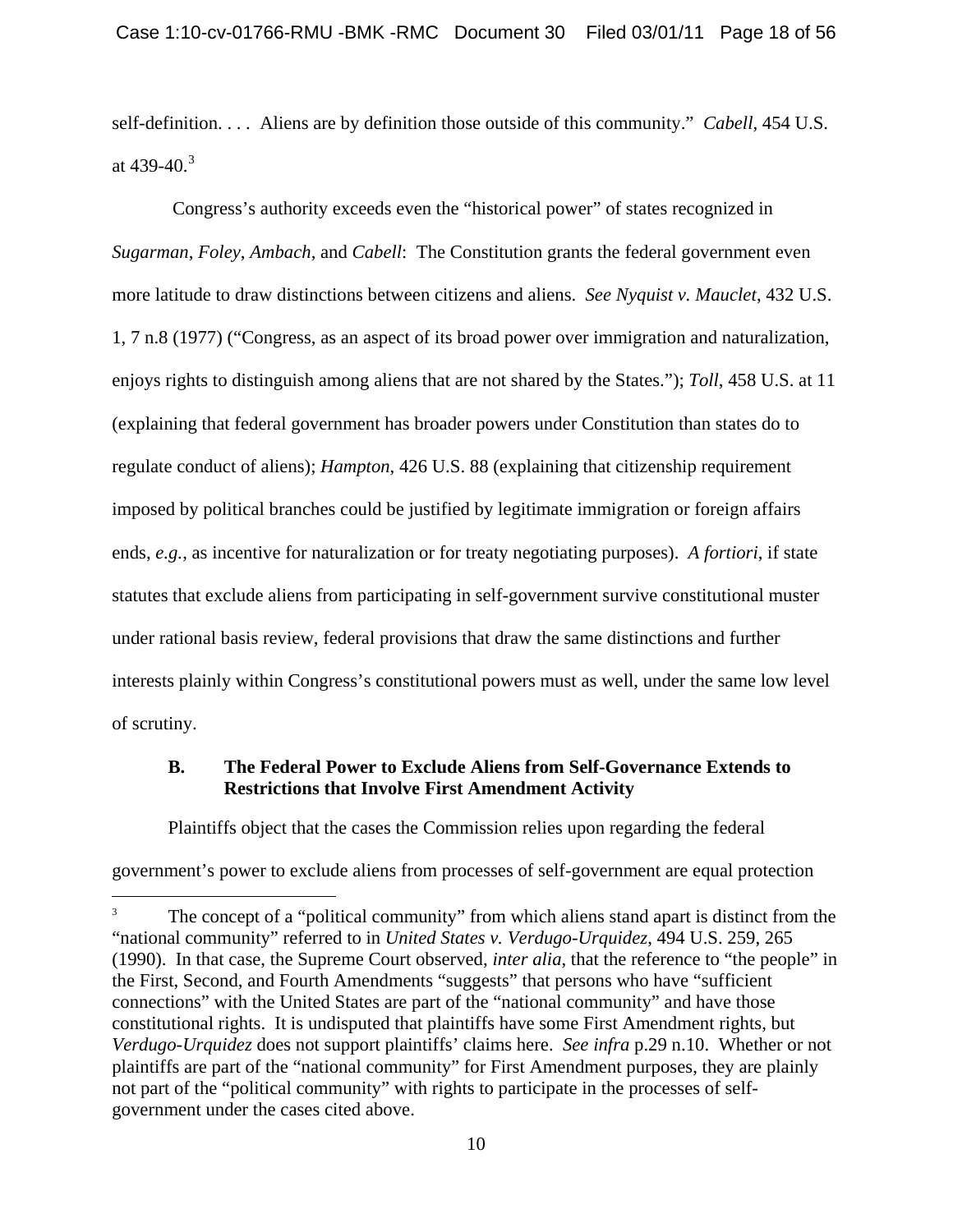cases that do not involve aliens not engaged in any constitutionally protected activity, but rather aliens simply seeking affirmative government support. (Pls.' Mem. 38-39.) These cases cannot, however, be so easily pigeonholed. Congress's interest in insulating American democracy from foreign influence applies to cases in which litigants characterize their claims either as First Amendment or as equal protection challenges.

In fact, at least two of the alien exclusion cases upon which the Commission relies — *Ambach* and *Moving Phones Partnership v. FCC*, 998 F.2d 1051 (D.C. Cir. 1993) *—* involved First Amendment activity, and in *Ambach*, the plaintiffs expressly raised a First Amendment claim that was rejected. 441 U.S. at 79 n.10. Thus, these cases indeed speak to the applicable level of scrutiny when a restriction on noncitizens may affect First Amendment rights. In *Ambach*, the noncitizen teacher applicants had alleged that the citizenship requirement was unconstitutional in light of the principles of diversity of thought and academic freedom protected by the First Amendment. The Court rejected that argument and explained that the citizenship requirement did not deprive the alien plaintiffs of any constitutional right: "The only asserted liberty . . . withheld by the New York statute is the opportunity to teach in the State's schools so long as they elect not to become citizens of this country. This is not a liberty that is accorded constitutional protection." *Id*. Indeed, the Court held that states may "promote particular values and attitudes toward government" in that context. *Id.* Here, plaintiffs are nonimmigrant aliens who have not manifested an intent to remain in the United States permanently. Because plaintiffs have not elected to pursue citizenship, limiting their opportunity to directly participate in the processes of self-government does not violate the First Amendment, so long as the exclusion satisfies rational basis review, as the exclusion in *Ambach* did.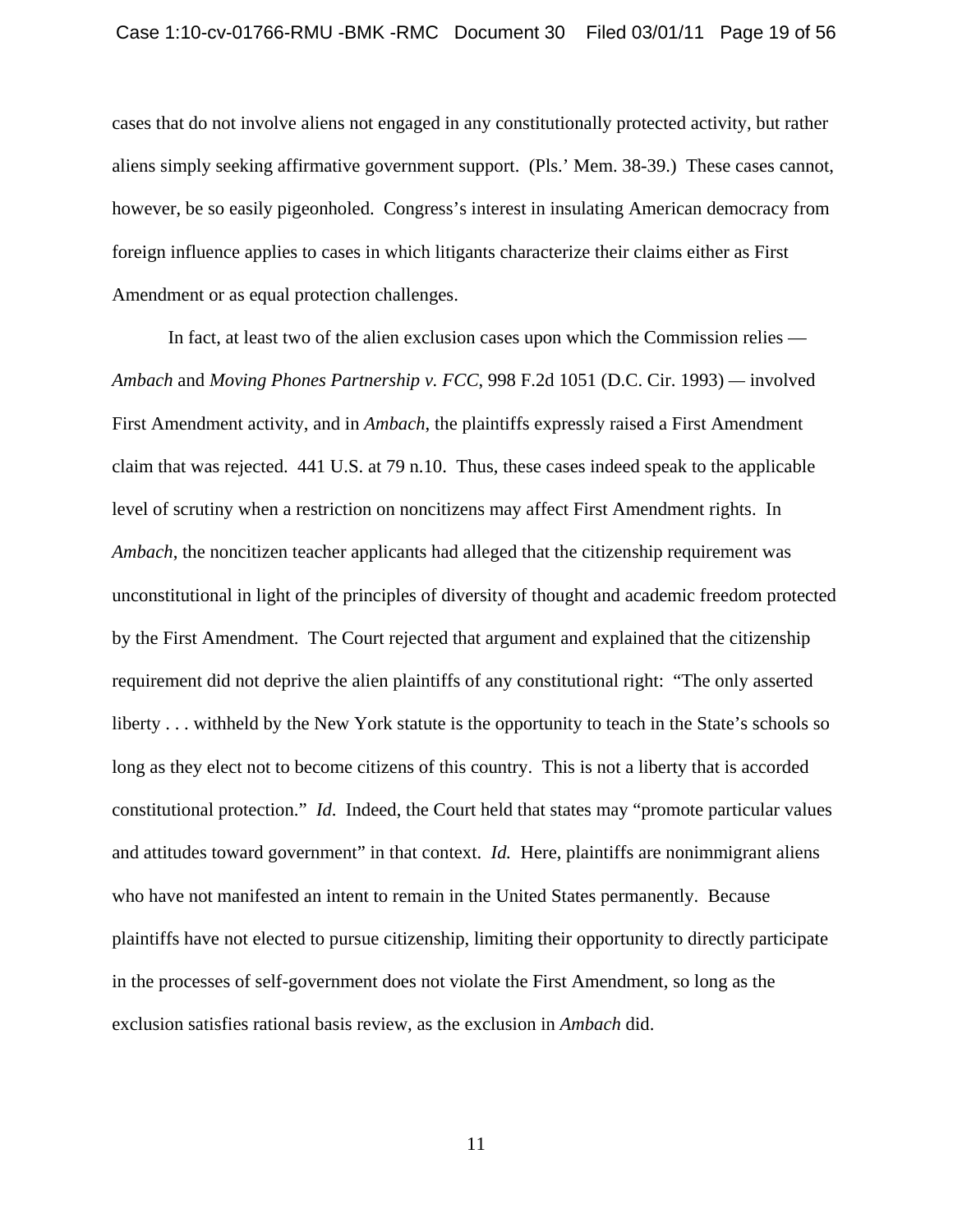The court in *Ambach* further explained that the citizenship restriction did not inhibit the noncitizen teacher applicants from "expressing freely their political or social views or from associating with whomever they please." 441 U.S. at 79 n.10. As the Commission discusses *infra* pp. 37-39, plaintiffs can still freely express their political views on the issues they hold dear. They can speak out on, and produce content for, the internet and traditional media. And they can attempt to contact elected representatives. Section 441e leaves open many potential avenues for political speech that do not implicate core self-government.

The citizenship requirement upheld in *Moving Phones* affected paradigmatic speech activity. Cellular telephone partnerships sought in that case to invalidate a federal regulatory scheme that prohibited the grant of radio licenses, including licenses in the common carrier service, to aliens and to corporations with more than a certain level of alien ownership or control. 998 F.2d at 1053-55. As applicants for radio licenses, the claimants were thus seeking to engage in activity protected by the First Amendment. *Cf*. *FCC v. League of Women Voters of Cal.*, 468 U.S. 364, 378 (1984) ("[B]roadcasters are engaged in a vital and independent form of communicative activity. As a result, the First Amendment must inform and give shape to the manner in which Congress exercises its regulatory power in this area."). Despite these First Amendment interests, the D.C. Circuit upheld the alien ownership limits under rational basis review, finding that the restrictions were rationally related to the "national security policy" advanced, namely to "safeguard the United States from foreign influence in broadcasting." *Moving Phones*, 998 F.2d at 1055-56 (internal quotation mark omitted).

The threat of foreign influence over United States elections is even more clear than the threat posed by foreign broadcasting, as campaign funds are by definition used for campaign activity, and broadcasting is in most cases devoted to other topics. In light of that weighty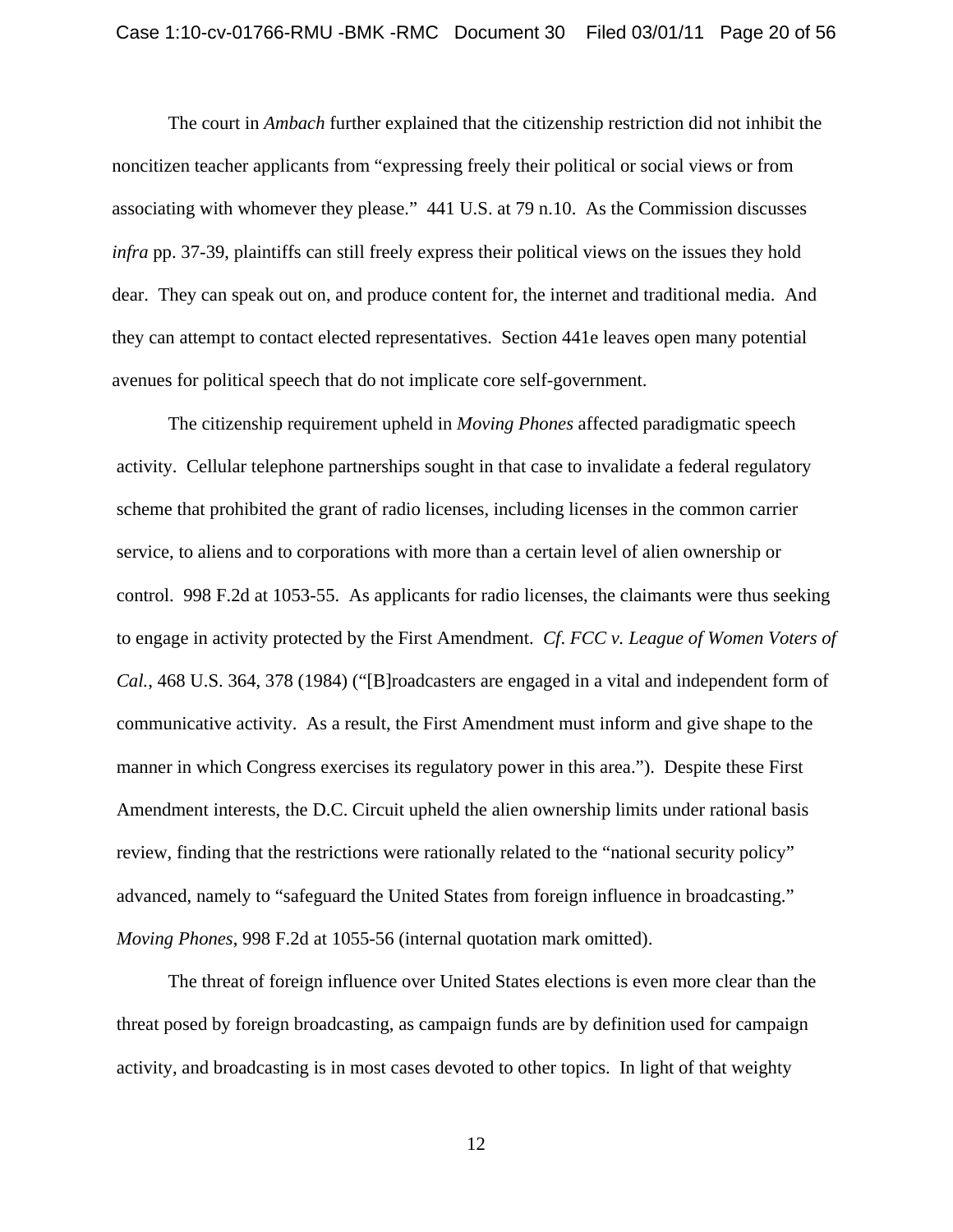interest in preventing foreign influence, this Court need only find that this prohibition on alien interference in the processes of democratic self-government rationally relates to a legitimate state purpose. *See Cabell*, 454 U.S. at 439 ("'[O]ur scrutiny will not be so demanding where we deal with matters resting firmly within a State's constitutional prerogatives [and] constitutional responsibility for the establishment and operation of its own government.'") (quoting *Sugarman*, 413 U.S. at 648) (alteration in original). Indeed, as we have explained (FEC Mem. 16-17), the Supreme Court has applied strict scrutiny only to state law alien exclusions that strike "'at the noncitizens' ability to exist in the community'" by denying them benefits or rights that "if withheld, would directly cause economic dependence or physical harm." *Moving Phones*, 998 F.2d at 1056 & n.3 (quoting *Foley*, 435 U.S. at 295). Plaintiffs do not even attempt to establish that section 441e has harmed them physically, rendered them economically dependent, or otherwise affected their ability to exist in the community. It has done nothing of the sort.

Plaintiffs contend that cases applying heightened scrutiny to campaign contribution or expenditure restrictions dictate the level of scrutiny here, but those cases all concerned United States citizens or associations of citizens. As shown above, the Constitution grants Congress greater power to regulate the democratic participation of noncitizens than it does of citizens. Thus, it would not be constitutionally appropriate to subject section 441e to the standard of scrutiny that applies to limits imposed on citizens; the Court should instead defer to Congress's greater authority over aliens by employing lesser scrutiny than it would if presented with citizenplaintiffs seeking to participate in American elections. *Cf. Johnson v. Eisentrager*, 339 U.S. 763, 770 (1950) ("The alien . . . has been accorded a generous and ascending scale of rights as he increases his identity with our society. Mere lawful presence in the country . . . gives him certain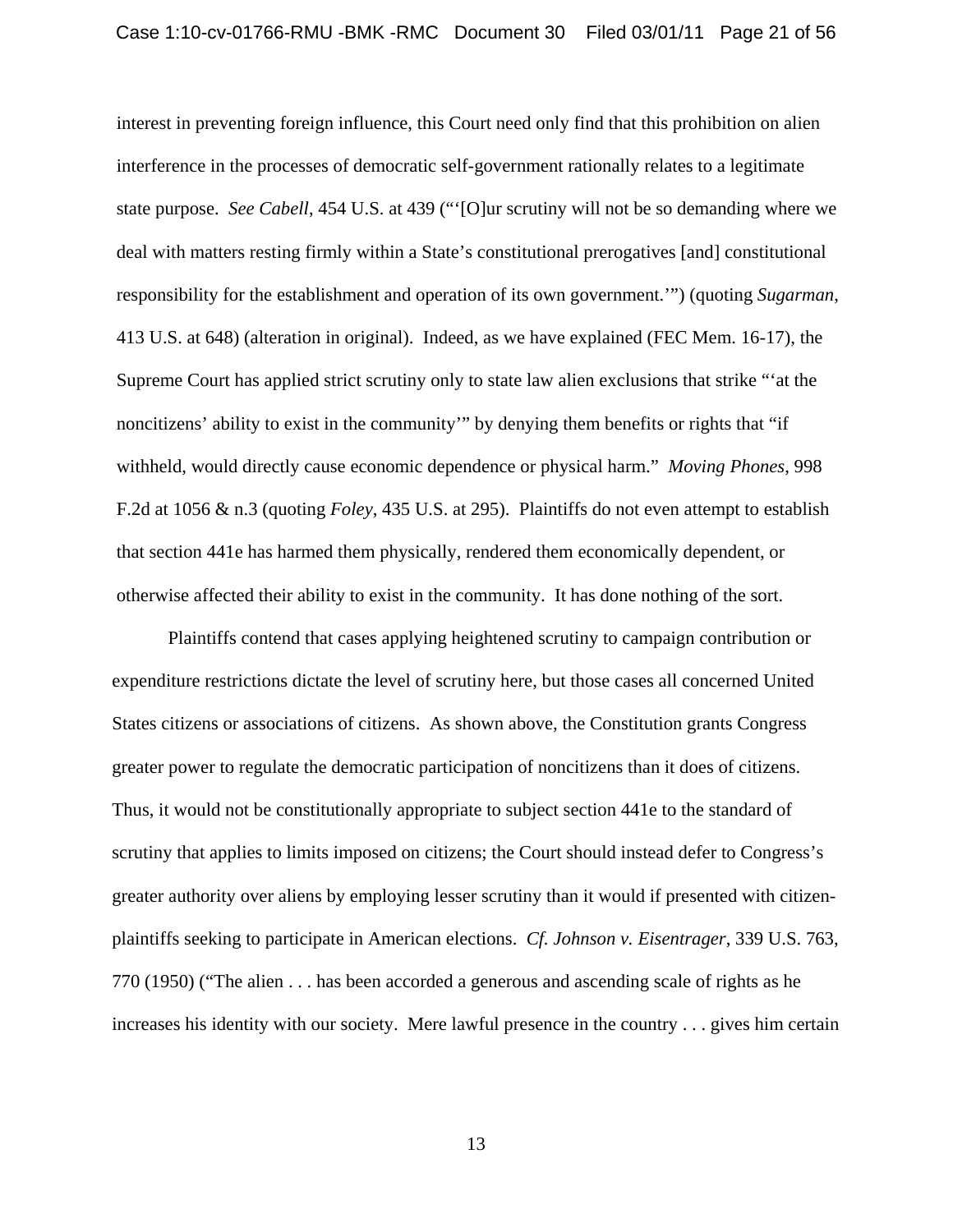rights; they become more extensive and secure when he makes preliminary declaration of intention to become a citizen, and they expand to those of full citizenship upon naturalization.").

Contrary to the suggestions of plaintiffs and amicus (Pls.' Mem. 19; Br. of Amicus Curiae Ill. Coalition for Immigrant & Refugee Rights ("Amicus Br.") 14-15), the Court's reference in *Citizens United* to the government's potentially "compelling interest in preventing foreign [nationals] from influencing our Nation's political process," *Citizens United v. FEC*, 130 S. Ct. 876, 911 (2010), has no bearing on the standard of scrutiny applicable here. That statement related to whether the government's interest in preventing foreign influence would be sufficient to uphold the entire prohibition on corporate independent expenditures, 2 U.S.C. § 441b — a statute that was subject to strict scrutiny. *See id.* ("*Section 441b* therefore would be overbroad even if we assumed, *arguendo*, that the Government has a compelling interest . . . .") (first emphasis added). In any event, the Court explicitly declined to opine on any hypothetical challenge to section 441e. *Id*.

Plaintiffs also cite *Bridges v. Wixon*, 326 U.S. 135 (1945) (Murphy, J., concurring), and several nonbinding circuit court opinions to support plaintiffs' argument that First Amendment scrutiny is identical for citizens and noncitizens. (*See* Pls.' Mem. 12-14, 37-40). But these cases merely stand for the unremarkable proposition that aliens in the United States have First Amendment rights — a proposition that the Commission has not disputed (*see* FEC Mem. 27), and that does not resolve the question presented here, *i.e.*, whether the First Amendment prohibits Congress from restricting noncitizen participation in the processes of democratic selfrule.[4](#page-21-0) Furthermore, Justice Murphy's concurrence in *Bridges* was not joined by any other

<span id="page-21-0"></span><sup>4</sup> The other Supreme Court case on which plaintiffs rely (Pls.' Mem. 13, 40) is *Harisiades v. Shaughnessy*, 342 U.S. 580 (1952), in which the Court held that deporting aliens for being members of the Communist party did *not* violate the First Amendment. *Id*. at 592. The Court's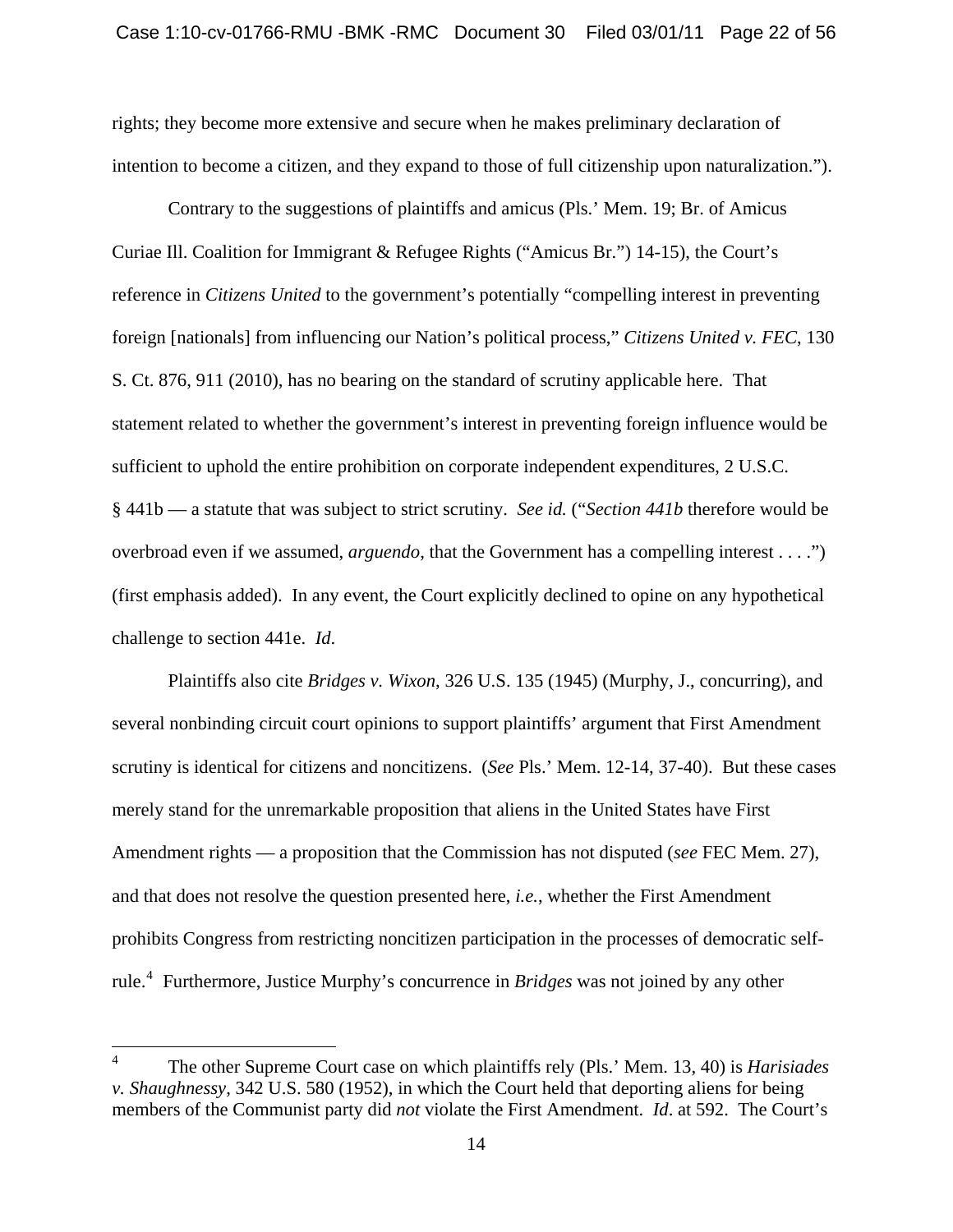Justice, and plaintiffs' statement (Pls.' Mem. 37) that the concurrence was subsequently "adopted" by the full Court is misleading: The Court merely cited the concurrence in restricting aliens' Fourth Amendment rights, *see infra* p. 29 n.10, and in holding that an alien "may not be deprived of his life, liberty or property without due process of law" under the Fifth Amendment, *Kwong Hai Chew v. Colding*, 344 U.S. [5](#page-22-0)90, 596 n.5  $(1953)$ .<sup>5</sup> The Court has never "adopted" Justice Murphy's concurrence in the First Amendment context. Even if it had, this is not a case like *Bridges* involving a *permanent* legal resident engaged in non-election activity (labor organizing) whom the government had singled out for deportation. 326 U.S. at 137-41. Consistent with his intention to reside in the United States permanently, the petitioner in *Bridges* had been here for twenty-five years. *Id*. at 140. The government is not selectively placing nonimmigrant aliens into jail pursuant to section 441e as plaintiffs contend (at 41); the provision instead functions as a constitutionally permissible requirement for aliens who choose to reside here temporarily.

On even shakier legal footing is plaintiffs' extensive reliance on *American-Arab Anti-Discrimination Committee v. Reno*, 70 F.3d 1045 (9th Cir. 1995). Plaintiffs fail to note that the case was vacated by the Supreme Court because the claims fell outside the federal courts' jurisdiction. 525 U.S. 471, 492 (1999).

 $\overline{a}$ 

brief analysis in that case explicitly declined to decide whether or to what extent the First Amendment's protection of citizens' communist activities would apply to aliens: "Different formulae have been applied in different situations and the test applicable to the Communist Party has been stated too recently to make further discussion at this time profitable. We think the First Amendment does not prevent the deportation of these aliens." *Id*.

<span id="page-22-0"></span><sup>5</sup> Similarly, plaintiffs cite (Pls.' Mem. 12, 37) *Wong Wing v. United States*, 163 U.S. 228 (1896), which held that due process considerations did not allow aliens to be ordered to perform hard labor before being deported, and *Fong Yue Ting v. United States*, 149 U.S. 698 (1893), which upheld what would now be considered grotesquely unconstitutional procedures for deporting Chinese immigrants. Neither of these cases remotely touched on the First Amendment rights of aliens, much less their specific rights to participate in the democratic process.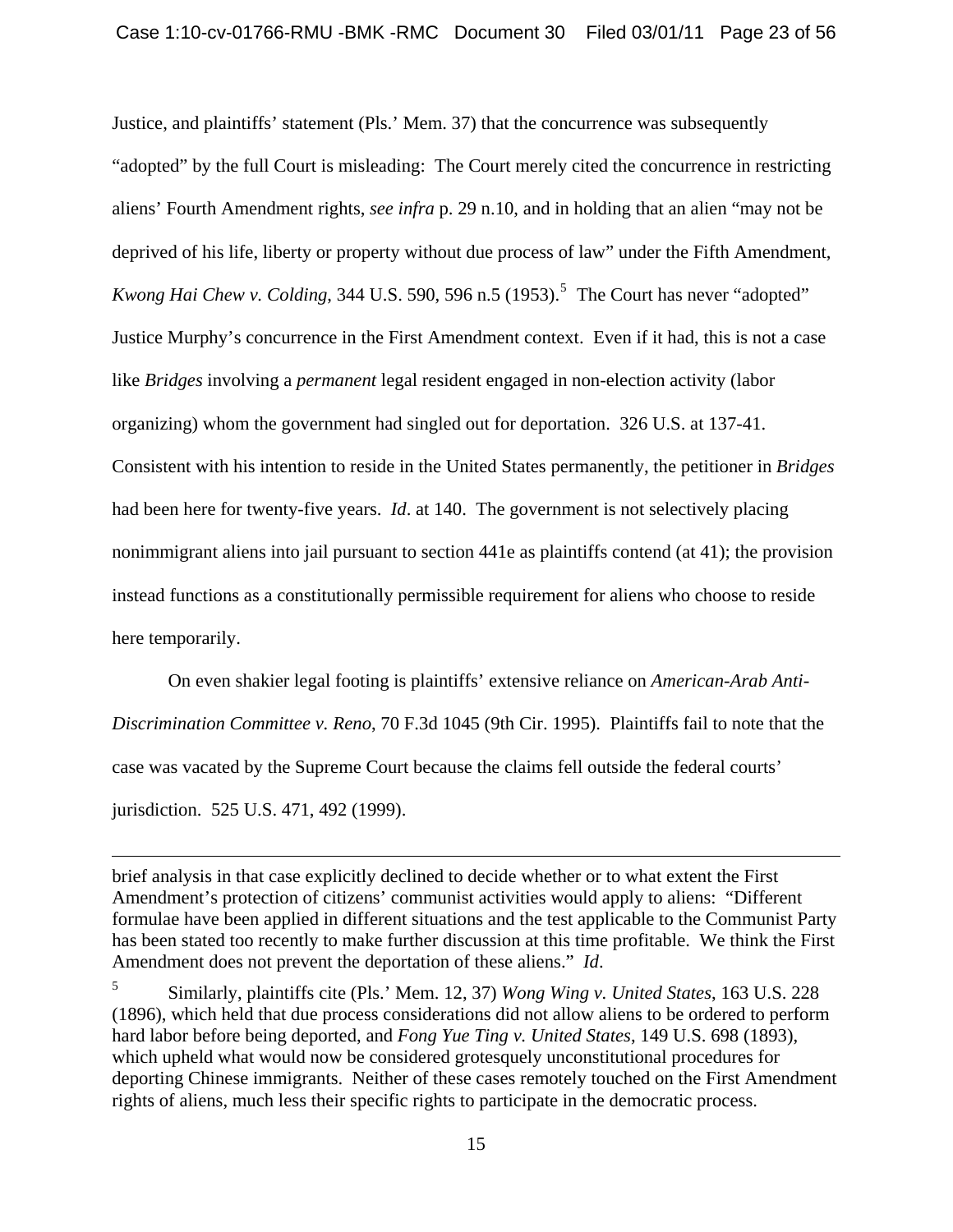Finally, plaintiffs cite this Court's decisions in *Rafeedie v. INS*, 795 F. Supp. 13 (D.D.C. 1992), and *Brunnenkant v. Laird*, 360 F. Supp. 1330, 1332 (D.D.C. 1973), for the proposition that the First Amendment applies to temporarily resident aliens in exactly the same manner it applies to citizens, at least outside the context of exclusion and deportation matters. (*See* Pls.' Mem. 14, 38.) But the plaintiffs in these cases were legal permanent residents of the United States. *See Rafeedie*, 795 F. Supp. at 16; *Brunnenkant*, 360 F. Supp. at 1332 (describing plaintiff as "an immigrant alien who has not completed his naturalization"). Legal permanent residents are categorically exempt from section 441e, *see infra* pp. 33-37, and their constitutional rights are neither the same as those of nonimmigrants, *see id*., nor at issue in this case.

### **C. Courts Use Rational Basis Review for Alienage Classifications that Involve Sovereign Functions of Government**

The common principle underlying the cases the Commission relies upon is that courts address certain state law alienage classifications that primarily affect economic interests under heightened scrutiny, but apply relaxed scrutiny to state law classifications that affect the sovereign functions of government, as well as to all federal classifications other than those that affect the ability of aliens to exist in the community. Thus, in all cases involving the "sovereign" — as opposed to "economic" — functions of government, citizenship restrictions that advance those sovereign interests are not subject to strict scrutiny. *Cabell*, 454 U.S. at 438-39 (citing *Ambach*, 441 U.S. at 73-74, and *Foley*, 435 U.S. at 295). "While not retreating from the position that restrictions on lawfully resident aliens that primarily affect economic interests are subject to heightened judicial scrutiny, we have concluded that strict scrutiny is out of place when the restriction primarily serves a political function . . . ." *Id*. at 439 (citations omitted). The Court has explained that such political functions include "a state's interest in establishing its own form of government, and in limiting participation in that government to those who are within the basic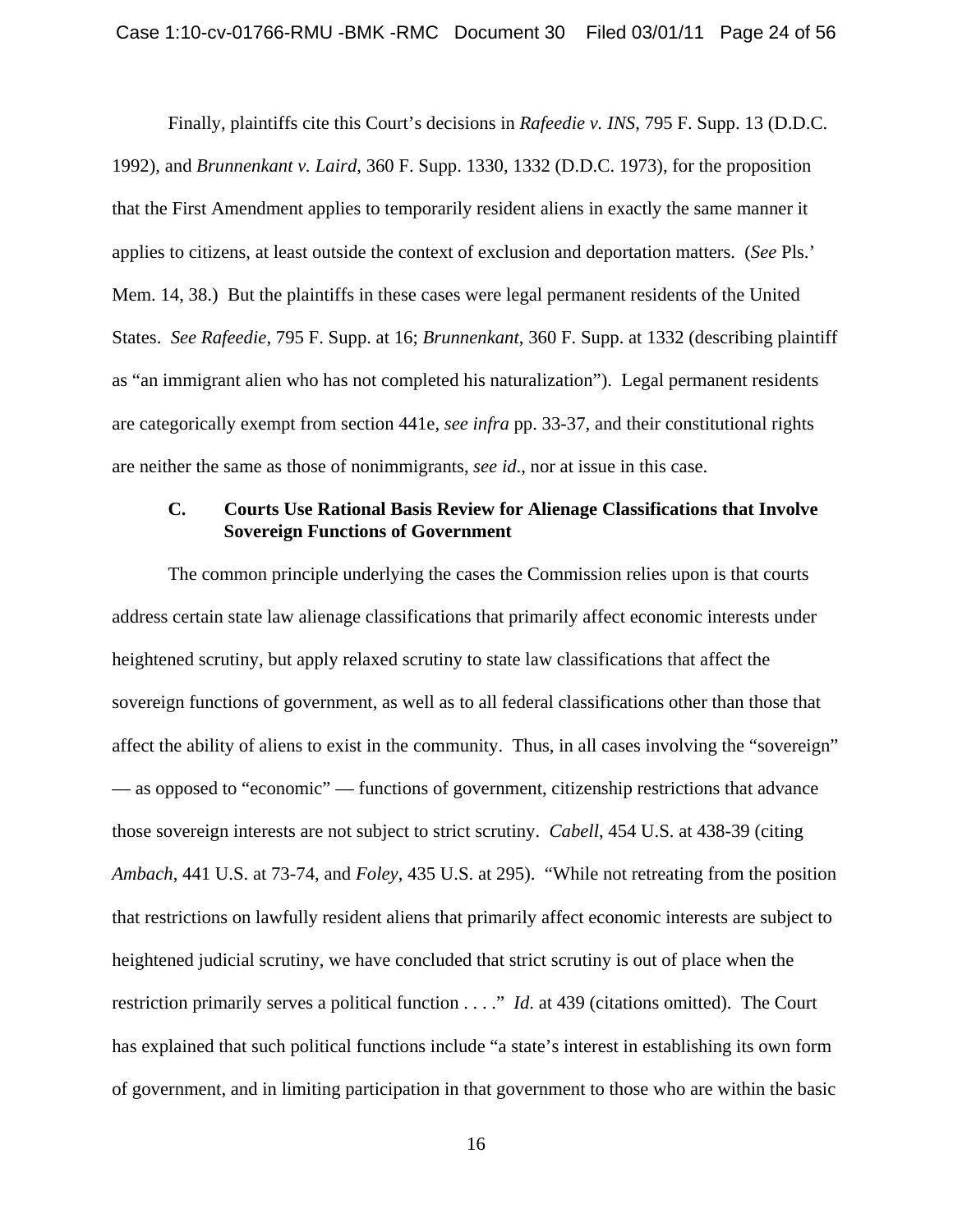conception of a political community." *Id*. at 438 (internal quotation marks omitted). The national security interests advanced in *Moving Phones* clearly involve the sovereign functions of government. Thus, as *Ambach* and *Moving Phones* amply demonstrate, regarding the sovereign or political functions of government, strict scrutiny is "out of place," *Cabell*, 454 U.S. at 439, even when exclusions have prevented noncitizens from engaging in First Amendment activity.

Plaintiffs cannot diminish these cases as standing only for the principle that courts apply relaxed scrutiny to classifications that exclude aliens from positions involving the exercise of governmental authority. (*See* Pls.' Mem. 38-39.) According to the Supreme Court, citizen restrictions are permissible in more than just employment matters. In *Cabell*, the Court explained that "political function[s]" include those "'matters resting firmly within a State's constitutional prerogatives [and] constitutional responsibility for the *establishment and operation* of its own government, *as well as* the qualifications of an appropriately designated class of public office holders.'" 454 U.S. at 439 (quoting *Sugarman*, 413 U.S. at 648) (emphasis added). Because section 441e advances just such a matter resting firmly within the federal government's constitutional responsibility, strict scrutiny is not the appropriate standard against which to measure it.

Indeed, section 441e promotes an interest more important and fundamental than even the employment restrictions upheld in *Foley* and *Ambach*. In *Foley*, the Court held that the state could require police officers to be United States citizens to help ensure that those who participate directly in the execution of public policy are "more familiar with and sympathetic to American traditions." 435 U.S. at 299-300. Similarly, when the Court in *Ambach* upheld a citizenship requirement for teachers, its ruling turned on the critical role teachers played in developing students' attitudes toward government and the political process. 441 U.S. at 75-77. While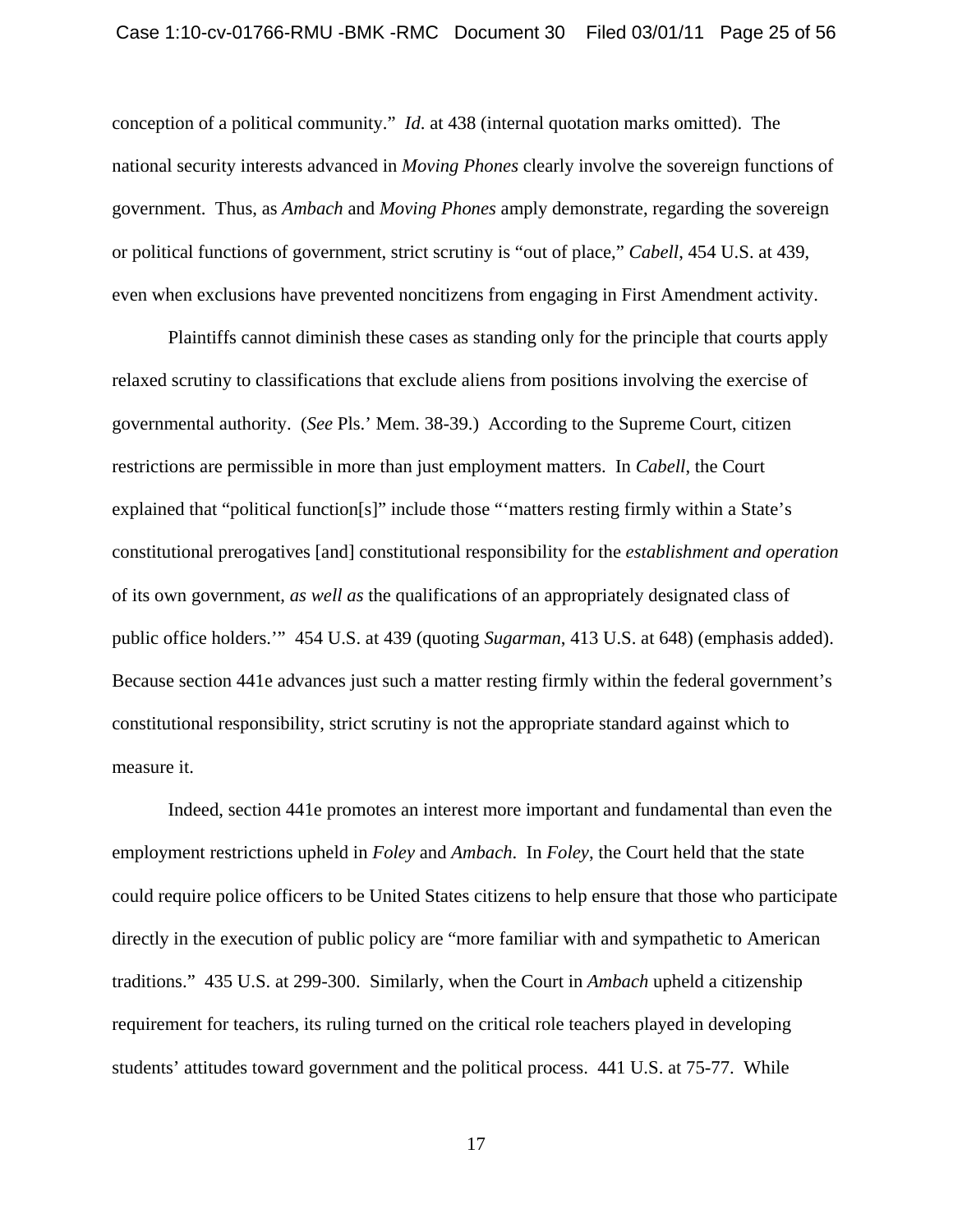"[p]ublic education, like the police function, *fulfills* a most fundamental obligation of government to its constituency," *id*. at 76 (internal quotation marks omitted and emphasis added), ensuring that government represents its constituency *is* the most fundamental obligation of government. Section 441e furthers that interest, and this Court should therefore review it under a relaxed standard of scrutiny.

#### **D. Plaintiffs' Ties to the United States Are Temporary and in Some Instances Shorter than the Terms of Offices They Seek to Influence**

The governmental interests in this case are foundational and permanent; the plaintiffs' interests are not. The importance of an American election to a nonimmigrant alien — no matter how strong the alien's views on issues of American public policy — is inherently limited by the fact that the alien's exposure to the result of the election is temporary. Here, for example, unless she is granted an extension, plaintiff Steiman's authorization to reside and work in the United States will expire in June 2012. (*See* Compl. ¶ 15; *see also* FEC Statement of Genuine Issues ¶ 7 (noting that visa extension is not granted automatically).) Yet she wishes to contribute to a candidate for President of the United States (Compl. ¶ 18(b)) — a candidate who would not be nominated until August 2012, who would not stand for general election until November 2012, and who, if elected, would not take office until January 2013, more than six months after plaintiff had returned to one of her home countries. Her interest in that election, therefore, is considerably more attenuated than the equivalent interest of United States citizens or permanent residents, who will remain here permanently when the administration takes office in 2013 and beyond. Indeed, even for elections that occur during plaintiffs' stay in the United States, the limit on their time in this country means that they will be subject to few, if any, of the effects that arise from the elections they wish to influence. Whether before or after the election, nonimmigrant aliens will inevitably be required to leave the United States, while the laws and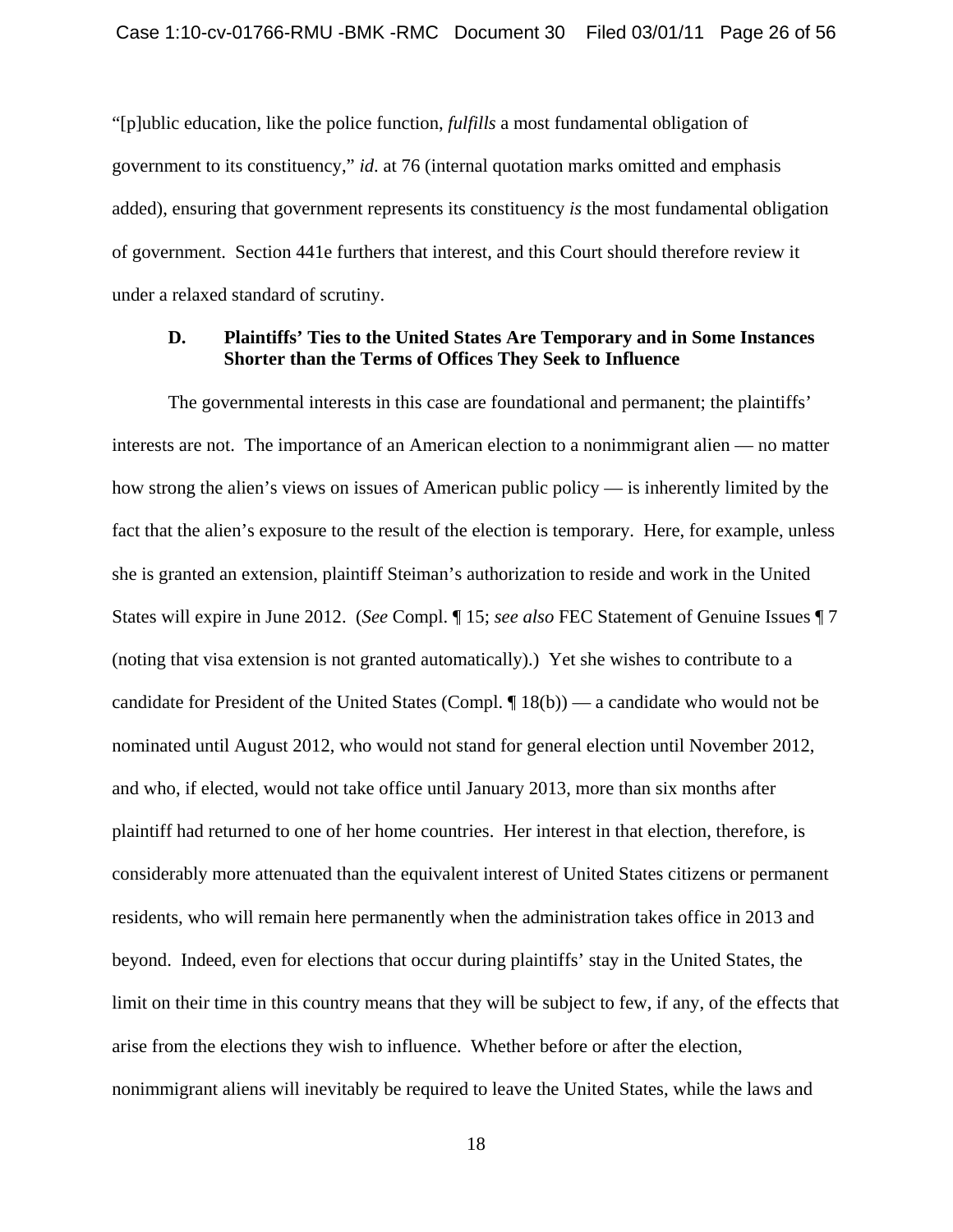policies established as a result of the elections will endure for citizens and permanent residents. Plaintiffs' interest in influencing American elections therefore pales in comparison to the interests of those who have a right of self-governance and will be subject to the decisions of elected officials long after plaintiffs have departed.

Plaintiffs' claimed First Amendment interests in directly participating in American elections are not only ephemeral, but also find little support in the voting history upon which they rely. Plaintiffs claim (Pls.' Mem. 10-11) that they have a right under the First Amendment to participate directly in elections because aliens were once permitted to vote. But that history suggests instead that aliens who remained loyal to another country did not vote as a matter of right. Although some states allowed certain noncitizens to vote in early republican times, some, including Pennsylvania, South Carolina, and Vermont, required such aliens to first take a loyalty oath. *See* Chilton Williamson, *American Suffrage from Property to Democracy 1760-1860* at 96-99, 119-20 (1960). Even the states referenced by plaintiffs thus did not view noncitizen voting as automatically conferred, and imposed a condition plaintiffs have not met. Moreover, those voting rights were soon — within the lifetimes of many of the Constitution's framers and ratifiers — revoked. Maryland changed its constitutional definition of voters from "inhabitants" to "citizens" in 1810, Connecticut in 1818, New York and Massachusetts in 1821, Vermont in 1828, and Virginia in 1831. *See* Gerald M. Rosberg, *Aliens and Equal Protection: Why Not the Right to Vote?*, 75 Mich. L. Rev. 1092, 1097 (1977). Similarly, many of the newly admitted states — Indiana in 1816, Mississippi in 1817, Alabama in 1819, Maine in 1820, and Missouri in 1821 — confined the right to vote to citizens. *Id*. In any event, plaintiffs do not now have the right to vote, *see Sugarman*, 413 U.S. at 648-49, and they have not claimed otherwise. *See infra* pp. 40-43 (discussing plaintiffs' arguments regarding voting). Thus, plaintiffs cannot rely on any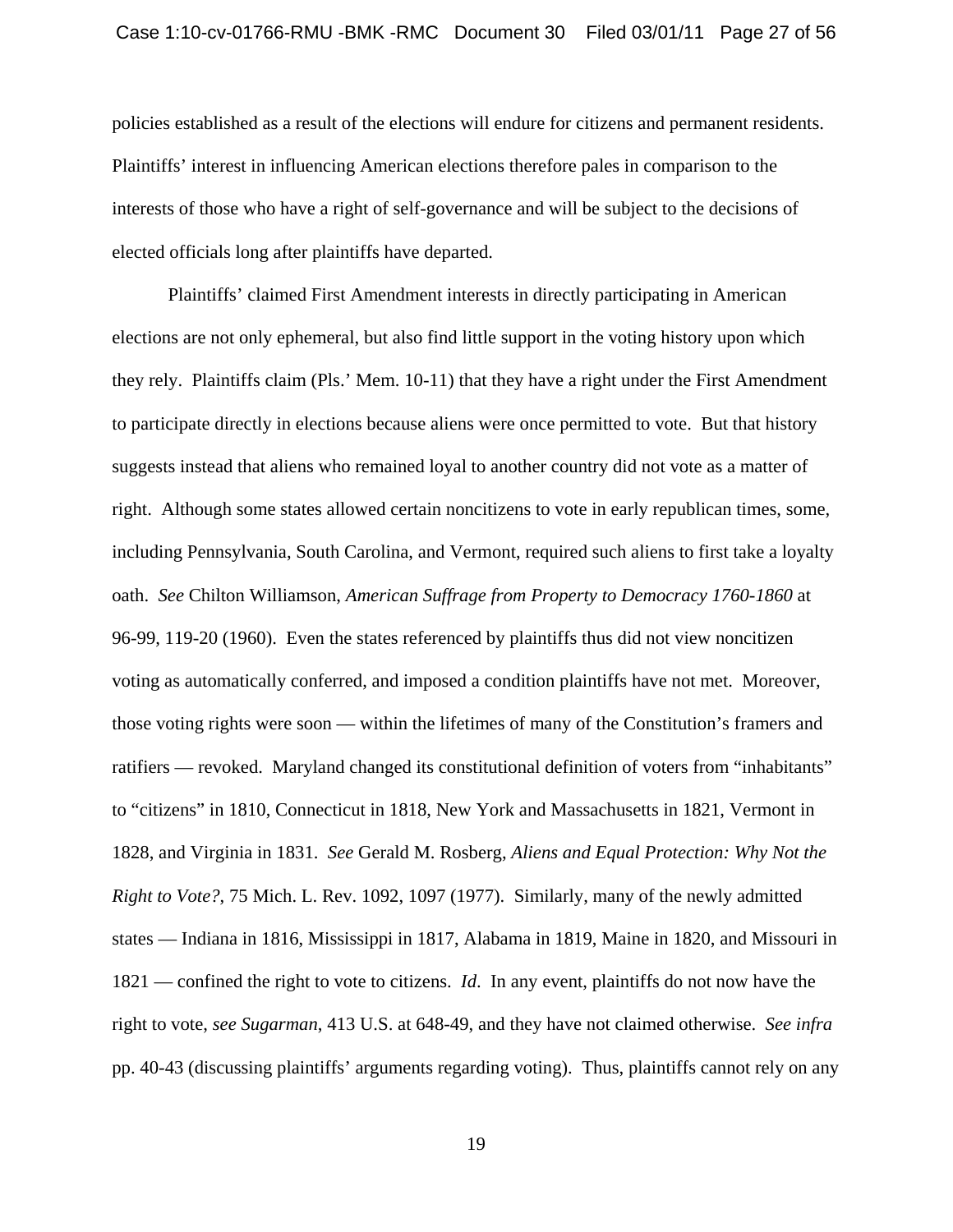flexibility that may exist to allow noncitizens limited voting rights to suggest that the First Amendment grants aliens the right to participate directly in elections.

#### **E. Section 441e Is Content Neutral and Viewpoint Neutral**

Plaintiffs do not dispute that their primary loyalties are *not* to the United States, the nation whose policies they seek to affect. Rather, plaintiffs attempt to convert Congress's legitimate interest in protecting "the integrity of the decision-making process of our Government" from those whose "loyalties lie elsewhere" into content or viewpoint discrimination. (Pls.' Mem. 27-29.) The foreign national prohibition represents neither. It does not merely target certain nonimmigrant aliens because their views may be inimical to the foreign policy and national security of the United States; it prohibits all of them from making contributions and expenditures because foreign nationals have no legitimate role to play in American elections, whether their views and objectives are innocuous or not.

"The principal inquiry in determining content neutrality . . . is whether the government has adopted a regulation of speech because of disagreement with the message it conveys." *Ward v. Rock Against Racism*, 491 U.S. 781, 791 (1989). As the Court explained in *Ward*, the government's purposes control in this analysis. A regulation that "serves purposes unrelated to the content of expression" is neutral. *Id*. By vindicating the elemental proposition that "a democratic society is ruled by its people," *Foley*, 435 U.S. at 296, and that "[s]elf-government . . . begins by defining the scope of the community of the governed and thus of the governors as well," *Cabell*, 454 U.S. at 439, the foreign national prohibition serves purposes unrelated to whatever message nonimmigrant aliens may wish to express through election contributions or expenditures. Under section 441e, plaintiffs are prohibited from making contributions or expenditures whether they wish to demonstrate admiration for candidates who they feel best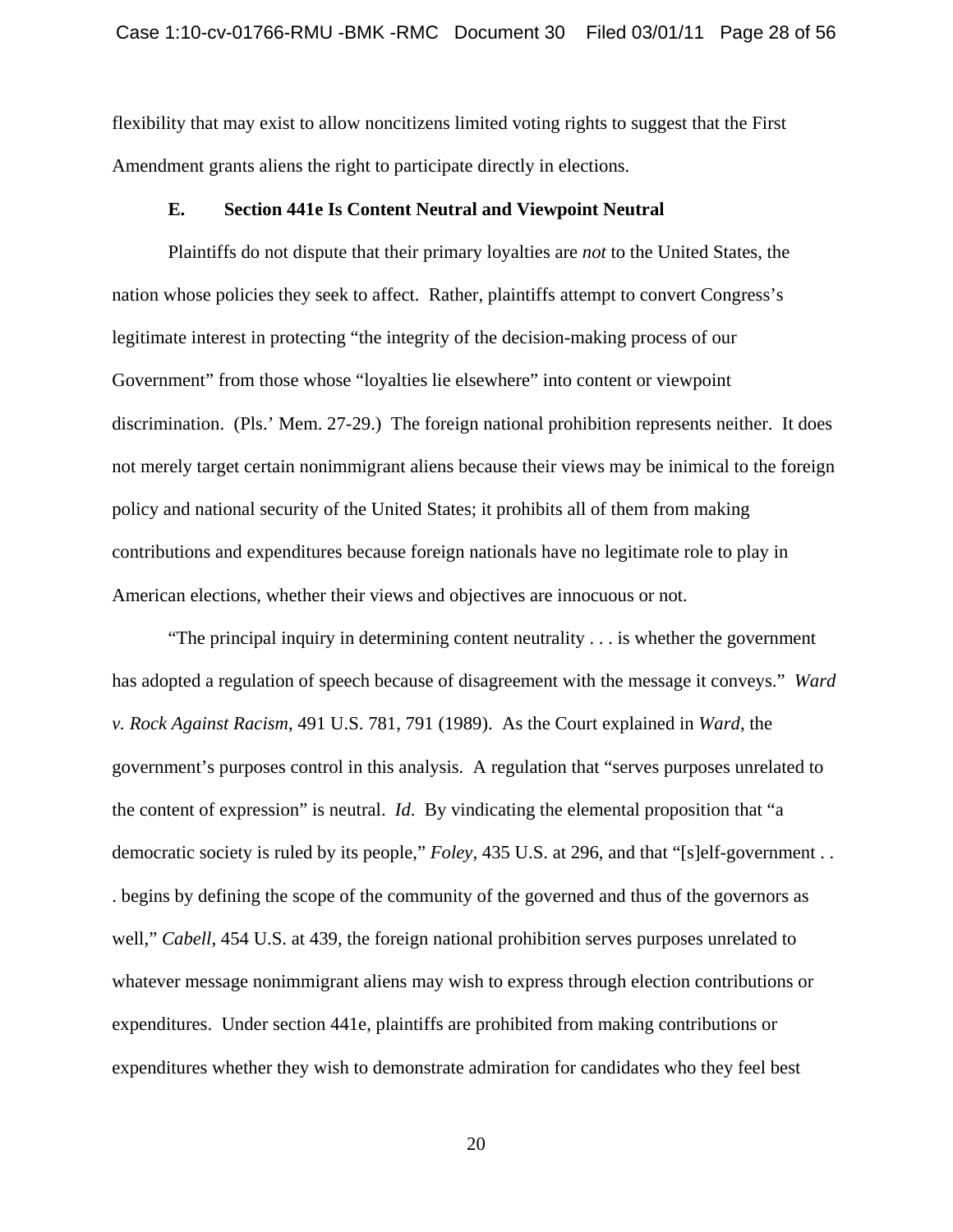represent American democratic traditions or to influence candidates to actively press the interests of a foreign power. *Cf*. *Holder v. Humanitarian Law Project*, 130 S. Ct. 2705, 2723-24 (2010) (explaining that federal statute was content-based regulation because "[p]laintiffs want to speak . . . and whether they may do so under [the statute] depends on what they [may] say").<sup>[6](#page-28-0)</sup>

Nor is the foreign national prohibition viewpoint discriminatory. "The government must abstain from regulating speech when the specific motivating ideology or the opinion or perspective of the speaker is the rationale for the restriction." *Rosenberger v. Rector & Visitors of the Univ. of Va*., 515 U.S. 819, 829 (1995). Section 441e does not prohibit certain viewpoints based upon the government's agreement or disagreement with the viewpoint expressed. *See Hill v. Colorado*, 530 U.S. 703, 723-25 (2000) (holding that statute limiting protests at abortion facilities drew no distinctions between types of speech and so was viewpoint neutral); *Ruggiero v. FCC*, 317 F.3d 239, 244 (D.C. Cir. 2003) (en banc) (rejecting argument that regulation applying only to unlicensed broadcasters was viewpoint discrimination: "[T]he [regulation] applies equally to all unlicensed broadcasters regardless of the motivation for, or the message disseminated by, their illegal broadcasting."). It applies with equal justification and to equal effect no matter the ideology or opinion of the alien who falls within its prohibitions. Indeed,

<span id="page-28-0"></span> 6 Plaintiffs object that they do not seek to govern, but only to speak to those who do. (Pls.' Mem. 39.) But as the Commission explained in its opening brief (FEC Mem. 27) and again here (*see supra* p. 12 and *infra* pp. 37-39), plaintiffs can speak out without limit on any issue. There are, in fact, an ever-expanding number of avenues through which plaintiffs can press specific issues like "net neutrality" (Compl. ¶ 12) or advance more general principles such as "increasing economic liberty" (*id*. ¶ 17). *See generally* Zephyr Teachout, *Extraterritorial Electioneering and the Globalization of American Elections*, 27 Berkeley J. Int'l L. 162, 173-80 (2009) ("[P]eople outside the country may not give money to political candidates. Nonetheless, almost all other political tools are accessible to people around the globe," including broadcast media, blogs, email, text, instant messaging, and social networking) (footnote omitted).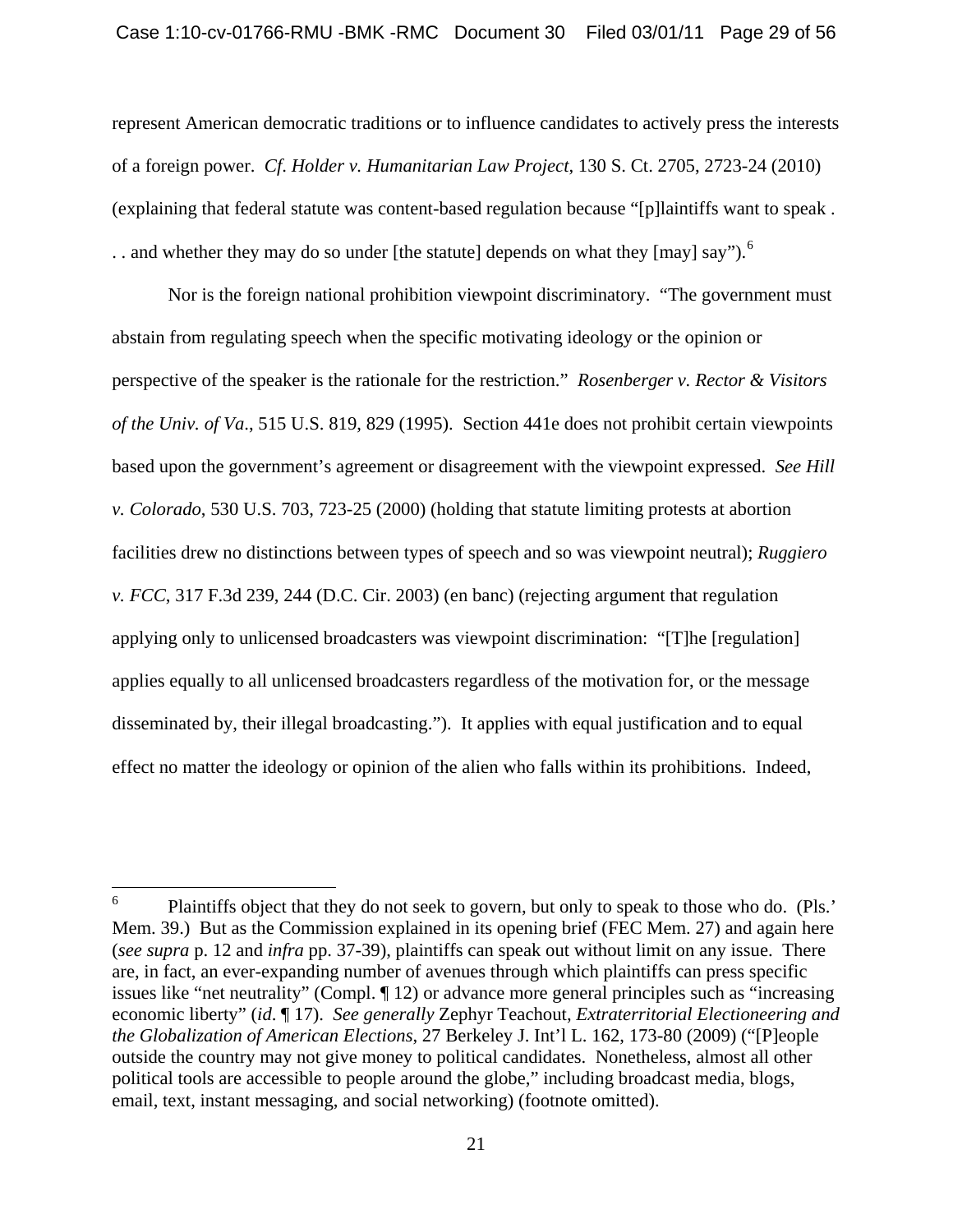plaintiffs themselves have illustrated this point by alleging that they espouse opposing political views.<sup>[7](#page-29-0)</sup>

 In sum, section 441e rationally relates to Congress's legitimate interest in limiting the opportunities of those whose allegiances lie with another sovereign to influence American elections.

# **IV. EVEN IF REGULATION OF ALIEN CONTRIBUTIONS WERE SUBJECT TO THE SAME SCRUTINY AS REGULATION OF CITIZEN CONTRIBUTIONS, THE APPROPRIATE STANDARD WOULD BE INTERMEDIATE SCRUTINY**

Plaintiffs rely on *Buckley* for their argument that strict scrutiny applies to section 441e's prohibition on foreign contributions. (*See* Pls.' Mem. 17-18.) Yet even if *Buckley*'s analysis of limits on citizen contributions were applicable here, *Buckley* did not apply strict scrutiny in analyzing and upholding FECA's contribution limits, as plaintiffs acknowledge (Pls.' Mem. 17). In fact, the standard the Court applied — sustaining the statute because it was closely drawn to further the government's "sufficiently important interest," *Buckley*, 424 U.S. at 25 — is a "lesser demand" than strict scrutiny, *Shrink Mo.*, 528 U.S. at 387-88, and is a form of what the Court generally refers to as intermediate scrutiny. *See, e.g., Adarand Constructors, Inc. v. Pena*, 515 U.S. 200, 220 (1995) (noting that intermediate scrutiny standard requires statute to be "substantially related to the achievement of an important governmental objective" (internal quotation marks omitted)).

Plaintiffs nonetheless assert (Pls.' Mem. 18) that the "logic" of *Buckley*'s analysis "dictates" that strict scrutiny apply here because the provisions at issue in *Buckley* merely limited

 $\overline{a}$ 

<span id="page-29-0"></span><sup>7</sup> Plaintiffs' attempt (Pls.' Mem. 29) to import the incitement test of *Brandenburg v. Ohio*, 395 U.S. 444 (1969), into this case is unavailing. Neither *Brandenburg* nor *Communist Party of Indiana v. Whitcomb*, 414 U.S. 441 (1974), involved election spending by aliens, resident or otherwise. Moreover, because section 441e is not a regulation targeting advocacy that poses a threat of producing imminent lawless action, the *Brandenburg* test does not apply here.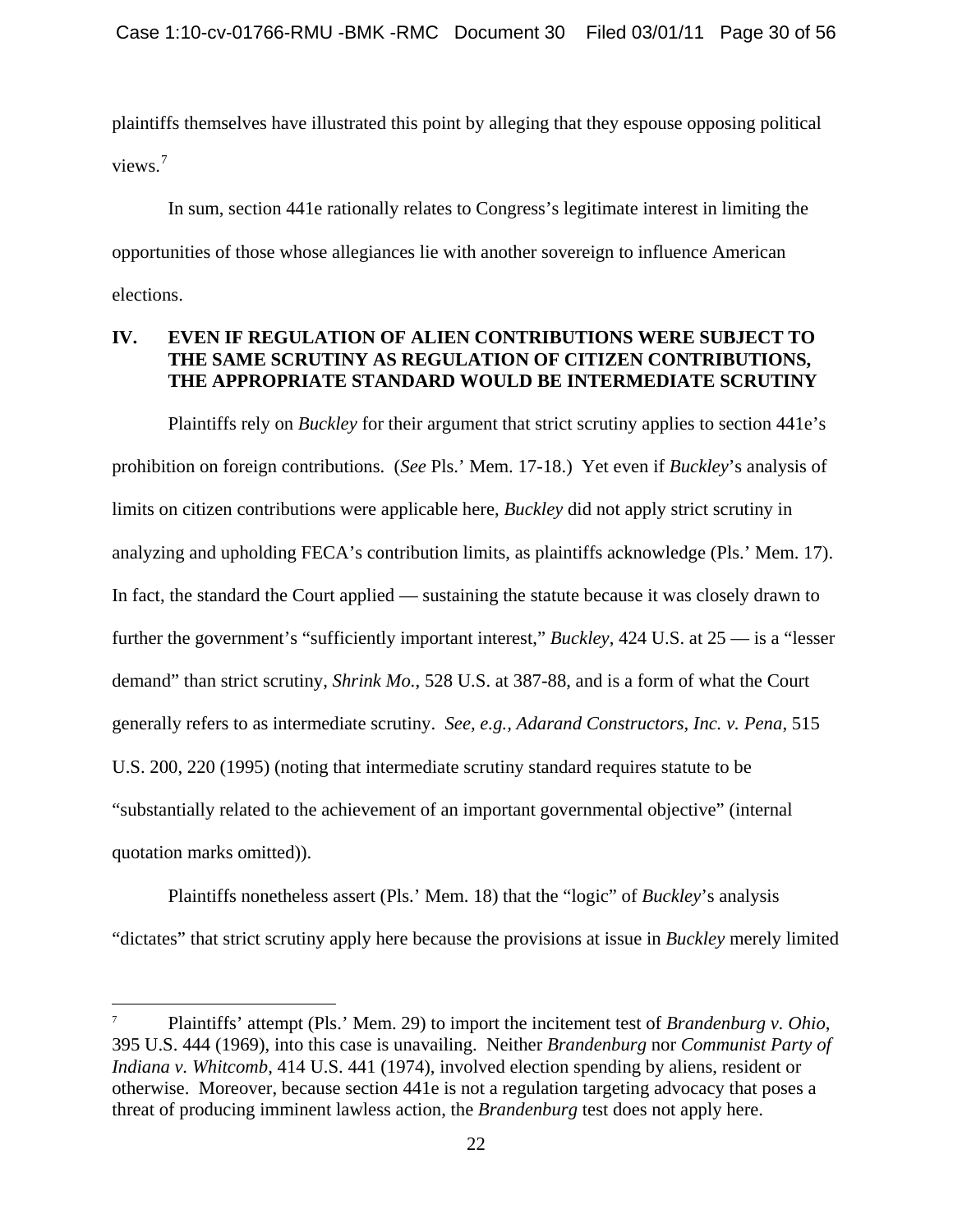contributions, while section 441e is a contribution ban. But the Supreme Court has twice addressed contribution bans directly, and it has applied intermediate scrutiny both times. First, in *FEC v. Beaumont*, 539 U.S. 146 (2003), the Court rejected the exact argument plaintiffs raise here and upheld under intermediate scrutiny FECA's prohibition on political contributions by corporations:

> [The would-be contributor] argues that application of the ban on its contributions should be subject to a strict level of scrutiny, on the ground that § 441b does not merely limit contributions, but bans them on the basis of their source. . . . [I]nstead of requiring contribution regulations to be narrowly tailored to serve a compelling governmental interest, a contribution limit involving significant interference with associational rights passes muster if it satisfies the lesser demand of being closely drawn to match a sufficiently important interest. . . . It is not that the difference between a ban and a limit is to be ignored; it is just that the time to consider it is when applying scrutiny at the level selected, not in selecting the standard of review itself.

*Beaumont*, 539 U.S. at 161-62 (internal quotation marks and citations omitted). Then, in *McConnell*, eight Justices applied the same intermediate scrutiny standard in striking down the prohibition on contributions by minors in the Bipartisan Campaign Reform Act of 2002 ("BCRA"). *See* 540 U.S. at 231-32 (Rehnquist, C.J.) (applying "sufficiently important interest" test); *see also id*. at 136 (upholding prohibition on all "soft-money" contributions to political parties under intermediate scrutiny). In light of these explicit holdings, plaintiffs' appeal to the generalized "logic" of *Buckley* fails: Under the standard applied by *Buckley* and its progeny to regulation of contributions by citizens, section 441e's prohibition of foreign national contributions would be subject only to intermediate scrutiny.<sup>[8](#page-30-0)</sup>

<span id="page-30-0"></span> 8 In any event, plaintiffs misread *Buckley*. *Buckley* reasoned that lesser scrutiny applies to contribution limits because they restrict "one important means of associating with a candidate or committee, but leave the contributor free to become a member of any political association and to assist personally . . . on behalf of candidates.'" 424 U.S. at 22; *see also McConnell*, 540 U.S. at 141 (quoting *Buckley*). Because section 441e places no restriction on foreign nationals' ability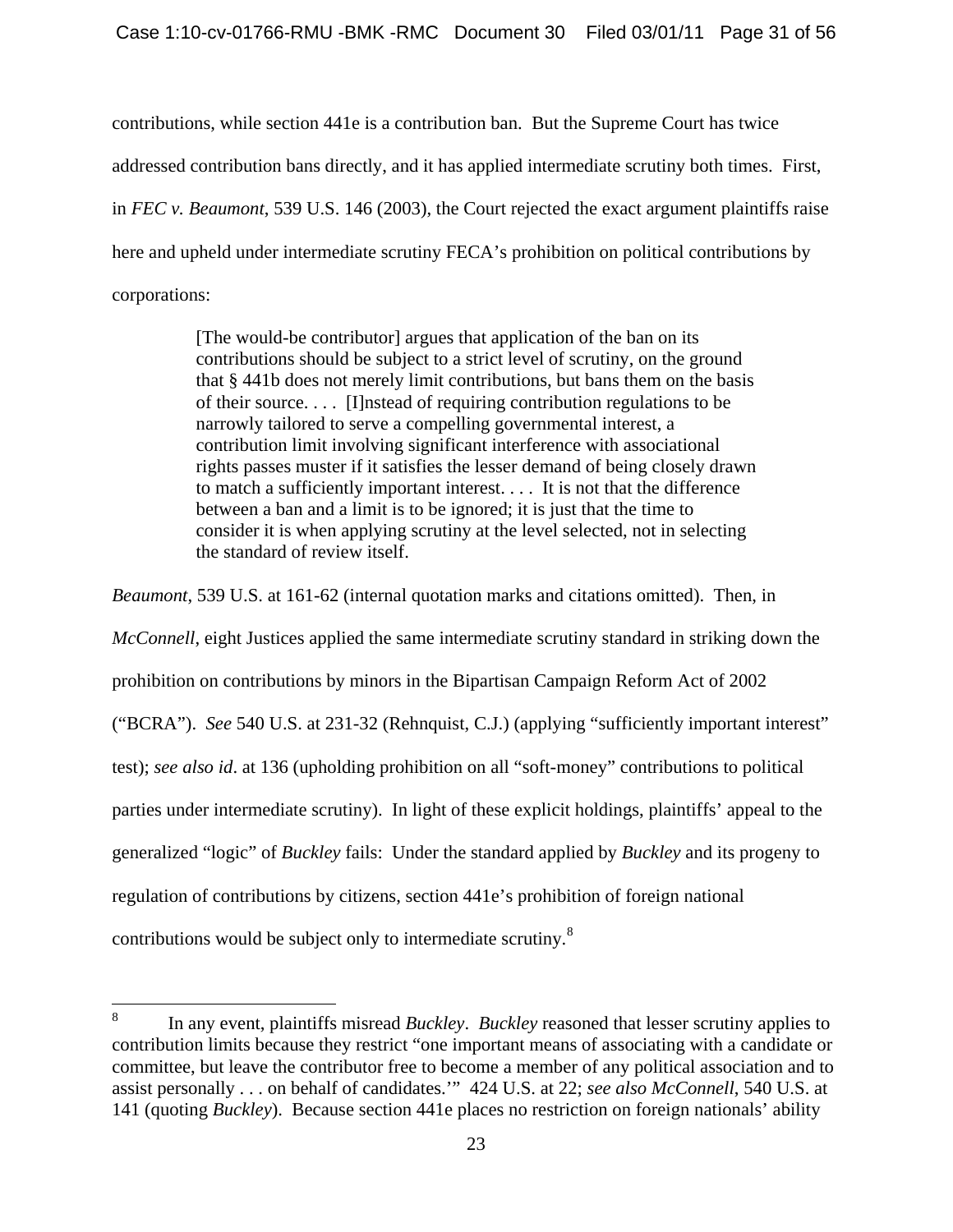As to prohibitions on expenditures, the Commission agrees with plaintiffs (Pls.' Mem. 18-19) that courts have historically subjected prohibitions on citizens' expenditures to strict scrutiny. $9$ 

#### **V. SECTION 441e IS CONSTITUTIONAL UNDER ANY LEVEL OF SCRUTINY**

Even if this Court were to apply the intermediate scrutiny applicable to limitations on citizens' contributions and strict scrutiny applicable to domestic expenditure restrictions, plaintiffs' challenge to section 441e would fail. The statute furthers the important and compelling governmental interest of preventing foreign nationals from influencing American elections. Section 441e is also closely drawn and narrowly tailored: It reaches only financial expenditures regarding candidate campaigns — not issue advocacy — and it does not apply to aliens who have established permanent legal ties to the United States.

# **A. Section 441e Furthers the Important and Compelling Governmental Interest of Protecting American Democracy from Foreign Influence**

Plaintiffs do not appear to dispute, at least in principle, that protecting the American democratic system from foreign influence is an important and compelling governmental interest. Nor could they, for not since the Declaration of Independence has there been any question that the American people are the only proper sovereign in this nation. Thus, short of defending the country from *physical* attack by foreign powers, *cf. Holder*, 130 S. Ct. at 2728-29 (upholding

 $\overline{a}$ 

<sup>&</sup>quot;to become a member of any political association" or to "assist personally . . . on behalf of candidates," *Buckley*'s rationale would support the application of intermediate scrutiny, at most.

<span id="page-31-0"></span><sup>9</sup> In discussing the scrutiny applicable to expenditure restrictions, plaintiffs conflate independent expenditures with "donations to independent political groups." (*See* Pls.' Mem. 19.) A donation to a "political group" is a contribution, not an independent expenditure. *See* 2 U.S.C. § 441a(a)(1) (setting limits on contributions to political committees or "PACs"); 2 U.S.C. § 431(17) (defining "independent expenditure"). In any event, the specific political group to which plaintiff Steiman allegedly wishes to contribute (Compl. ¶ 18(d)) "do[es] not accept donations from . . . foreign nationals." Club for Growth, *Frequently Asked Questions*, http://www.clubforgrowth.org/aboutus/?subsec=0&id=17#M10 (last visited Feb. 28, 2011).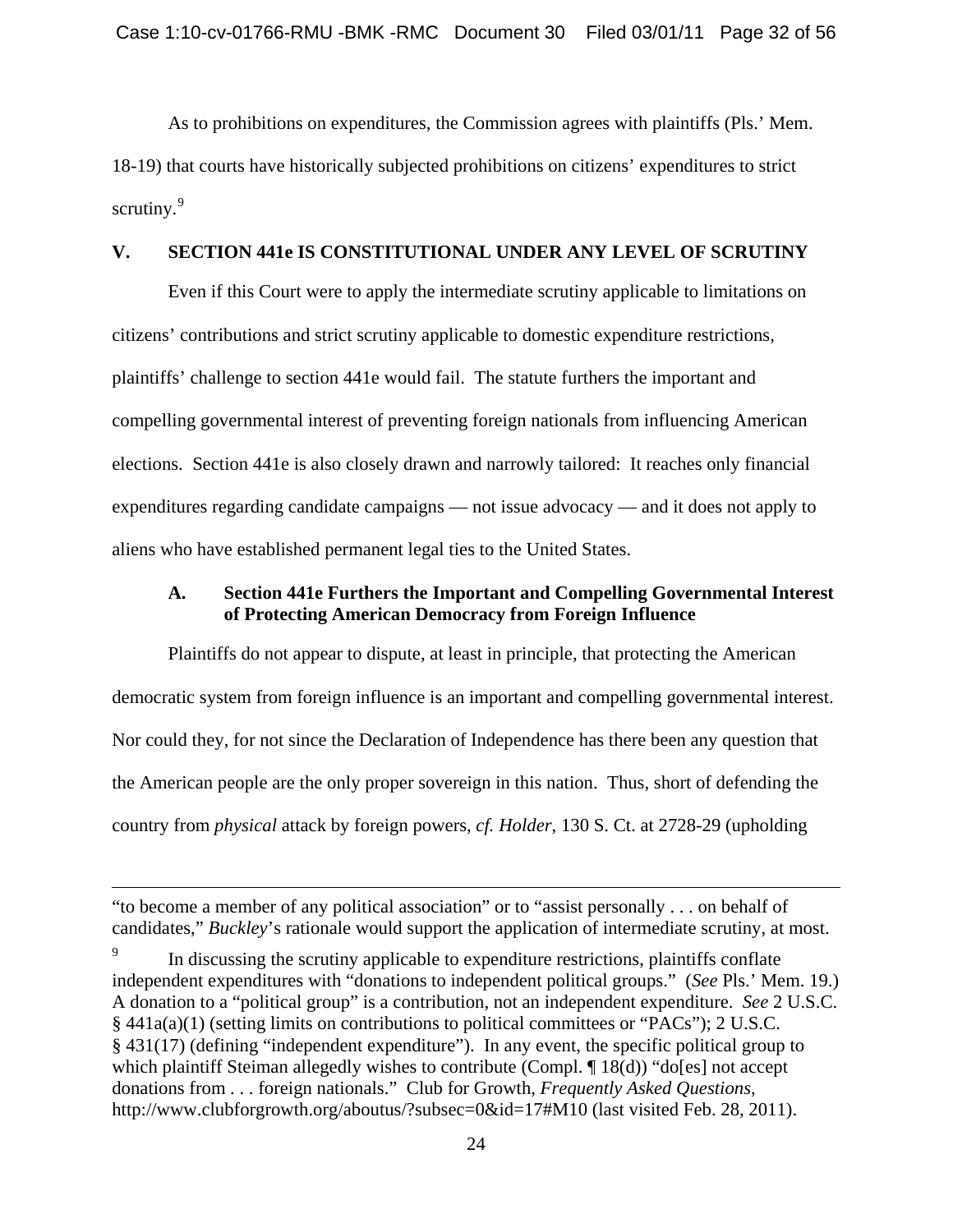statute banning, *inter alia*, speech that provides support to terrorist groups), it is difficult to conceive of an interest more compelling than preserving the exclusive ability of Americans to govern themselves. Indeed, compelling governmental interests have been found in legislation addressing concerns that, while serious, are not as foundational as citizen self-governance. *See*, *e.g.*, *Fla. Bar v. Went For It, Inc.*, 515 U.S. 618, 625 (1995) ("On various occasions we have accepted the proposition that States have a compelling interest in the practice of professions within their boundaries . . . .") (internal quotation marks omitted); *Nat'l Ass'n of Mfrs. v. Taylor*, 582 F.3d 1, 15 (D.C. Cir. 2009) ("[I]t is plain that the government has a compelling interest in providing the public . . . with information regarding who is being hired, who is putting up the money, and how much they are spending to influence public officials.") (internal quotation marks omitted); *Blount v. SEC*, 61 F.3d 938, 944 (D.C. Cir. 1995) (finding compelling governmental interest in "protecting investors in municipal bonds from fraud").

Rather than dispute the compelling nature of the government's interest, plaintiffs raise a variety of objections to the wealth of evidence Congress amassed in designing section 441e to further that interest. None of these objections advances plaintiffs' challenge.

"The quantum of empirical evidence needed to satisfy heightened judicial scrutiny of legislative judgments will vary up or down with the novelty and plausibility of the justification raised." *Shrink Mo.*, 528 U.S. at 391 (finding state contribution limits justified by evidence of illegal contributions in other cases, despite absence of legislative history regarding specific statutes at issue); *see also McConnell*, 540 U.S. at 144 (quoting *Shrink Missouri* and examining evidence Congress collected in passing BCRA). The "empirical evidence" requirement is at its nadir "where, as here, we deal with a congressional judgment that has remained essentially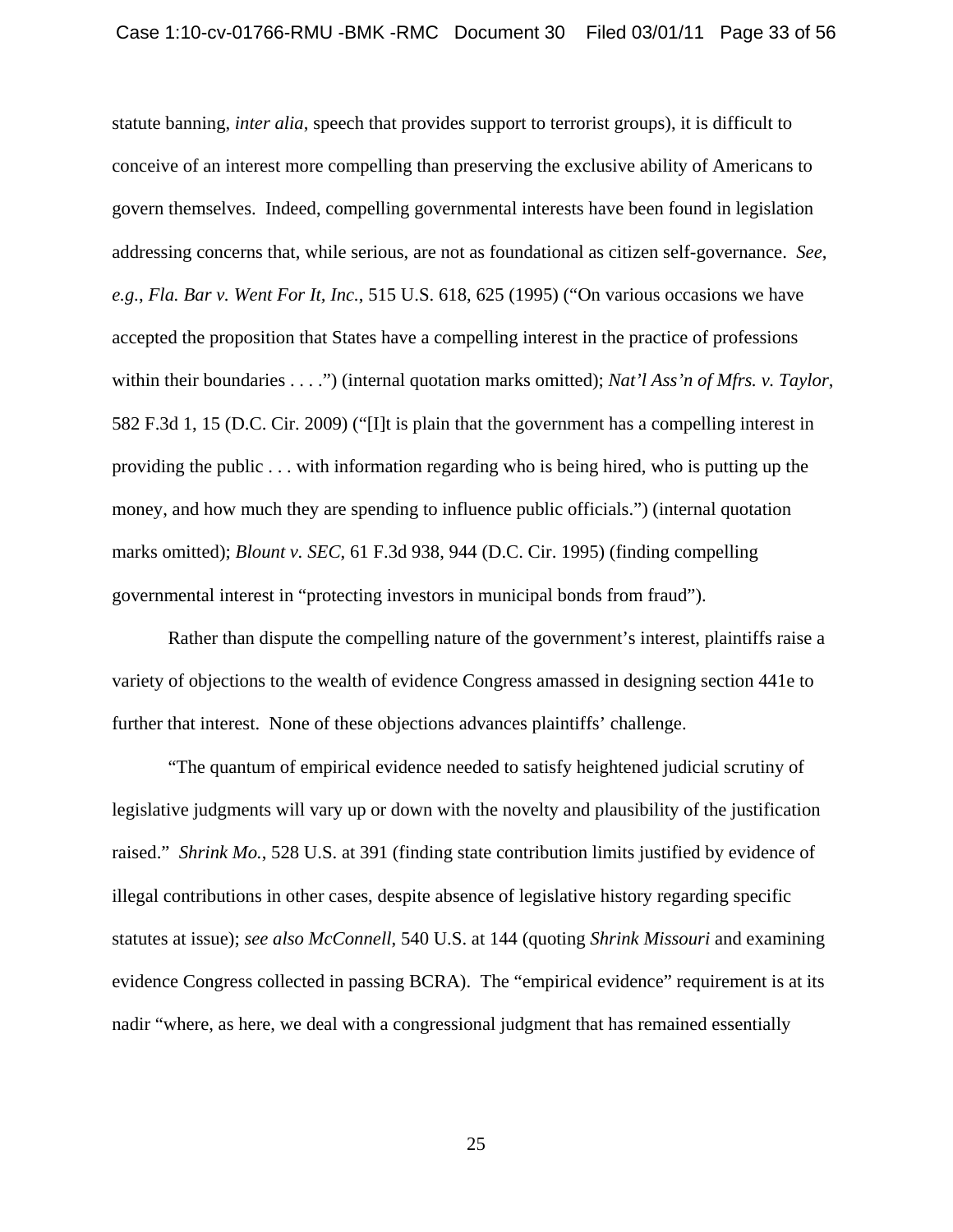unchanged throughout a century of careful legislative adjustment." *See Beaumont*, 539 U.S. at 162 n.9 (internal quotation marks omitted).

In its opening brief and again *supra*, the Commission has set forth at length the decadeslong history of congressional factfinding that led to each refinement of what is now section 441e. *See* FEC Mem. 2-11; *supra* pp. 5-7. This record demonstrates beyond any doubt the reality that foreign nationals have repeatedly attempted to infiltrate the American government monetarily, from German propaganda in the 1930s through the covert funneling of campaign funds in the Watergate era to the brazen soft-money contributions of the 1990s. Yet plaintiffs disregard almost the entire evidentiary record, declaring that the Commission "offers but a single example suggestive of any attempt by a foreign sovereign to circumvent the (legitimate) ban on political spending from overseas." (Pls.' Mem. 32; *see also id*. at 34 (referring to same incident as "the Commission's only example of circumvention").) Plaintiffs' assertion is both misleading and false. It is misleading because the evidence of foreign attempts to infiltrate American elections encompasses far more than activities by "foreign sovereign[s]": Foreign individuals and corporations, too, have spent money to influence American campaigns, and section 441e is directed to preventing these well-documented efforts as much as it is to the efforts of foreign governments. *See* FEC Mem. 3-4, 7-8; *supra* pp. 6-7. And plaintiffs' statement is false because, even if the record were arbitrarily narrowed to foreign governmental activity, there are numerous documented instances of such activity. (*See*, *e.g.*, FEC Mem. 2 (discussing activity of Nazi party), 8-9 (Chinese government); *supra* pp. 6-7 (Greek government).)

The only basis plaintiffs articulate (*see* Pls.' Mem. 32-34) as to why the Court should disregard the remainder of the evidentiary record is that some of the congressionally documented instances of foreign spending were so-called "conduit" contributions — *i.e.*, contributions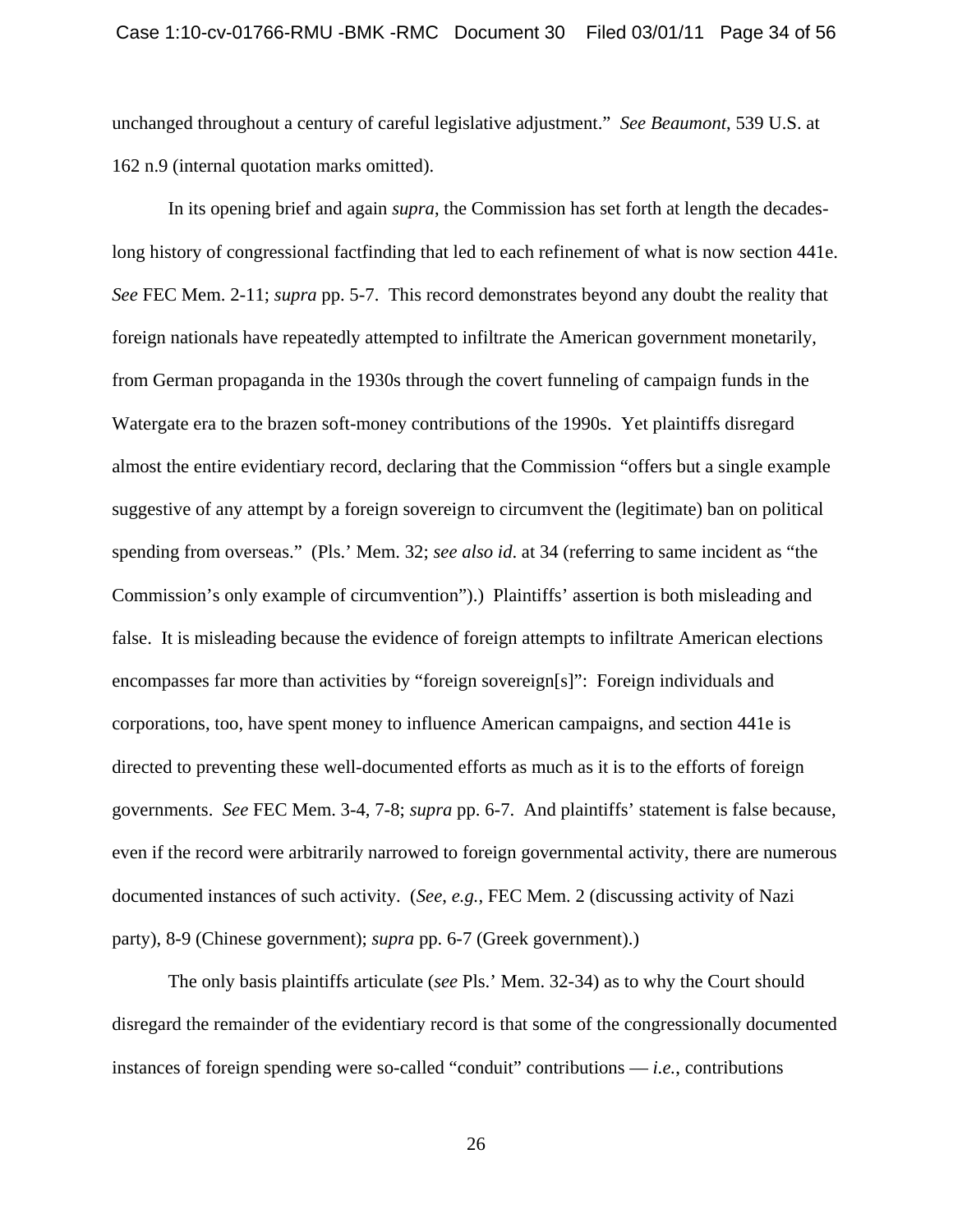funneled through an intermediary — which are separately prohibited by 2 U.S.C. § 441f. Because such activity is already illegal, plaintiffs argue, "it is far from clear" that the additional prohibitions of section 441e "provide any marginal value" that would outweigh their First Amendment implications. (*See* Pls.' Mem. 33.) But, as noted above, Congress uncovered many examples of *direct* foreign spending on American elections — activity that section 441f does not reach. For example, citizens of Canada and Greece helped finance President Nixon's reelection campaign in 1972 (FEC Mem. 4), and a South Korean national gave \$250,000 to the Democratic National Committee to further his own business interests by gaining access to President Clinton (*Id*. at 7-8). Indeed, the primary purpose of the 1974 amendments to the foreign national statute, which had previously reached spending only by *agents* of foreign nationals (*i.e.*, indirect spending), was to ensure that it would also reach direct spending. (*Id*. at 4-5.) And BCRA section 303, 116 Stat. 96, eliminated any remaining ambiguity by adding the phrase "directly or indirectly" to modify the entire spending prohibition. *See* 2 U.S.C. § 441e(a)(1). Thus, section 441e reaches not only the indirect foreign spending that is also illegal under section 441f, but also the well-documented direct foreign spending that troubled Congress enough to pass new legislation in 1974 and again in 2002.

Furthermore, even as to indirect spending, section 441e provides considerable "marginal value." First, unlike section 441f, it applies to state and local elections, making it the sole nationwide restriction on foreign conduit contributions in such elections. Second, as the Commission noted in its opening brief (FEC Mem. 26-27), one of the many troubling scenarios to which plaintiffs' relief might give rise is an authoritarian government pressuring or ordering its citizens who temporarily live in the United States to contribute *their own money* to specified parties or candidates. *Cf*. Evan Hill, *Libyans in US Allege Coercion*, Al Jazeera English (Feb.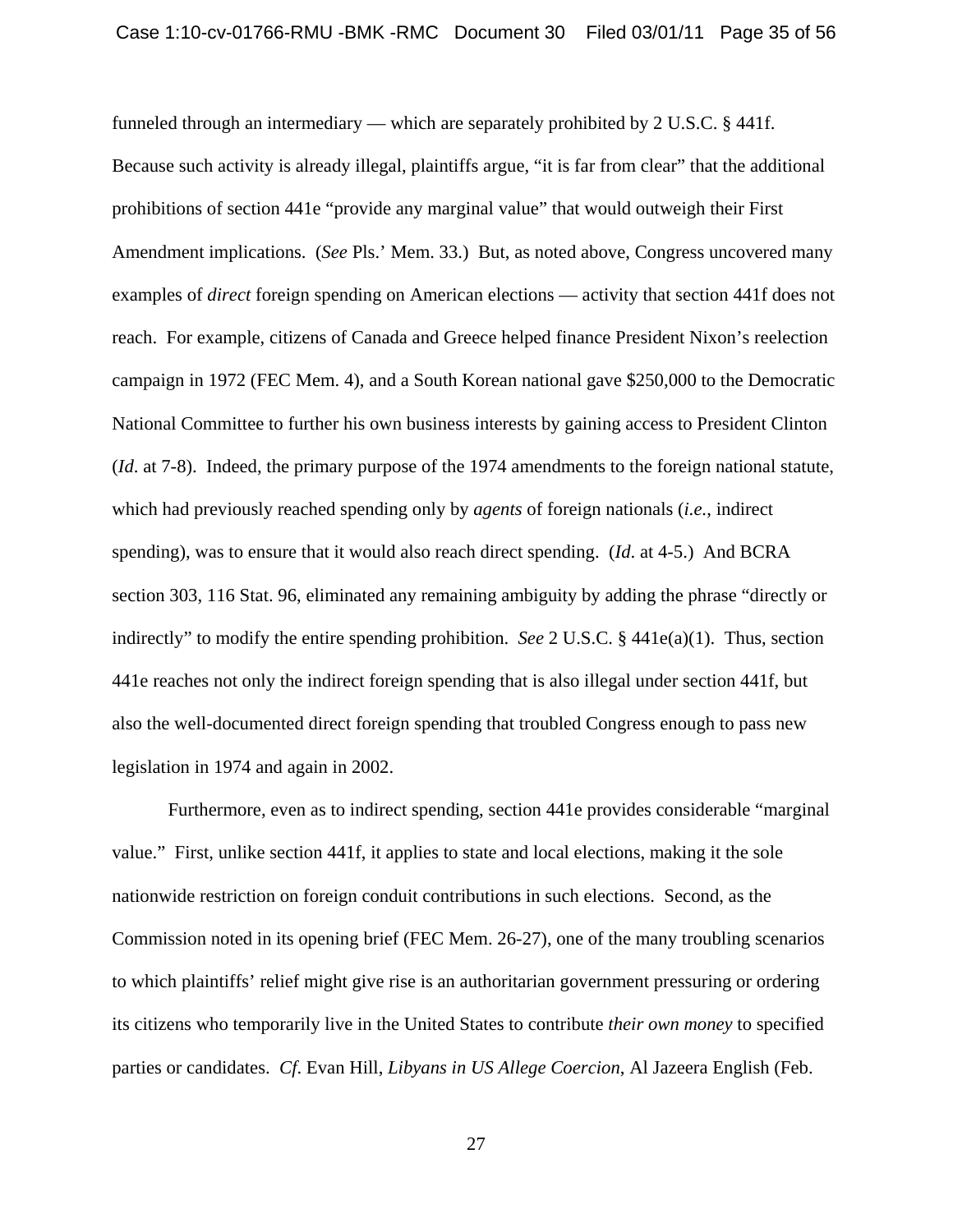17, 2011), http://english.aljazeera.net/news/africa/2011/02/2011217184949502493.html (describing Libyan government's threat to revoke scholarships of Libyan students in United States if students did not travel to Washington and participate in pro-government demonstration). Such contributions would not be illegal under section 441f, so they would not be prohibited at all if plaintiffs were to prevail here. With hundreds of thousands of subjects of authoritarian governments residing and working in the United States, the only statute preventing this flow of money into American elections is section 441e.

In addition to the problems documented above, the Commission has demonstrated (FEC Mem. 22-27) additional dangers that would be posed by a declaration that section 441e is unconstitutional "as applied to foreign nationals lawfully residing and working in the United States." (Compl. at 7 (Request for Relief).) Attempting to backtrack from the plain language of their complaint, plaintiffs now assure the Court that such scenarios "are derived from legal positions wrongly attributed to Plaintiffs." (Pls.' Mem. 42.) Yet plaintiffs provide no principled basis for distinguishing any of these scenarios from their own case. (*See* Pls.' Mem. 42-44.)

1. The Commission noted that plaintiffs' relief would grant an agent of a foreign government working in the United States on behalf of his home country a constitutional right to spend money on American campaigns (FEC Mem. 23), despite the fact that one of the most problematic historical examples of foreign involvement in domestic campaigns involved contributions by just such an agent (*see id*. (discussing Sioeng case)). Plaintiffs respond by adding an enormous caveat to their entire cause of action: They now assert (Pls.' Mem. 42) that the only aliens entitled to relief are those with "sufficient connection" to the United States, and that a foreign agent "plainly" does not meet that test. But what constitutes a "sufficient connection" under plaintiffs' theory is entirely unclear, as plaintiffs themselves seem to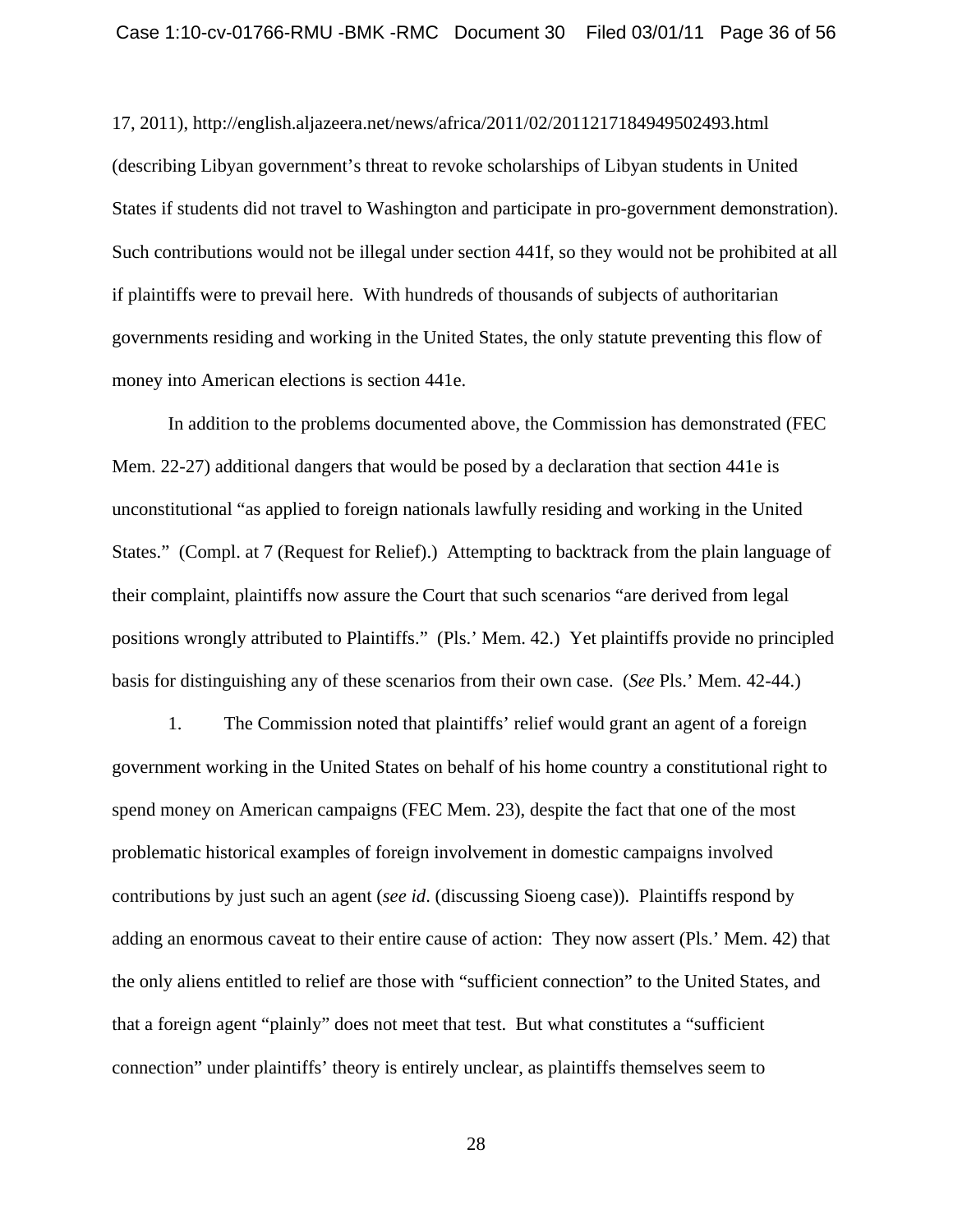acknowledge. (*See* Pls.' Mem. 16 (arguing that plaintiffs should prevail "[w]hatever the precise location" of the constitutional boundary); Amicus Br. 12 (arguing that "nonpermanent" residents satisfy test "[w]hatever the precise boundaries of the line").)<sup>[10](#page-36-0)</sup> Indeed, this tautological assertion — that an alien's connection to the United States is sufficient for constitutional purposes if it constitutes a "sufficient connection" — is so vague as to be meaningless as a limiting principle. Plaintiffs' inability to offer a more principled distinction between themselves and these other aliens "lawfully residing and working in the United States" therefore highlights even more starkly the conflict between the dangers identified by Congress and the result plaintiffs seek.

2. The Commission noted that many states have chosen not to impose contribution limits on United States citizens, and so, if plaintiffs were to prevail, foreign nationals living and working in the United States would be permitted to spend unlimited amounts of money in these states' elections.<sup>[11](#page-36-1)</sup> (FEC Mem. 23-24.) Plaintiffs respond that the states could simply impose limits on everyone. (Pls.' Mem. 43.) But that is no small matter: The states are sovereign powers that have chosen, as a matter of public policy and in an exercise of representative democracy, not to limit the size of citizens' contributions. A judgment in plaintiffs' favor, therefore, would require these states either to accept unlimited foreign money, or their

<span id="page-36-0"></span> $10\,$ 10 Plaintiffs and amicus derive their proposed test from *United States v. Verdugo-Urquidez*, 494 U.S. 259 (1990), in which the Court held that a Mexican citizen who had been arrested in Mexico and then incarcerated in the United States was not entitled to Fourth Amendment protection. Because the plaintiff in *Verdugo-Urquidez* raised no claim under the First Amendment — and he lost the Fourth Amendment claim he did raise — it is implausible at best to read this case as addressing, much less deciding, the extent of temporarily resident aliens' First Amendment rights. Indeed, the quotations on which plaintiffs rely (one of which is a parenthetical from the middle of a string citation) explicitly *distinguish* the Fourth Amendment question in *Verdugo-Urquidez* from other provisions of the Bill of Rights. *Id*. at 265, 271 (quoted at Pls.' Mem. 13).

<span id="page-36-1"></span><sup>&</sup>lt;sup>11</sup> According to the National Conference of State Legislatures, these states are Alabama, Indiana, Iowa, Mississippi, Missouri, Nebraska, North Dakota, Oregon, Pennsylvania, Texas, Utah, and Virginia. *See* State Limits on Contributions to Candidates, http://www.ncsl.org/Portals/1/documents/legismgt/limits\_candidates.pdf (revised Jan. 20, 2010).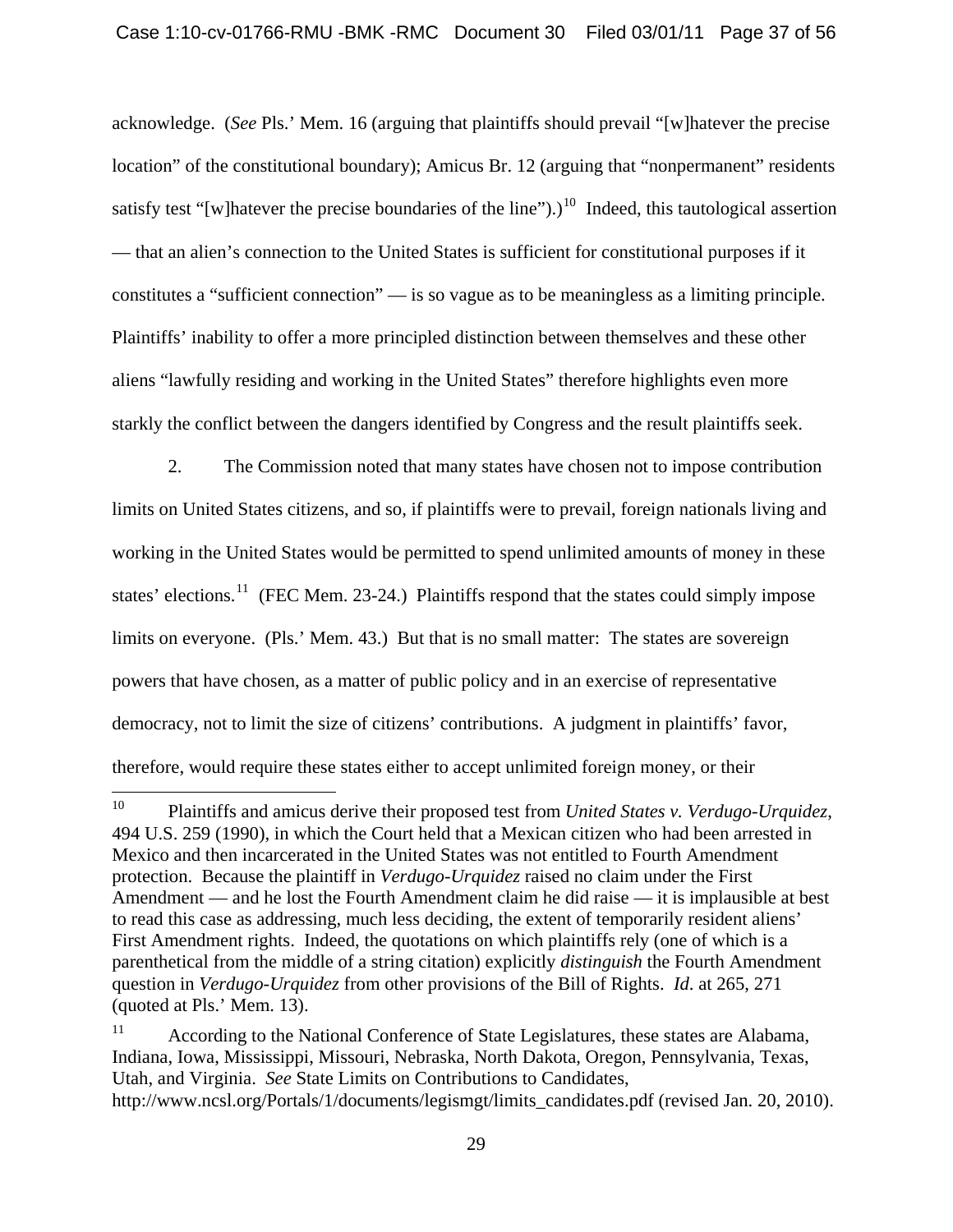#### Case 1:10-cv-01766-RMU -BMK -RMC Document 30 Filed 03/01/11 Page 38 of 56

legislatures and governors would be forced to override their own citizens' wishes by imposing blanket limits on all contributors.

3. The Commission noted that, given the large number of foreign nationals living and working in the United States, any concerted financial effort by even a portion of the alien population would be sufficient to sway many elections, at least at the state and local level. (FEC Mem. 25.) Plaintiffs respond (Pls.' Mem. 43) that foreign nationals are hardly a monolithic political entity (which the Commission does not dispute), and that an "inevitable feature of democracy" is like-minded people banding together politically. But plaintiffs fail to account for the fact that the domestic groups they mention comprise free *citizens*, and there is no question that citizens have the right to pool their resources in an exercise of democratic self-government while excluding noncitizens from that exercise. In addition, many foreign nationals are subjects of authoritarian countries, which can direct — or even force — their citizens to spend money as a bloc; no entity possesses that power over the groups of Americans that plaintiffs mention, such as public employees and teachers.

4. The Commission noted that foreign corporations doing business in the United States appear to meet plaintiffs' criteria for relief, *i.e.*, transacting business and having legal "residence." (FEC Mem. 25-26.) Plaintiffs respond that "it is not clear" whether plaintiffs' conception of alien residence would apply to corporations. (Pls.' Mem. 44.) Plaintiffs fail, however, to offer any principled distinction between themselves and foreign corporations transacting business domestically. Thus, plaintiffs' relief may enable such corporations to make expenditures nationwide and to make contributions in the states where domestic corporations are allowed to do so. And even if this is not plaintiffs' intent, the Supreme Court has rejected the principle that corporations may be prohibited from engaging in expenditures that are legal for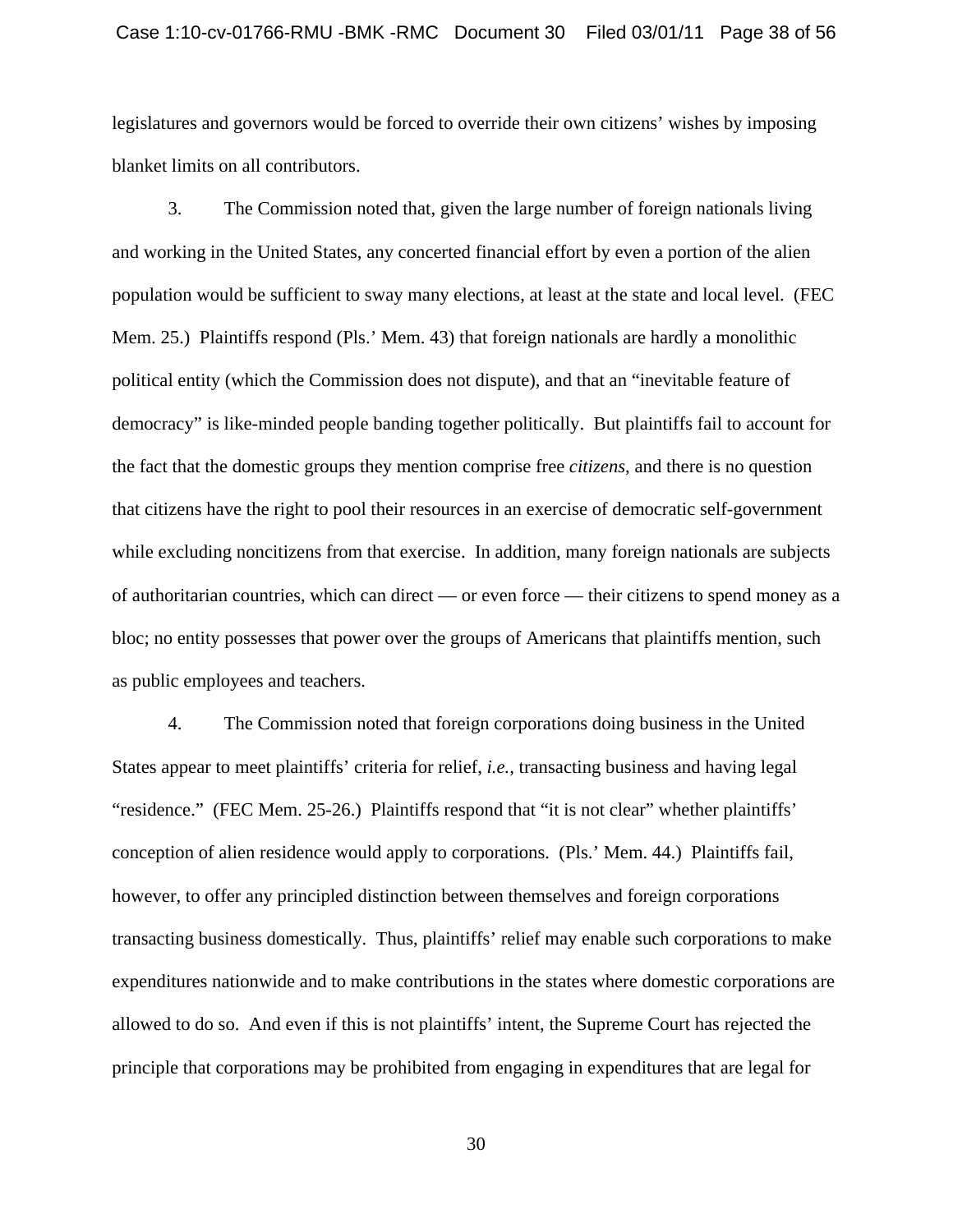#### Case 1:10-cv-01766-RMU -BMK -RMC Document 30 Filed 03/01/11 Page 39 of 56

individuals. *See generally Citizens United*, 130 S. Ct. 876. So, whatever rights plaintiffs claim for themselves as to expenditures may very well apply to every foreign corporation that has established residence in the United States. If plaintiffs intend the Court's ruling to stop short of extending to foreign corporations, they have failed to supply the reasoning that would so limit it.

5. The Commission noted (FEC Mem. 27) that a significant number of foreign nationals meeting plaintiffs' criteria for relief are citizens of countries that are openly hostile to the United States and its interests. Plaintiffs question whether such aliens could do any meaningful harm to the United States "by donating a few hundred dollars each to a local congressional candidate." (Pls.' Mem. 44-45.) That glib response ignores the dangers at hand. While a limited number of hundred-dollar donations to a federal candidate is unlikely to drastically sway the candidate's election, those contributions have *some* effect; indeed, that is why most people contribute and what makes them contributions under the law. *See* 2 U.S.C. § 431(8) ("The term 'contribution' includes any . . . deposit of money . . . *for the purpose of influencing* any election for Federal office.") (emphasis added).

Because *no* foreign influence over American elections is appropriate, Congress has the authority to prohibit even limited foreign contributions. *See infra* pp. 43-44. Furthermore, many American elections at the state or local level do not have contribution limits. A six-figure donation to a candidate for state treasurer, for example, can not only alter the course of a campaign, but can also significantly influence the winner's actions in office. (*See* FEC Mem. 23-24 (discussing case in which foreign national gave \$100,000 to California state treasurer and later arranged for business to receive work from treasurer).) Striking down section 441e would therefore provide an opportunity for foreign nationals from hostile nations to generate officeholders indebted to them. *See McConnell*, 540 U.S. at 153 (upholding contribution limits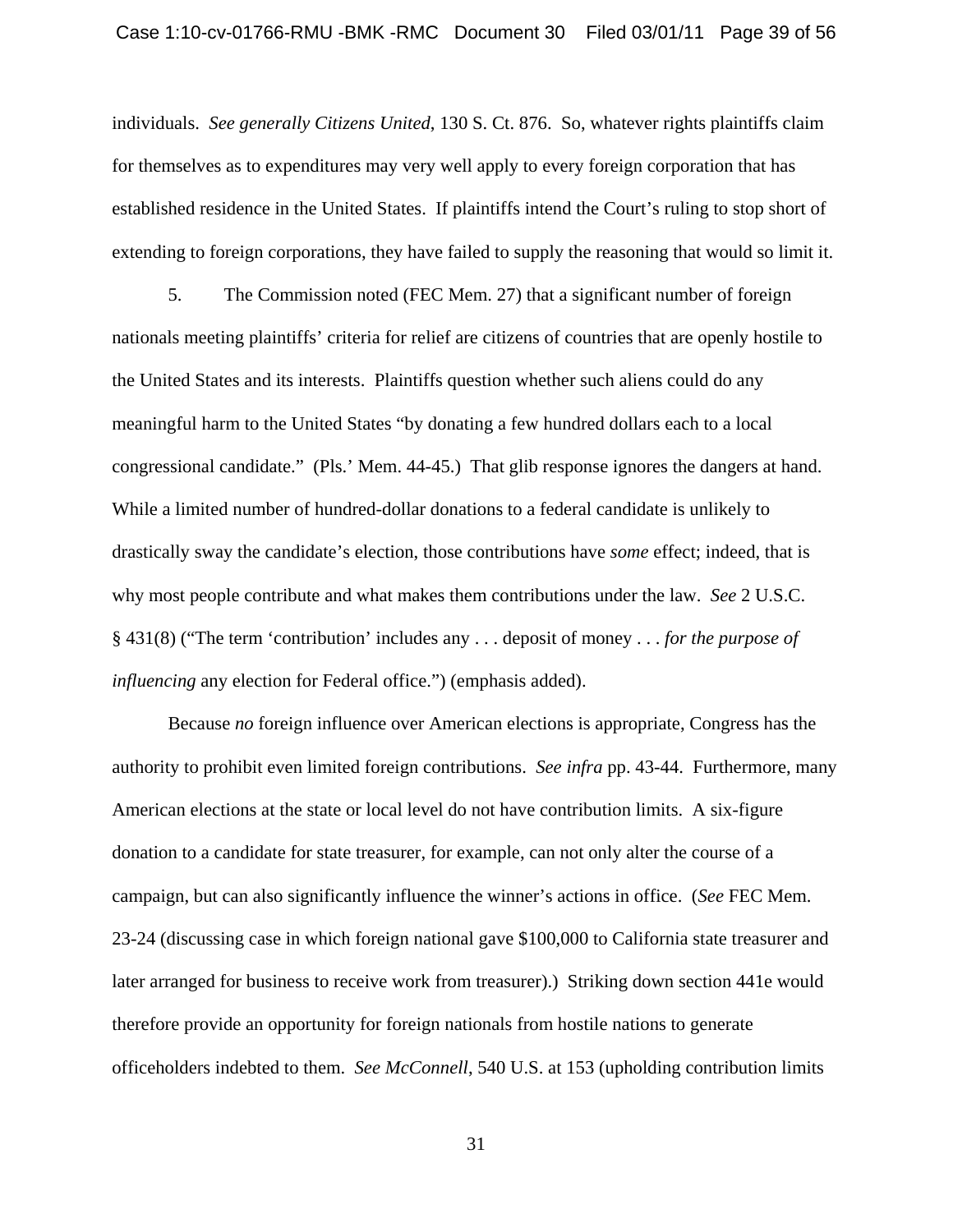in light of "the danger that officeholders will decide issues not on the merits or the desires of their constituencies, but according to the wishes of those who have made large financial contributions"). Congress has determined that section 441e is the best means of furthering the government's important and compelling interest in preventing that scenario, and plaintiffs offer no substantive argument to the contrary.

6. Finally, plaintiffs refer repeatedly to the fact that they live, work, and pay taxes in the United States as a basis for their claims.[12](#page-39-0) (*See*, *e.g.*, Pls.' Mem. 1, 7, 16.) Yet they explicitly acknowledge that mere residence is insufficient to warrant their claimed relief (*id*. at 16), and they tacitly acknowledge the same regarding employment (*see id*. (excluding "some temporary workers" from category entitled to relief)). Even weaker is their appeal to taxation, as some people who have never set foot in the United States pay taxes here, *see* 26 U.S.C. §§ 871(a)(1)(A), 872(a) (defining nonresident taxable income); *Comm'r v. Wodehouse*, 337 U.S. 369, 377 (1949) (finding British citizen residing in France liable for taxes on income from royalty payments received from United States), and plaintiffs concede that such aliens do not have the right to spend money in American elections (Pls.' Mem. 7).

Thus, none of plaintiffs' criteria is individually sufficient to lead to the result they seek, and plaintiffs provide no argument or authority showing that the result should be any different when these factors are combined. Indeed, even when the three criteria *are* present, plaintiffs' analysis remains arbitrary: For example, many illegal immigrants meet all three conditions. *See*

<span id="page-39-0"></span><sup>12</sup> Many nonimmigrants — including some J-1 visa holders, such as plaintiff Steiman — are exempt from payroll taxes for their first two years in the United States. *See* Internal Revenue Serv., *Alien Liability for Social Security and Medicare Taxes of Foreign Teachers, Foreign Researchers, and Other Foreign Professionals*,

http://www.irs.gov/businesses/small/international/article/0,,id=188413,00.html (last visited Mar. 1, 2011). In any event, unlike residence and employment, plaintiffs' payment of taxes is not mentioned as a basis for relief in their complaint, so it appears that plaintiffs would claim the same right to engage in campaign spending even if they did not pay United States taxes.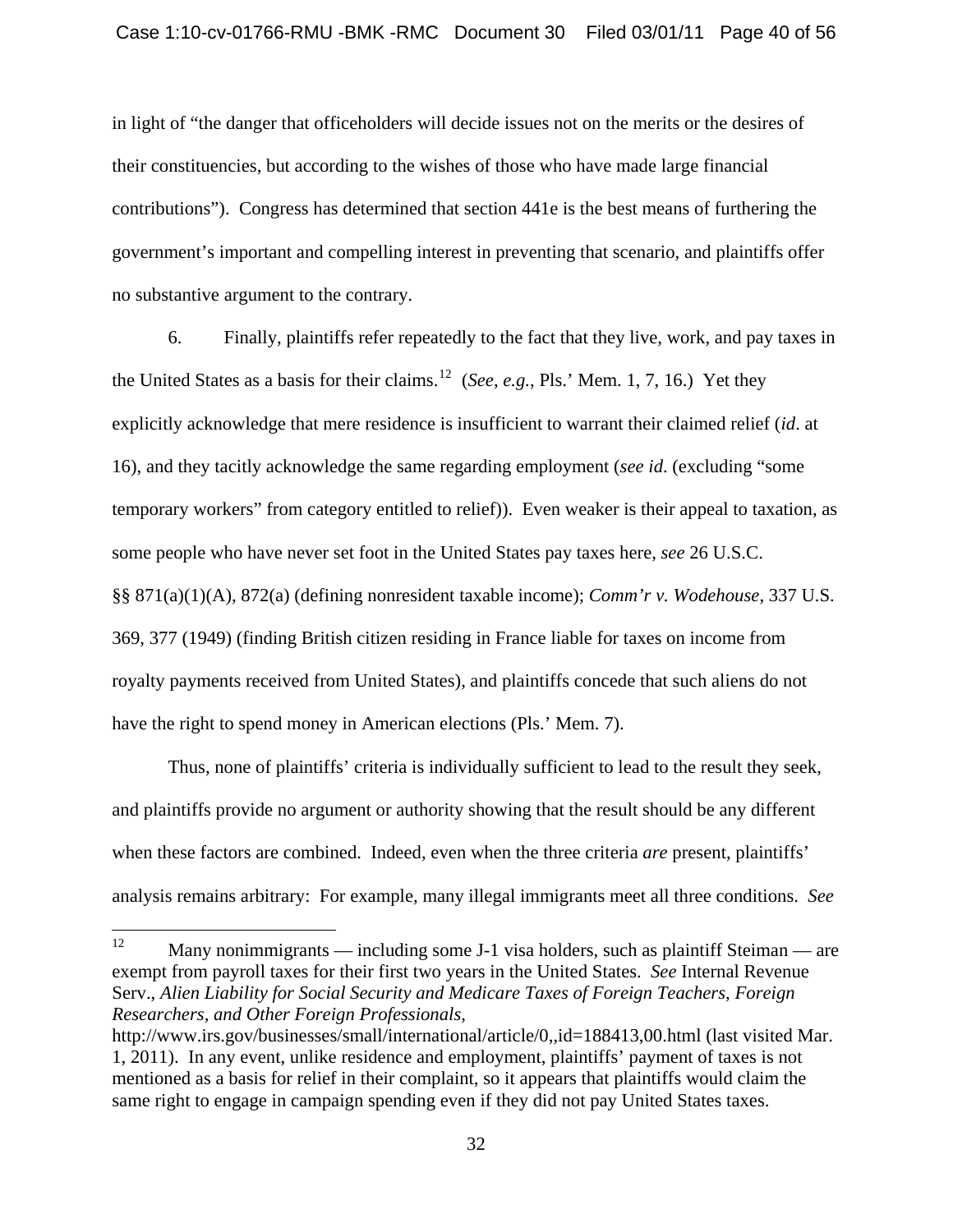Travis Loller, *Many Illegal Immigrants Pay Up at Tax Time*, USA TODAY, Apr. 11, 2008 ("Social Security Administration estimates that about three-quarters of illegal workers pay taxes . . . ."). Thus, according to plaintiffs' logic, if they were to overstay their visas but otherwise continue their activities here, they would become illegal immigrants yet remain entitled to spend money on American elections. There is no basis for any interpretation of the First Amendment that would lead to this bizarre result.

In sum, the troubling evidentiary record of foreign activity Congress developed in the course of carefully and repeatedly revising section 441e "demonstrate[s] that the recited harms are real, not merely conjectural, and that the regulation [does] in fact alleviate these harms in a direct and material way." *Turner Broad. Sys., Inc. v. FCC*, 512 U.S. 622, 664 (1994).

## **B. Section 441e Is Closely Drawn and Narrowly Tailored Not to Apply to Aliens Who Have Permanent Ties to the United States, and Not to Apply to Issue Speech**

Even if Congress were required to narrowly tailor legislation that distinguishes between citizens and noncitizens (which it is not, *see supra* pp. 2-22), section 441e would amply satisfy that requirement. Two significant tailoring limitations are built directly into the statute: Section 441e does not apply to noncitizens who have permanent legal ties to the United States, and it does not limit any alien's ability to engage in issue speech.

First, the foreign national prohibition does not apply to noncitizens who hold permanent legal ties to the United States, specifically United States nationals and legal permanent residents ("LPRs"). *See* 2 U.S.C. § 441e(b)(2) (defining "foreign national"). For purposes of section 441e, United States nationals are noncitizens who owe "permanent allegiance" to this country, *see* 8 U.S.C. § 1101(a)(22)(B), such as American Samoans, *see* 8 U.S.C. §§ 1408(1),  $1101(a)(29)$ . On the basis of this allegiance and the treatment of United States nationals as essentially equivalent to citizens under immigration law, the Commission has long held that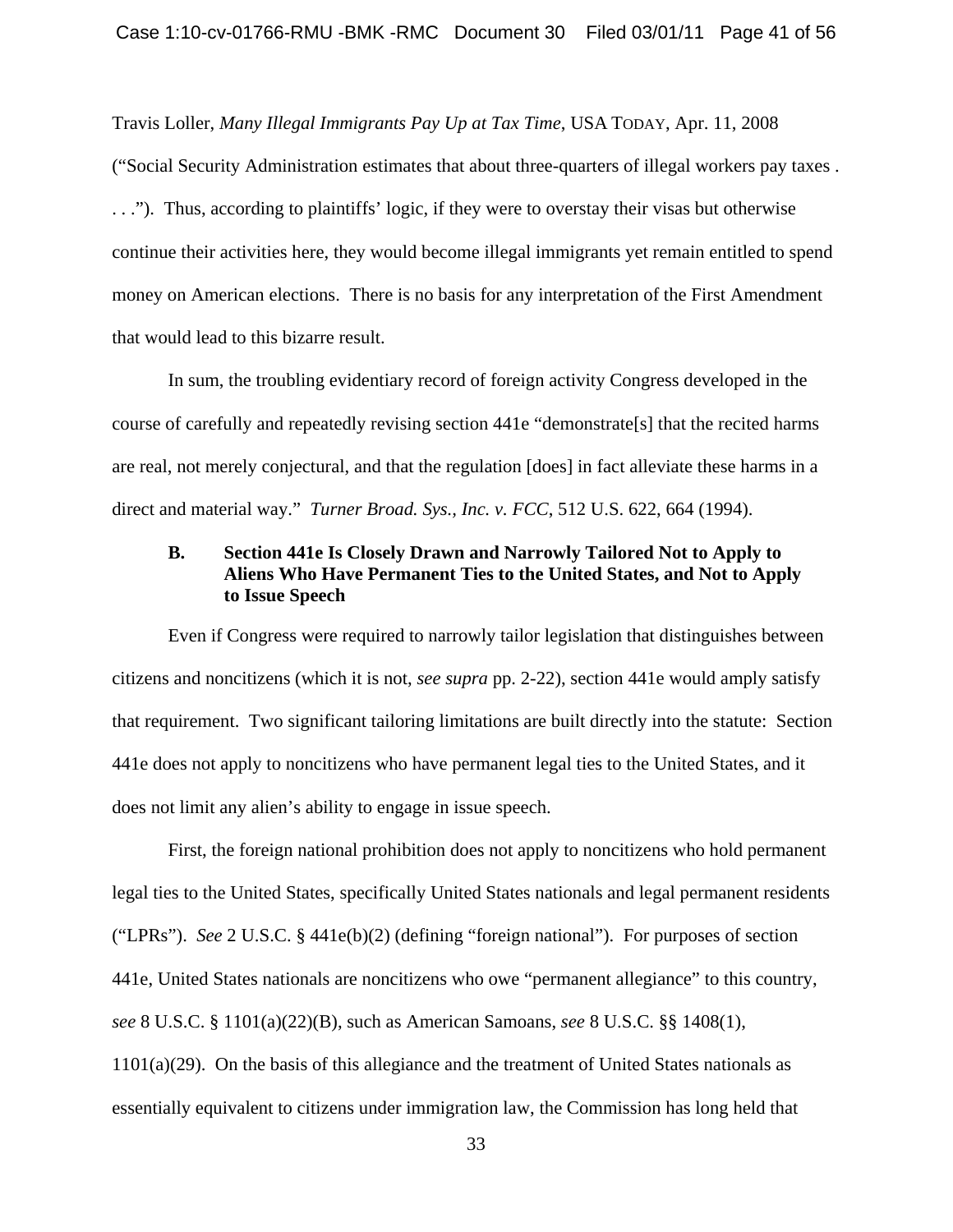United States nationals are not subject to section 441e. *See* FEC Advisory Op. 1994-28 at 2, 3 n.3, http://saos.nictusa.com/aodocs/1994-28.pdf. Congress codified that exclusion in BCRA. *See* BCRA § 317, 116 Stat. 109.

LPRs similarly hold permanent ties to this country: They "hav[e] been lawfully accorded the privilege of residing *permanently* in the United States as an immigrant," 8 U.S.C. § 1101(a)(20) (emphasis added), and "their lives are generally indistinguishable from those of United States citizens." *Demore v. Kim*, 538 U.S. 510, 544 (2003) (Souter, J., concurring in part and dissenting in part); *see also* 120 Cong. Rec. 8783 (statement of Sen. Bentsen) ("[LPRs] for all intents and purposes are citizens of the United States except perhaps in the strictest legal sense of the word.").<sup>[13](#page-41-0)</sup> Indeed, when an amendment was proposed to BCRA that would have prohibited contributions by LPRs, the principal sponsor of BCRA urged the amendment's rejection, distinguishing campaign spending by foreign nationals from LPRs' "being allowed to participate in our government." 148 Cong. Rec. H451 (Feb. 13, 2002) (statement of Rep. Shays). Congress voted down the amendment on a bipartisan basis, *see id*. at H452 (209 Democrats and independents and 59 Republicans voting no), with Members noting, for example, that tens of thousands of legal permanent residents serve in the military and that "[m]ore than 20 percent of Americans who have received the Congressional Medal of Honor were legal residents." *See*, *e.g.*, *id*. at H448 (statement of Rep. Mink); *id*. at H449 (statement of Rep. Menendez) ("This

<span id="page-41-0"></span><sup>13</sup> Amicus supporting plaintiffs argues that statutory residence classifications are "evershifting" (Amicus Br. 11) and that such classifications do not effectively distinguish aliens who hold permanent ties to the United States from those whose ties are merely temporary (*see generally id*. at 7-20). But the statutory definition of an LPR has not changed since 1952, *see* 8 U.S.C. § 1101(a)(20), and the immigration code notes a wealth of substantive differences between LPRs and nonimmigrants. *See generally* 8 U.S.C. § 1101(a)(15)(A)-(V) (describing categories of nonimmigrants); *see also infra* pp. 35 (noting that most nonimmigrants must not abandon their foreign residence). Congress has thereby drawn clear distinctions in classifying permanent and temporarily resident aliens, and there is no constitutional error in Congress's incorporation of those distinctions into section 441e. 2 U.S.C. § 441e(b)(2).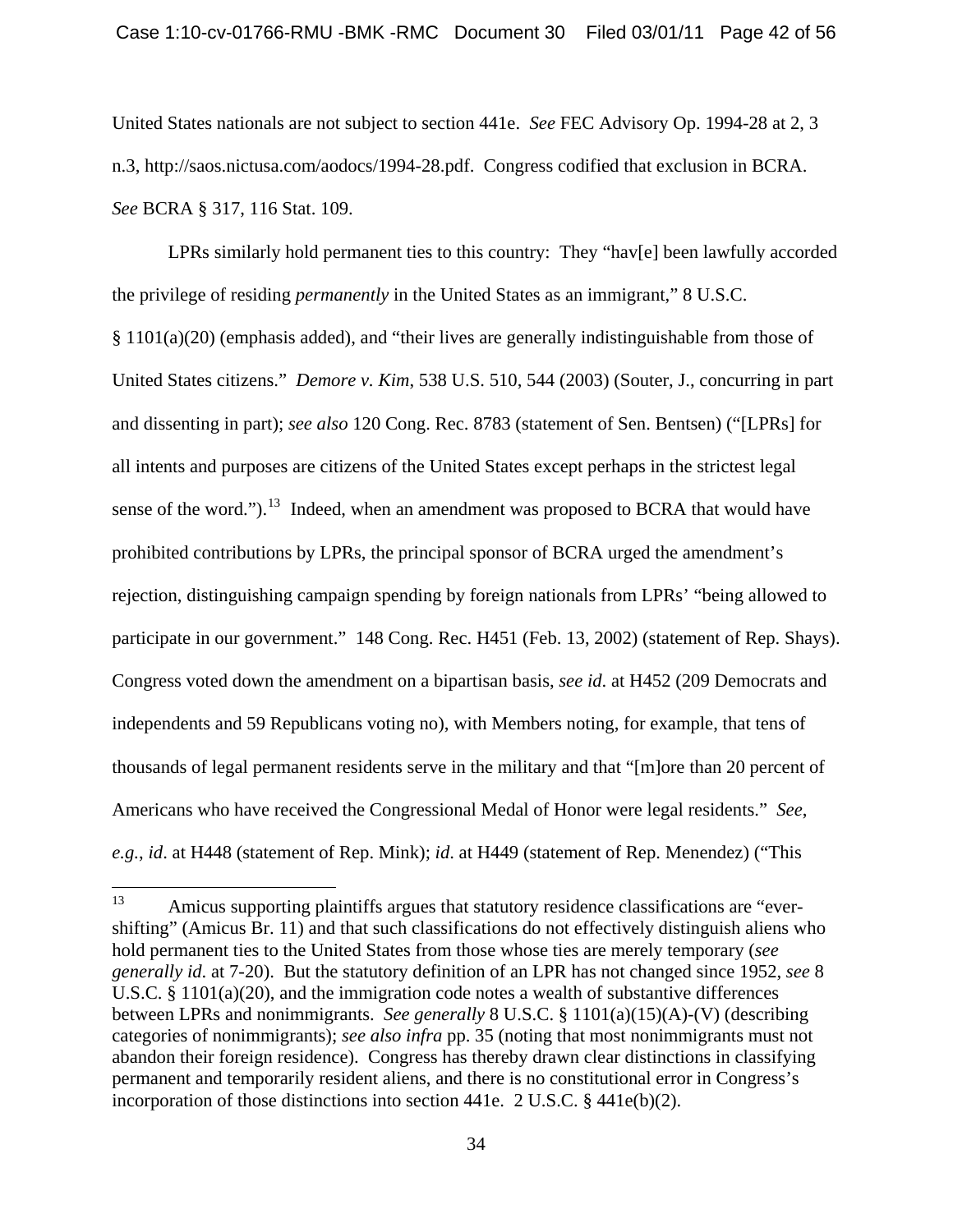[amendment] is not about foreign influence. . . . [LPRs] fight for the country, they die for the country  $\dots$ .").

Plaintiffs argue that section 441e is underinclusive because it permits LPRs, who are noncitizens, to engage in political spending, and therefore that the statute is not narrowly tailored to further the government's interest in preventing foreign influence. (Pls.' Mem. 25.)<sup>[14](#page-42-0)</sup> But as the foregoing demonstrates, nonimmigrants such as plaintiffs are in a categorically different legal position vis-à-vis the United States than are LPRs and United States nationals. By definition, nonimmigrants' authorized time in the United States is temporary, and nonimmigrant visas cannot be used to obtain or facilitate permanent residence: To obtain a nonimmigrant work or student visa, the applicant generally must "hav[e] a residence in a foreign country *which he has no intention of abandoning*," *see*, *e.g.*, 8 U.S.C. § 1101(a)(15)(J) (emphasis added), and must leave the country upon the expiration of her visa, *see* 8 C.F.R. § 214.1(a)(3)(ii). A wealth of legal distinctions flow from this lack of permanent ties to the United States. For example, unlike an LPR or a United States national, a nonimmigrant may not serve in the military, *see* 10 U.S.C. § 504(b), or receive public benefits, *see* 8 U.S.C. § 1611(a). Thus, because nonimmigrants have no permanent legal ties to this nation, they not only have a smaller stake in American elections than LPRs do, *see supra* pp. 18-19, but they also pose a greater risk than LPRs of injecting distinctly *foreign* influence into elections, either directly or as conduits.

In enacting legislation to prevent foreign influence, the fact that Congress was comfortable permitting LPRs to participate financially in campaigns does not call the statute's validity into question:

<span id="page-42-0"></span> $14$ Plaintiffs' argument that the statute is underinclusive because it does not apply to minors and other United States citizens is discussed *infra* p.42.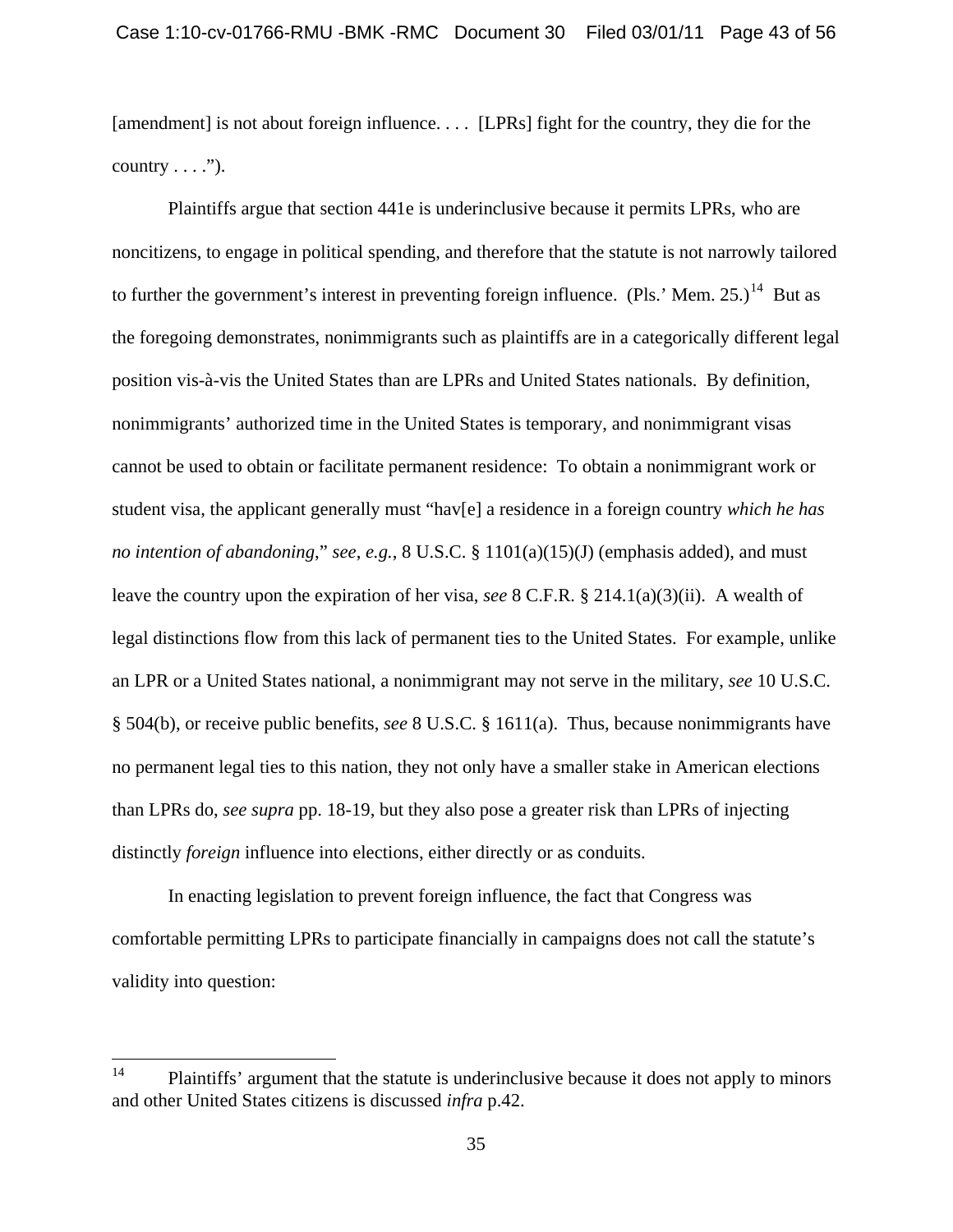[A] regulation is not fatally underinclusive simply because an alternative regulation, which would restrict *more* speech or the speech of *more* people, could be more effective. The First Amendment does not require the government to curtail as much speech as may conceivably serve its goals. . . . Because the primary purpose of underinclusiveness analysis is simply to ensure that the proffered state interest actually underlies the law, a rule is struck for underinclusiveness only if it cannot fairly be said to advance any genuinely substantial governmental interest [or] because it provides only ineffective or remote support for the asserted goals . . . .

*Blount*, 61 F.3d at 946 (emphasis in original; internal quotation marks and citations omitted); *see also McConnell*, 540 U.S. at 178 (holding that statute is "not rendered unconstitutional by the mere fact that Congress chose not to regulate the activities of another group as stringently as it might have"). Because plaintiffs do not and cannot demonstrate that section 441e "provides only ineffective or remote support" for the government's interest in preventing foreign influence over American elections, *see supra* pp. 25-33, their underinclusiveness argument fails.

Furthermore, in *Ruggiero* the D.C. Circuit considered and rejected an argument similar to the one plaintiffs raise here. The *Ruggiero* plaintiff, who had a history of conducting unlicensed broadcasting (*i.e.*, broadcast "piracy"), challenged an FCC regulation that sought to discourage piracy by barring individuals who had engaged in it from receiving certain FCC licenses, while permitting individuals who had been convicted of other crimes to apply for those licenses on a case-by-case basis. 317 F.3d at 243, 246. The plaintiff argued that the regulation was underinclusive, and therefore void under the First Amendment, because the criminals it did not ban posed as much risk of unlawful activity as did the singled-out pirates. The en banc court rejected this argument, noting that, by identifying the group that logically posed the greatest risk of the targeted illegal activity, the government had tailored its action appropriately and narrowly, not underinclusively. *Id*. at 246 (quoting *Blount*). That rationale applies with full force here, where Congress has tailored section 441e to reach only those noncitizens who pose the greatest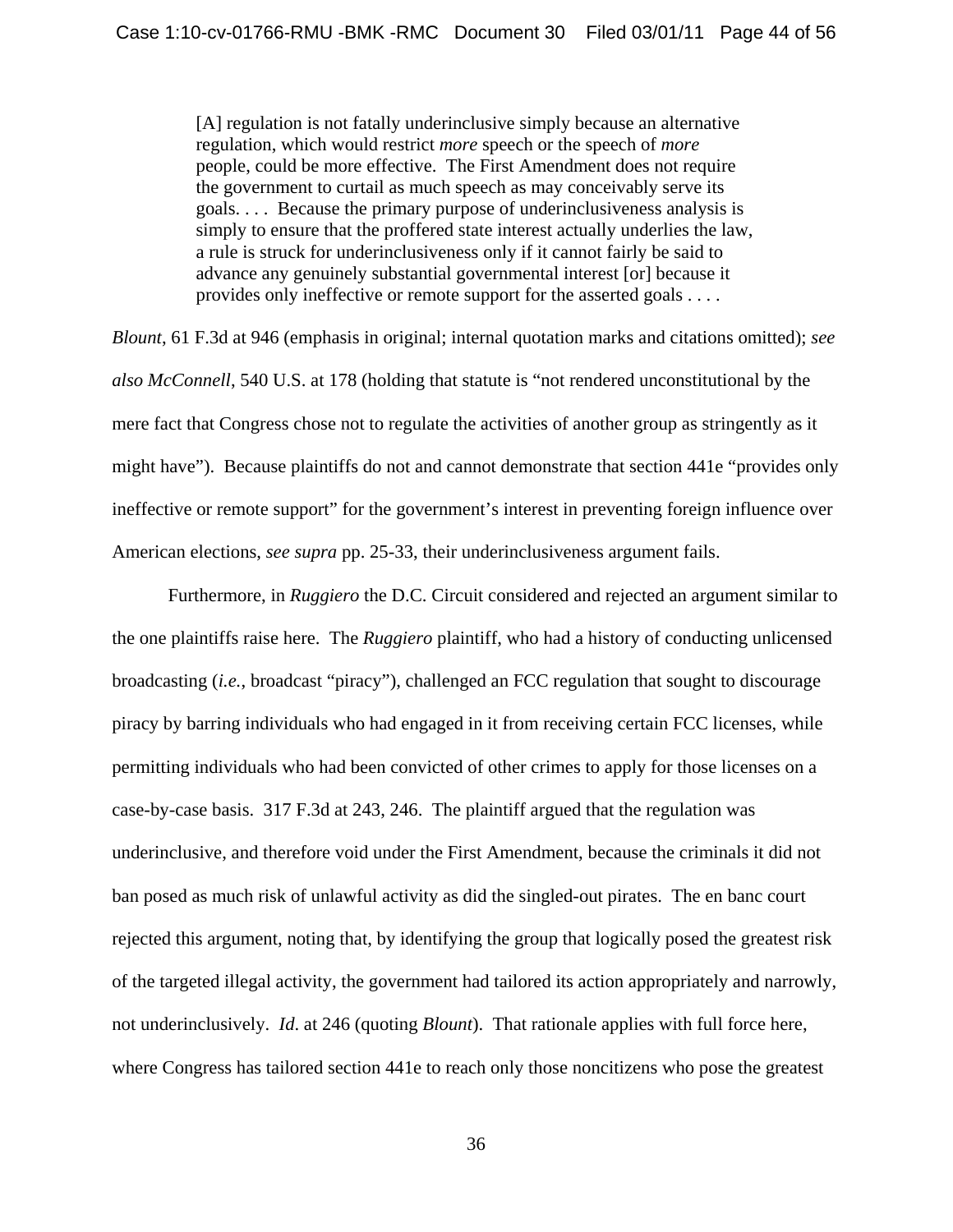risk — *i.e.*, temporarily resident nonimmigrants, such as plaintiffs, who owe no allegiance to the United States — and not to reach aliens who have permanent legal ties to this nation.

The second aspect of section 441e's narrow tailoring is that nothing in that section — or in any other provision of FECA — prohibits foreign nationals from speaking out on issues of public policy. As the Commission noted in its earlier brief (at 27), plaintiffs are entirely unconstrained in their ability to express and advocate for their views on "the environment, . . . same-sex marriage, and . . . 'net neutrality'" (Compl.  $\P$  12) and on "the health-care system . . . tax reductions and . . . increasing economic liberty." (*Id*. ¶ 17; s*ee also* Pls.' Statement of Material Facts ¶ 22 ("Dr. Steiman belongs to the American Medi[c]al Association.").) By regulating only campaign-related spending, Congress has tailored section 441e to address the financial activity most likely to influence elections and officeholders. *See McConnell*, 540 U.S. at 138 (holding that contribution limits "have only a marginal impact on the ability of contributors . . . to engage in effective political speech" but limit contributors' ability "to influence federal elections, federal candidates, and federal officeholders"). The enormous range of activity available to plaintiffs on their chosen issues — from personal speech, to creating advocacy websites,<sup>[15](#page-44-0)</sup> to mass television advertising<sup>[16](#page-44-1)</sup> — belies plaintiffs' characterization of section 441e as a "gag law." *Cf. Ambach*, 441 U.S. at 79 n.10 ("[The statute] does not inhibit [noncitizens] from expressing freely their political or social views or from associating with

<span id="page-44-0"></span><sup>15</sup> 15 The Commission's regulations provide that uncompensated individual political activity on the internet, such as blogging, is categorically excluded from regulation as a contribution or expenditure, even if includes campaign advocacy. 11 C.F.R. §§ 100.94, 100.155.

<span id="page-44-1"></span><sup>&</sup>lt;sup>16</sup> During this year's Super Bowl, which was watched by over 100 million Americans, an advocacy group ran a television advertisement opposing tax increases, *see* Americans Against Food Taxes, "Give Me a Break," *available at* http://www.nofoodtaxes.com/ads/ (last visited Feb. 28, 2011) — an issue that plaintiff Steiman allegedly wishes to speak out on as well (*see* Compl. ¶ 17). Section 441e would not have placed any restrictions on plaintiffs' ability to run ads of this kind.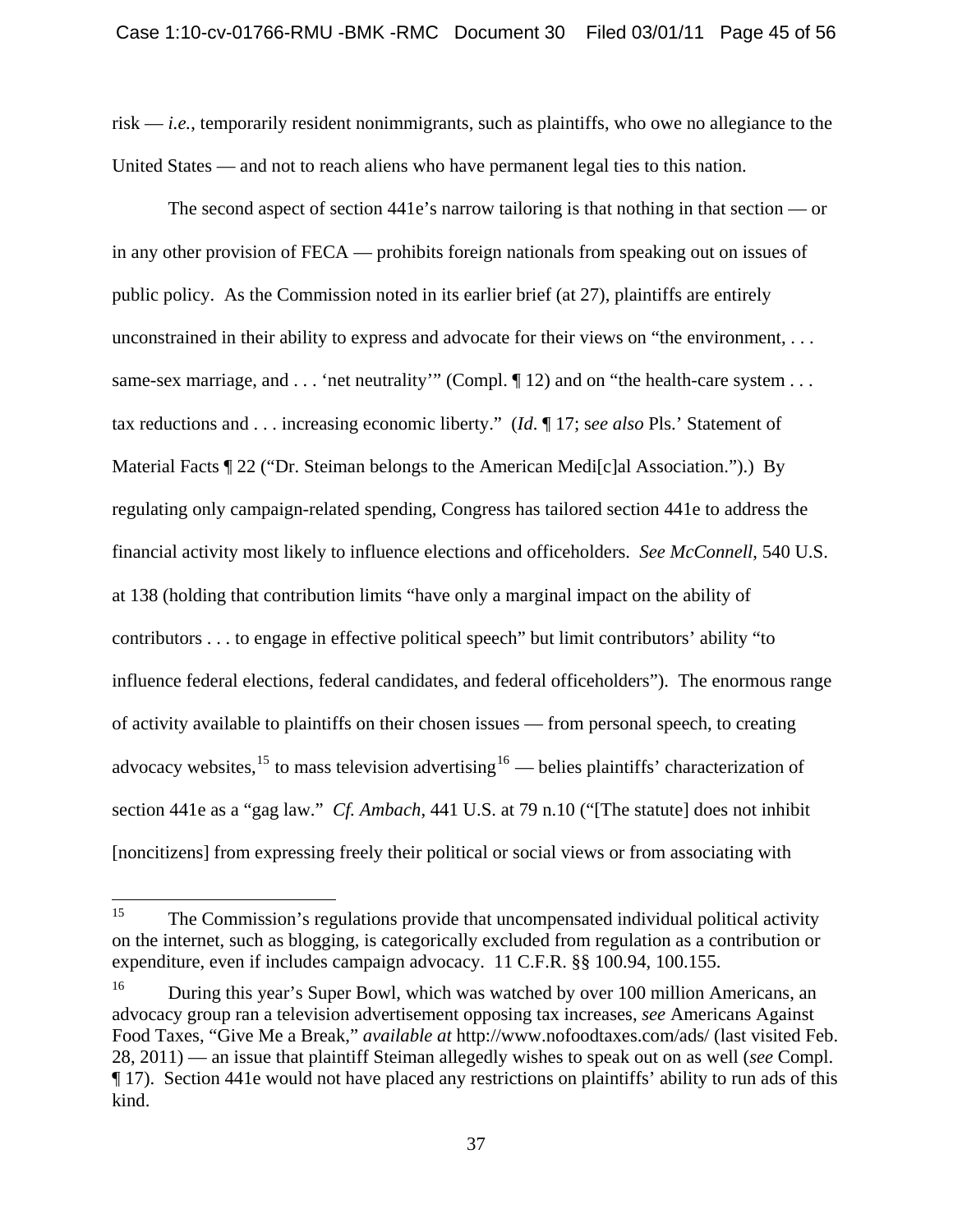whomever they please. Nor are [noncitizens] discouraged from joining with others to advance particular political ends.").

Unable to demonstrate, or even plausibly argue, that the statute reaches too far with regard to issue speech (*see* Pls.' Mem. 36-37 (acknowledging that "ban[ning] non-citizens from discussing any political matters" would be "far beyond § 441e")), plaintiffs assert instead that it does not reach far *enough*. Specifically, plaintiffs note that section 441e does not apply to spending regarding state ballot measures and referenda<sup>[17](#page-45-0)</sup> — an exclusion that plaintiffs assert is evidence of Congress's "unprincipled pandering to xenophobia." (Pls.' Mem. 25-26.) But the Supreme Court has distinguished spending on advocacy regarding ballot measures from spending on candidate elections. *See Citizens Against Rent Control v. Berkeley*, 454 U.S. 290, 299 (1981). And there is no indication in the long history of section 441e that Congress was ever presented with evidence that foreign nationals had attempted to influence ballot measures. *See Burson v. Freeman*, 504 U.S. 191, 207 (1992) ("States adopt laws to address the problems that confront them. The First Amendment does not require States to regulate for problems that do not exist."); *Buckley*, 424 U.S. at 105 ("[W]e are guided by the familiar principles that a statute is not invalid under the Constitution because it might have gone farther than it did . . . and that reform may take one step at a time, addressing itself to the phase of the problem which seems most acute to the legislative mind." (internal quotation marks and citations omitted)); *cf*. *McConnell*, 540 U.S. at 158 (rejecting underinclusiveness argument and noting that "we respect Congress' decision to proceed in incremental steps in the area of campaign finance regulation"). Thus, the

<span id="page-45-0"></span><sup>17</sup> 17 In an advisory opinion issued shortly after BCRA was enacted, the Commission indirectly indicated that it might interpret revised section 441e to apply to ballot initiatives. *See* FEC Advisory Op. 2003-12 at 5-6, http://saos.nictusa.com/aodocs/2003-12.pdf. The Commission has since suggested that it does not. *See* FEC Advisory Op. 2005-10, http://saos.nictusa.com/aodocs/2005-10.pdf (finding fundraising for ballot measures to not be in connection with an "election" under FECA).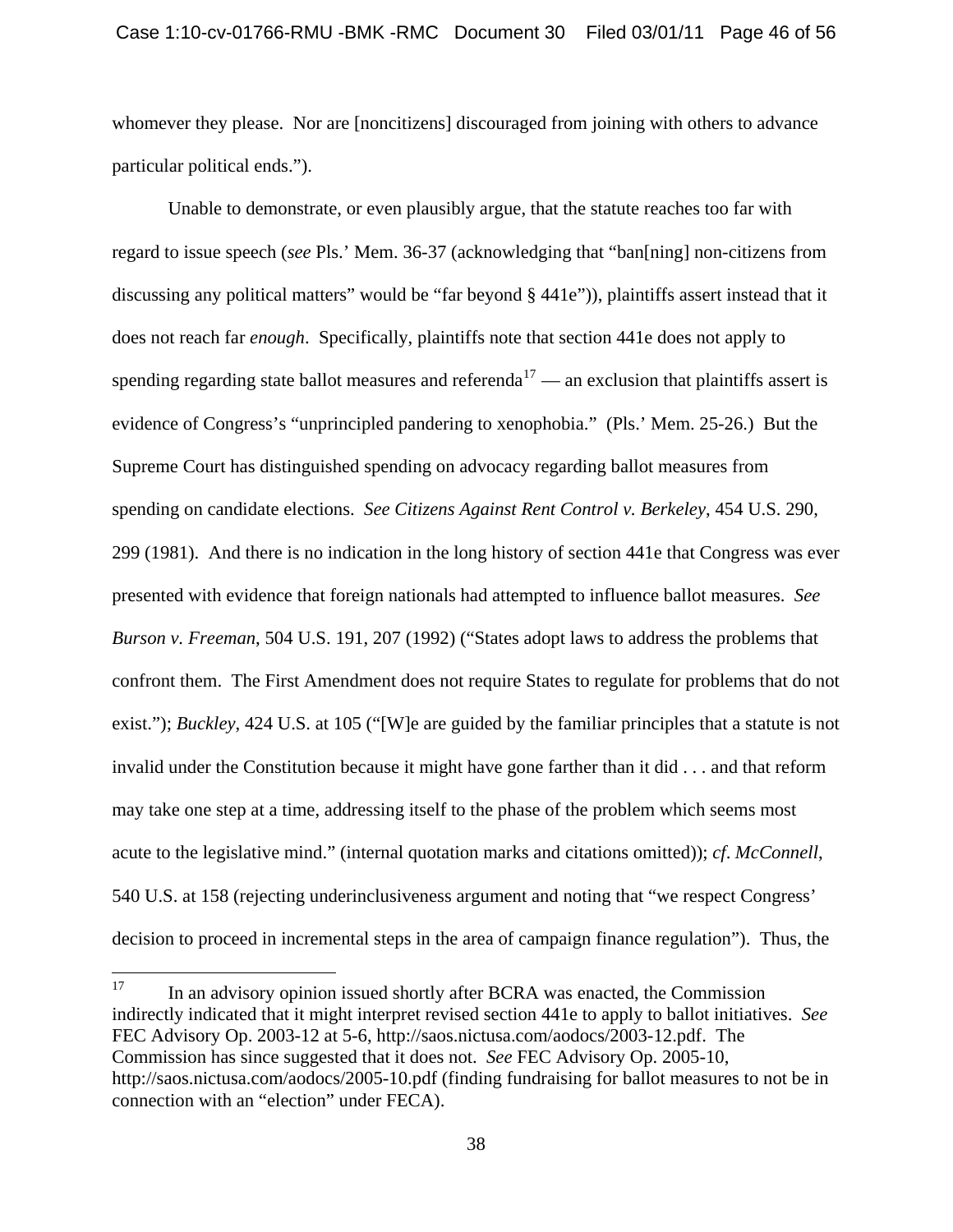exemption of ballot measures, like all other issue speech, further demonstrates that section 441e is narrowly tailored to address Congress's concern regarding proven attempts to exert foreign influence over American candidate elections.

Plaintiffs propose two additional flaws in the tailoring of section 441e. They argue that Congress could have tailored the statute to apply only to foreign nationals who are citizens of countries hostile to the United States, not to citizens of Canada and other friendly nations. (Pls.' Mem. 34.) Plaintiffs are free, of course, to suggest such a limitation to Congress, but the Constitution does not require it. *See Meese v. Keene* 481 U.S. 465, 469-70 (1987) (noting that FARA's registration requirement was "comprehensive, applying equally to agents of friendly, neutral, and unfriendly governments").To the contrary, the First Amendment does not excuse individuals from broadly applicable legislation simply because those individuals claim not to be within the core group about which the government was most concerned. *See Holder*, 130 S. Ct. at 2728-29 (upholding ban on providing, *inter alia*, "advice" to designated terrorist groups "even if the supporters meant to promote only the groups' nonviolent ends"); *Hill*, 530 U.S. at 729 (finding statutory "buffer zone" around abortion facilities narrowly tailored, even though this "prophylactic approach . . . will sometimes inhibit a demonstrator whose approach in fact would have proved harmless"); *Buckley*, 424 U.S. at 29-30 (upholding political contribution limit as closely drawn even though "most large contributors do not seek improper influence over a candidate's position or an officeholder's action"). And finally, plaintiffs argue that section 441e is overinclusive because it applies even in localities that permit aliens to vote. (Pls.' Mem. 26.) Under this theory, every state and city in the nation would have the power to render a federal statute overinclusive by adopting a more permissive approach in a related area. That is not how the Constitution operates. *See* U.S. Const. art. VI, cl. 2 (Supremacy Clause).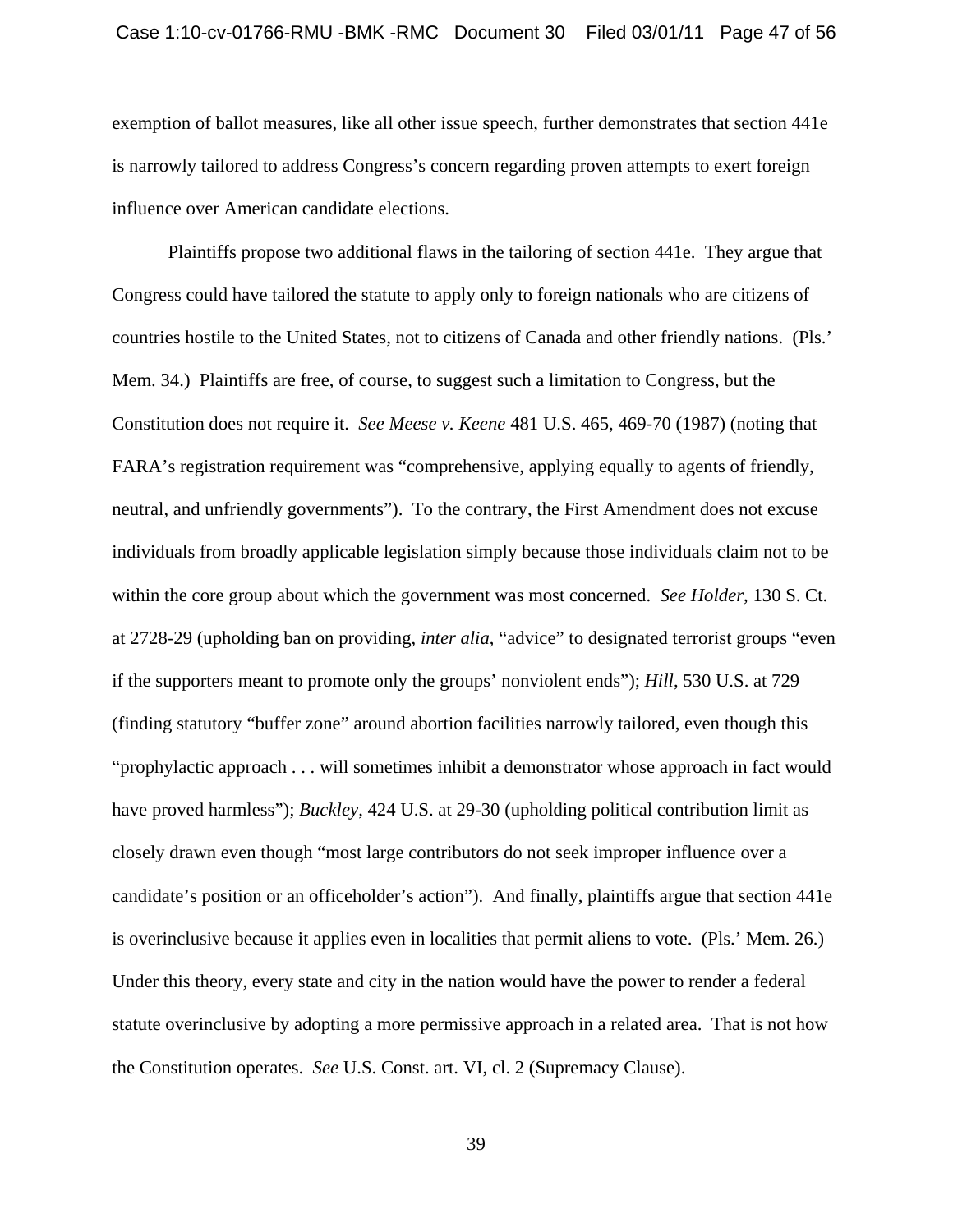### **C. Plaintiffs' Remaining Arguments Mischaracterize the Government Interests and Statute at Issue**

Because the government has an important and compelling interest in preventing foreign influence over American elections and section 441e is closely drawn and narrowly tailored to further that interest, the statute is constitutional. The hodgepodge of caselaw plaintiffs cite in support of their secondary arguments to the contrary is not relevant to — and certainly cannot change — this outcome.

# **1. The Rights to Vote and to Engage in Political Spending Are Not Coextensive, but Each Is a Form of Political Participation that the Government May Reserve for Citizens**

Plaintiffs argue at length that the Commission has improperly conflated the right to vote with the right to engage in campaign-related spending. Specifically, plaintiffs argue that many people who cannot vote in American elections nonetheless have a constitutional right to spend money in connection with them. (Pls.' Mem. 21-27.) Therefore, plaintiffs argue, the Commission is wrong to assert that Congress's compelling interest in denying aliens the right to vote is coextensive with Congress's interest in prohibiting foreign contributions and expenditures. (*See id*.)

Plaintiffs' argument is a straw man: The Commission has never equated the right to vote with the right to spend. Indeed, the only references to voting in the Commission's prior brief were in direct quotations from the legislative history of section 441e (*see* FEC Mem. 6, 21), and in support of the legal proposition that "[d]eference to the government's broad authority over immigration and alienage matters is particularly apt regarding *political functions*." (*Id*. at 15-16, 19 (emphasis added) (citing, *inter alia*, cases in which exclusion of aliens from voting was discussed).) Even the specific portion of the Commission's brief that plaintiffs cite as purportedly making this argument refers to "the nation's processes of self government" as a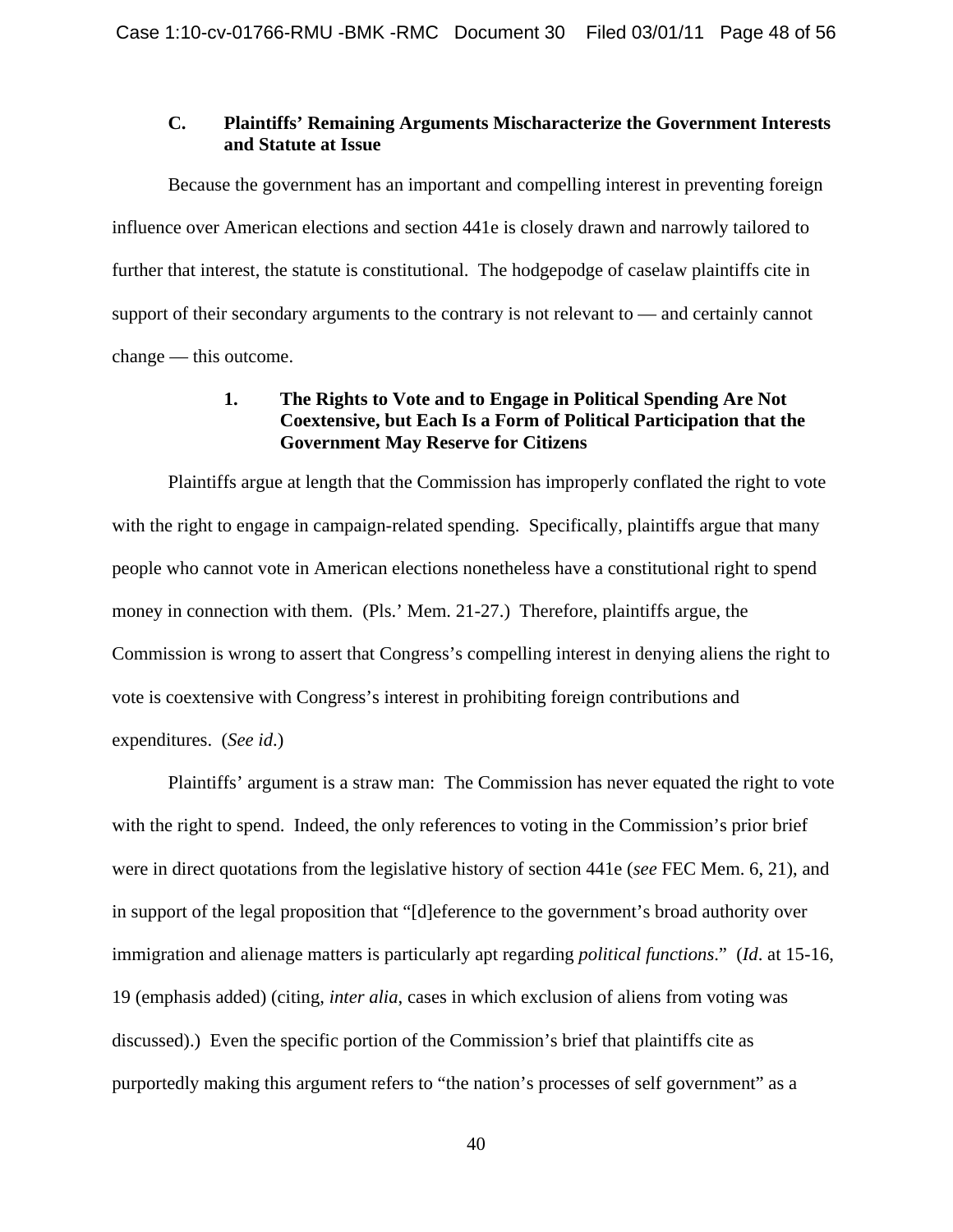whole, not to the specific governmental interests in voter qualifications. (Pls.' Mem. 21 (quoting FEC Mem. 18).)

This is not to say that voting and political spending are entirely unrelated. Like voting, making contributions to candidates and spending money to get them elected are, indeed, "political functions" — *i.e.*, they are one form of democratic participation. *See*, *e.g.*, *Buckley*, 424 U.S. at 26-27 (analyzing contributions as part of "our system of representative democracy"). And as the Commission demonstrated in its prior brief, there is ample authority for the proposition that the government can limit democratic participation to those who have concrete legal ties to the United States. (*See* FEC Mem. 15-16; *see also supra* pp. 8-10.) Thus, it is well established that the government may deny a noncitizen the right to vote, *Sugarman*, 413 U.S. at 648-49 ("[I]mplicit in many of this Court's voting rights decisions is the notion that citizenship is a permissible criterion for limiting [voting] rights."), to serve as a police officer, *Foley*, 435 U.S. at 299-300, or even to be certified as a teacher, *Ambach*, 441 U.S. at 80-81. Spending money to elect candidates to the offices that govern the nation (including all of its states and cities) may not be as democratically foundational as voting, but it is more inherently and directly tied to selfgovernance than is hiring police officers or certifying teachers. Political spending therefore falls squarely on the spectrum of democratic participation from which the Supreme Court has held that foreign nationals may constitutionally be excluded. *See Foley*, 425 U.S. at 296 (collecting cases holding that aliens may be excluded from functions that "lie at the heart of our political institutions"). Because Congress possesses the power to limit all of these forms of democratic participation to citizens, plaintiffs' single-minded focus on the differences between voting and other rights is irrelevant.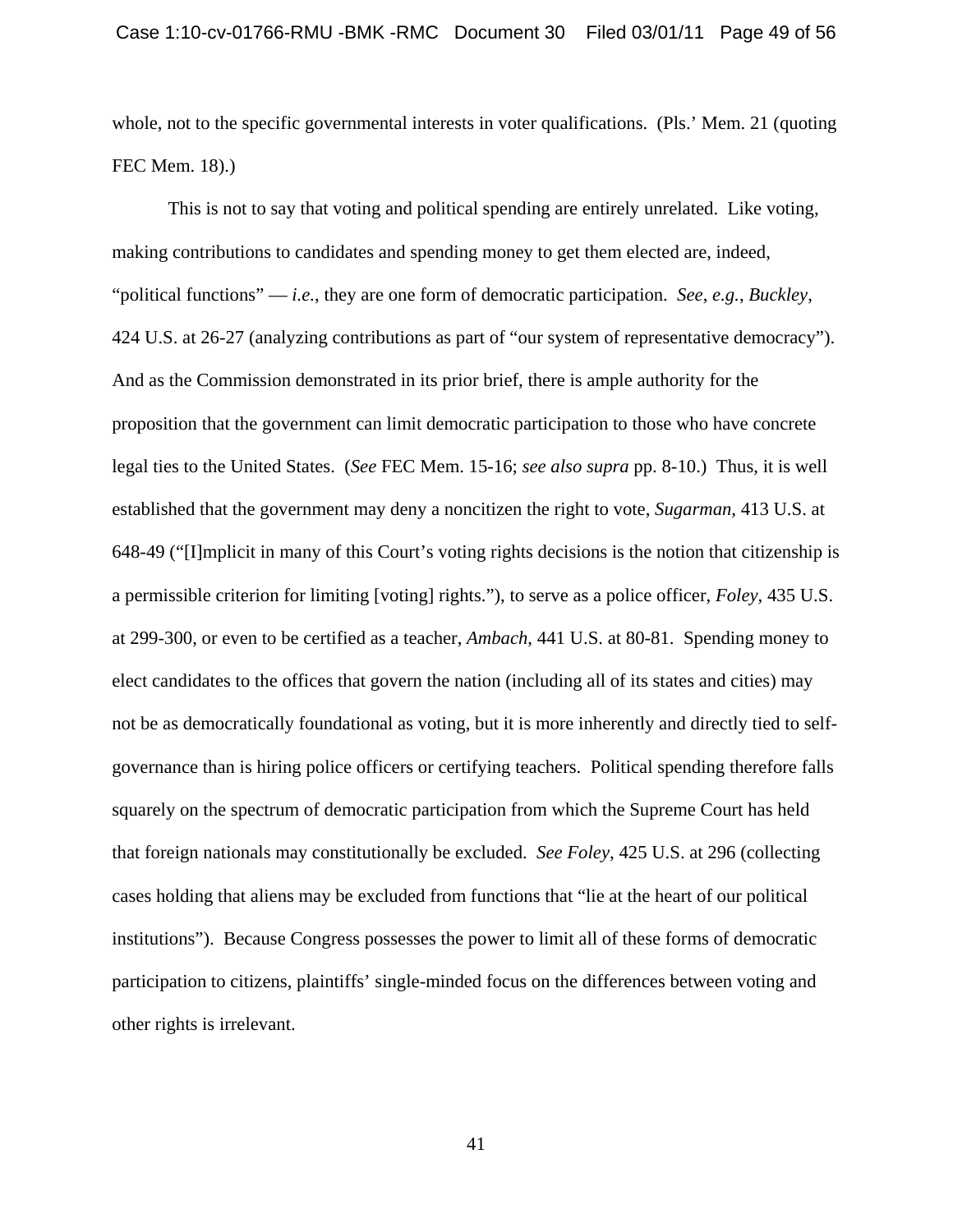Plaintiffs add stuffing to their straw man by reciting a litany of what they term "underinclusiveness" in the Commission's (nonexistent) voting-spending analysis: Plaintiffs identify groups and entities who cannot vote but can make contributions or expenditures. (Pls.' Mem. 22-23.) This is doubly unresponsive, for not only is the comparison to voting irrelevant, but most of the categories that plaintiffs identify do not even involve aliens. (*See id*. at 22 (discussing felons and domestic corporations), 22-23 (minors), 23 (residents of the District of Columbia).) Minors and residents of the District of Columbia cannot vote in certain elections because they are, respectively, immature and reside in a district that is not a state, not because they lack sufficient ties to the United States. The only instances plaintiffs note that actually relate to activity by noncitizens under section 441e are those regarding LPRs and state ballot measures. But, as discussed *supra* pp. 35-39, these permissible activities do not render the statute underinclusive; rather, they are the products of Congress's careful efforts to tailor section 441e to close the specific opportunities and loopholes that allowed foreigners to gain influence over American elections in the past.

#### **2. Section 441e Is an Influence-Prevention Statute, Not a Speech-Equalization Statute**

Plaintiffs argue that section 441e is an impermissible "speaker-based restriction[ ]" akin to the ban on corporate expenditures that the Supreme Court struck down in *Citizens United*. (*See* Pls.' Mem. 28-30.) It is true, of course, that section 441e applies only to foreign nationals, and to that extent it is speaker-based. But the infirmity of the statute struck down in *Citizens United* was not merely that it discriminated against corporate speakers, but that it did so to "'equalize[e] the relative ability of individuals and groups to influence the outcome of elections.'" 130 S. Ct. at 904 (quoting *Buckley*, 424 U.S. at 48). Because "'the concept that government may restrict the speech of some *elements of our society* in order to enhance the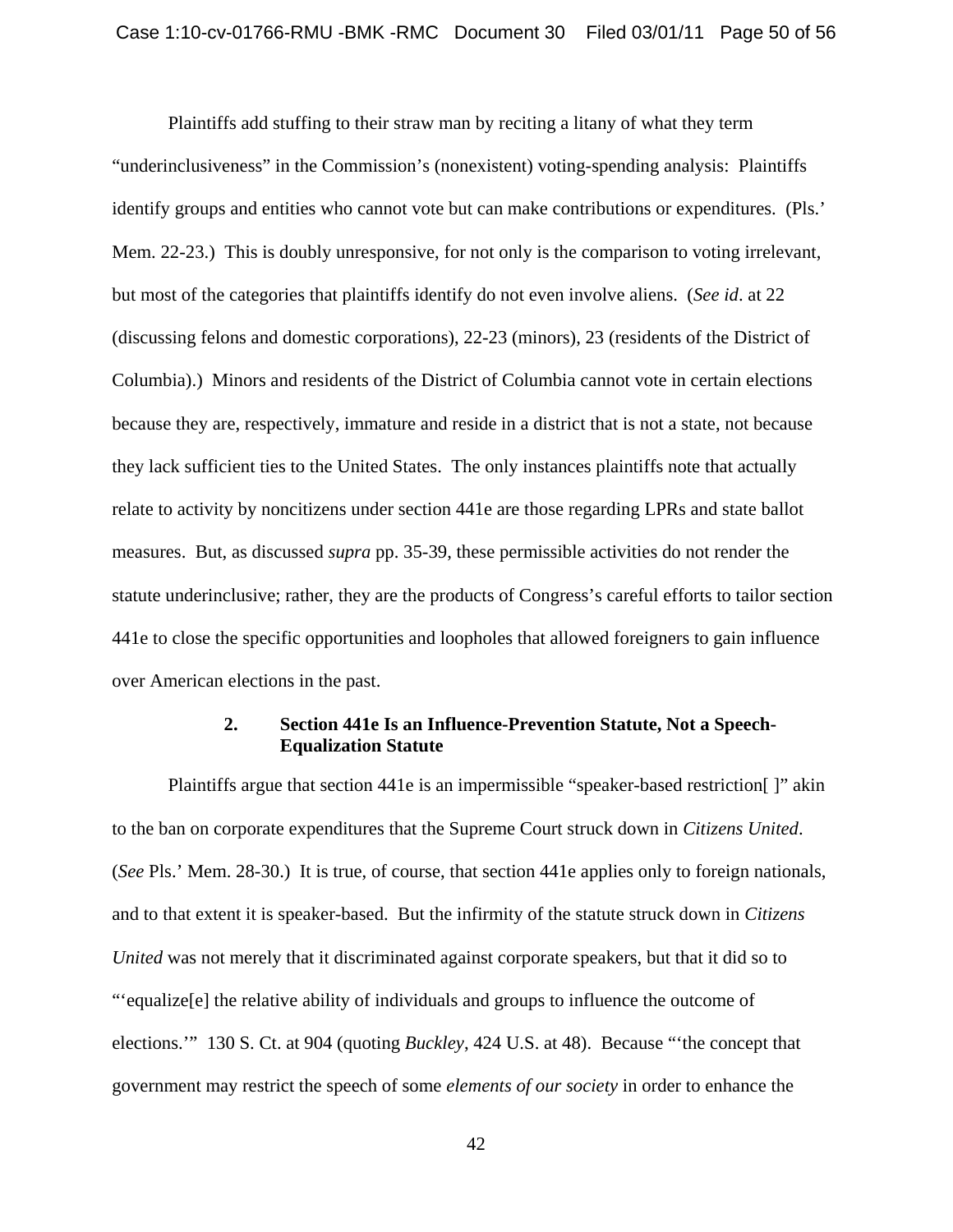relative voice of others is wholly foreign to the First Amendment,'" *id*. (quoting *Buckley*, 424 U.S. at 48-49) (emphasis added), the Court held that Congress's attempt to enhance individual speech at the expense of corporate speech was unconstitutional. *See id*. at 913.

Section 441e does not serve an impermissible speech-equalization purpose. The statute does not single out foreigners because they are wealthy or because their spending would have "distorting effects" on the political marketplace. *Cf. Austin v. Mich. Chamber of Commerce*, 494 U.S. 652, 660 (1990), *overruled by Citizens United*, 130 S. Ct. at 913. Rather, in the language of *Citizens United*, aliens simply are not "elements of our society" when it comes to elections. *See supra* pp. 8-10, 40-42 (discussing exclusion of aliens from democratic process). *Citizens United* noted repeatedly that the expenditure ban in that case was problematic because the affected corporations were "associations of citizens." *E.g.*, 130 S. Ct. at 906-07 ("[The statute] permits the Government to ban the political speech of millions of associations of citizens."); *id*. at 908 (noting that statute created "disfavored associations of citizens"); *see also id*. at 898 ("The right of *citizens* . . . to speak . . . is a precondition to enlightened self-government and a necessary means to protect it.") (emphasis added). Thus, it is not surprising that *Citizens United* explicitly declined to address the application of its holding to "the question whether the Government has a compelling interest in preventing foreign individuals or associations from influencing our Nation's political process." 130 S. Ct. at 911 (citing 2 U.S.C. § 441e). As the Commission has demonstrated at length, the government does indeed have a compelling interest in preventing foreign influence over "our Nation's political process," and section 441e is narrowly tailored to further that interest; nothing in *Citizens United*'s rejection of the speech-equalization rationale stands to the contrary.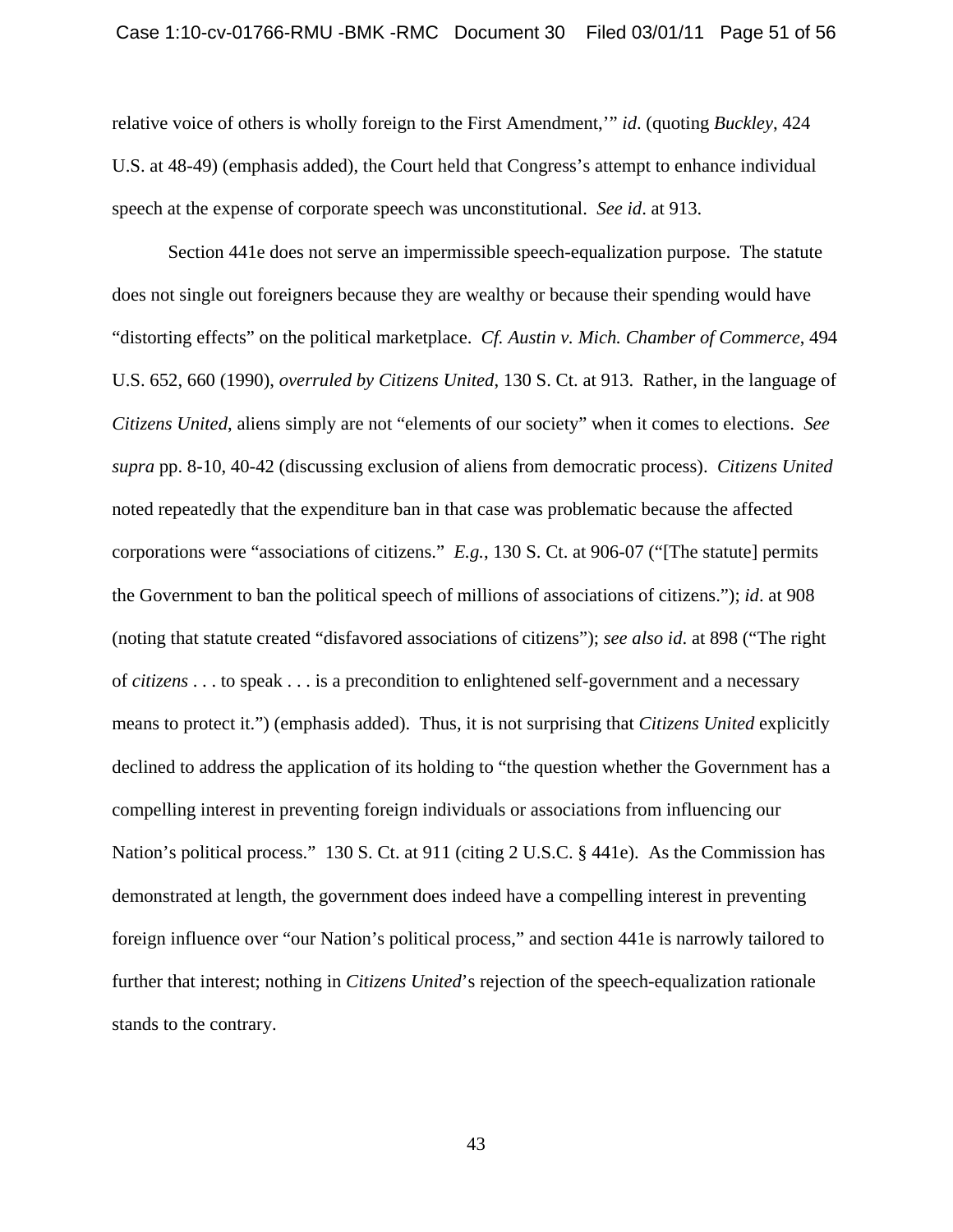Plaintiffs argue that the government's anti-influence interest could nonetheless be furthered by a contribution limit, and that a complete ban on contributions is therefore unnecessary. (Pls.' Mem. 30.) This argument conflates the government's interest in preserving democracy for citizens with its distinct interest in reducing the actual and apparent corruption arising from large contributions. *See Buckley*, 424 U.S. at 26-27 (describing anticorruption interest). In the context of anticorruption provisions that apply to citizens — whose legitimate power to sway elected officials is part and parcel of representative democracy — a contribution limit strikes a balance between (1) limiting the ability of any single contributor to give "to secure a political *quid pro quo* from current and potential office holders," *see id*. at 26, and (2) permitting contributors to express their support for a candidate financially and thereby influence his or her policies. *See Citizens United*, 130 S. Ct. at 910 ("[A] substantial and legitimate reason . . . to make a contribution . . . is that the candidate will respond by producing those political outcomes the supporter favors. Democracy is premised on responsiveness.") (internal quotation marks omitted). In the context of foreign nationals, however, the balancing of legitimate and undue influence is unnecessary, for American democracy is not premised on the responsiveness of our government to foreign interests. Thus, just as the government can prohibit aliens from voting in *any* election, *see Sugarman*, 413 U.S. at 648-49, or serving in *any* "police function," *Foley*, 435 U.S. at 300, or teaching *any* course in *any* public school, *Ambach*, 441 U.S. at 79-80, so must the government have the power to prohibit foreign nationals from engaging in *any* financial activity to help or hinder the election of the people who govern the nation. This is not an anticorruption measure; it is a basic tenet of self-governance.

#### **VI. CONCLUSION**

Plaintiffs conclude their brief with a sarcastic allusion to the architect of the September 11 attacks running for public office, thereby demonstrating insensitivity to the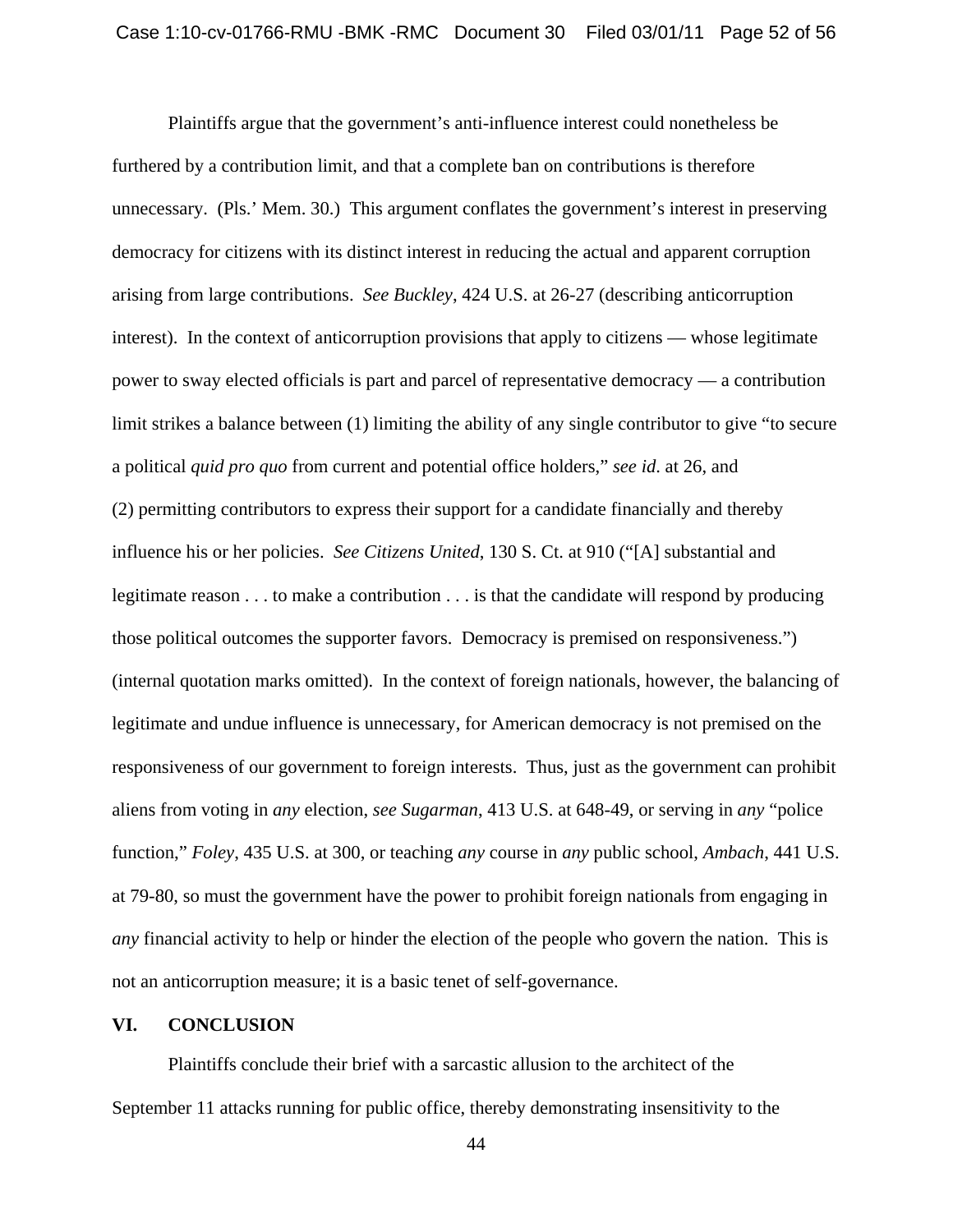security, foreign-affairs, and democratic interests at stake in this matter. The Constitution grants Congress and the President the authority — indeed, the duty — to protect the nation from foreign harm. Attempts to cause such harm take many forms, including, as history shows beyond any doubt, financial interference with American elections. Preventing that interference is thus a compelling governmental interest of the highest order — an interest that Congress has carefully furthered by prohibiting aliens who hold no permanent legal ties to the United States from bankrolling American candidates. Nothing in the Constitution prohibits this reasonable and tailored protection of the American system of self-government.

Respectfully submitted,

Phillip Christopher Hughey Acting General Counsel chughey@fec.gov

David Kolker Associate General Counsel dkolker@fec.gov

Kevin Deeley Assistant General Counsel kdeeley@fec.gov

 /s/ Adav Noti Adav Noti (D.C. Bar No. 490714) Steve N. Hajjar Attorneys anoti@fec.gov shajjar@fec.gov

FEDERAL ELECTION COMMISSION 999 E Street NW Washington, DC 20463 March 1, 2011 (202) 694-1650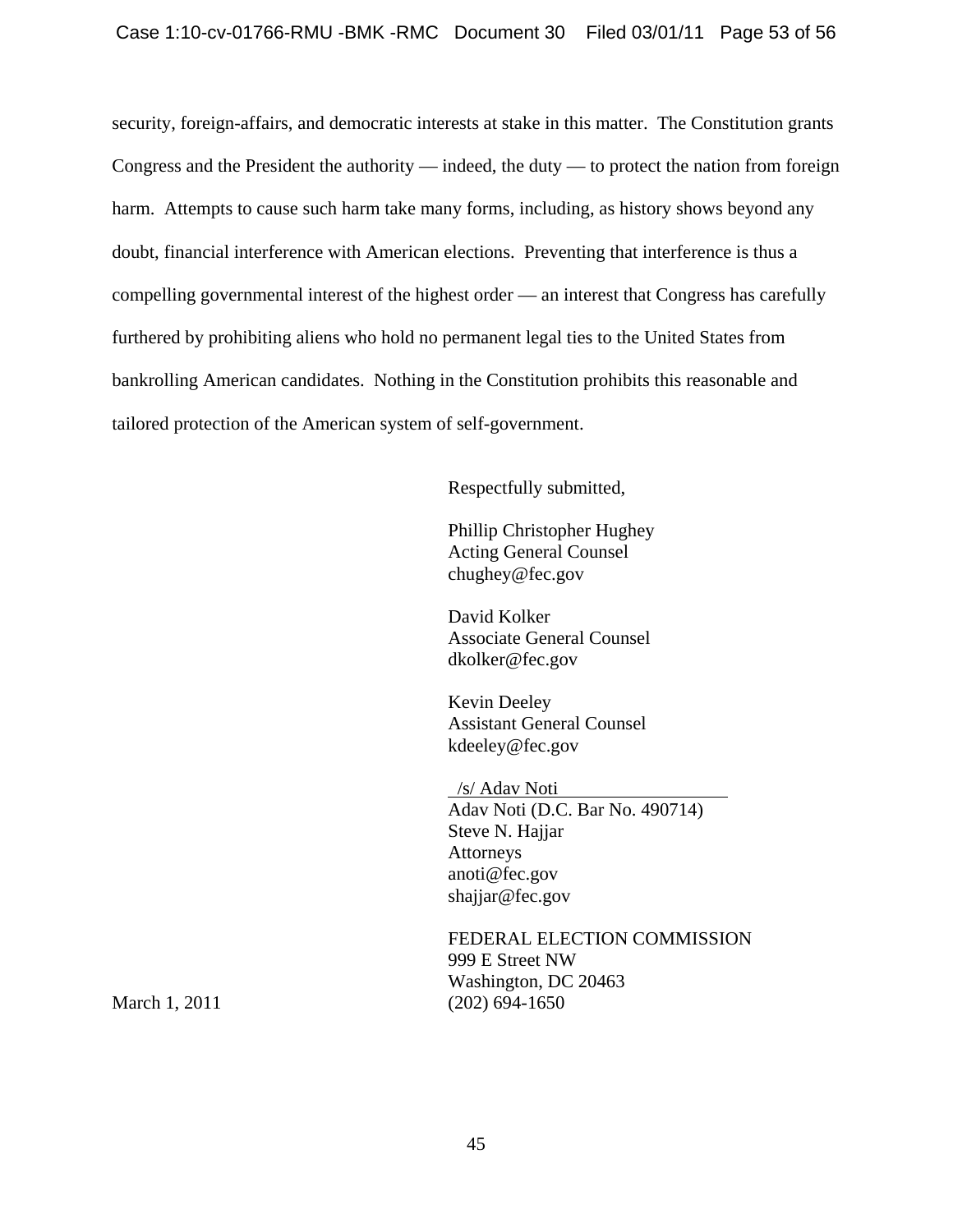# **UNITED STATES DISTRICT COURT FOR THE DISTRICT OF COLUMBIA**

 $)$ BENJAMIN BLUMAN, *et al*., )  $\overline{\phantom{a}}$  $)$ v. (1) FEDERAL ELECTION COMMISSION, ) Defendant. \_\_\_\_\_\_\_\_\_\_\_\_\_\_\_\_\_\_\_\_\_\_\_\_\_\_\_\_\_\_\_\_\_\_\_\_)

\_\_\_\_\_\_\_\_\_\_\_\_\_\_\_\_\_\_\_\_\_\_\_\_\_\_\_\_\_\_\_\_\_\_\_\_

Plaintiffs,  $Civ. No. 10-1766 (RMU/Three-Judge Court)$ 

) STATEMENT OF GENUINE ISSUES

### **FEDERAL ELECTION COMMISSION'S STATEMENT OF GENUINE ISSUES**

 Pursuant to LCvR 7(h), defendant Federal Election Commission respectfully submits the following Statement of Genuine Issues in response to plaintiffs' Statement of Material Facts (Docket No. 19).

1-6. No response.

7. Renewal or extension of nonimmigrant visas is not automatic. *See* U.S.

Citizenship & Immigration Servs., *How Do I Extend My Nonimmigrant Stay in the United States*, at 2, http://www.uscis.gov/USCIS/Resources/C1en.pdf (Aug. 2008) ("An extension of stay is not automatic. We will look at your situation . . . and decide whether or not to grant your application. If we grant it, we will also decide how long to extend your stay. We will not grant an extension if circumstances indicate that an extension is not warranted."). A nonimmigrant must leave the United States "at the expiration of his or her authorized period of admission or extension." 8 C.F.R. § 214.1(a)(3)(ii).

8-9. No response.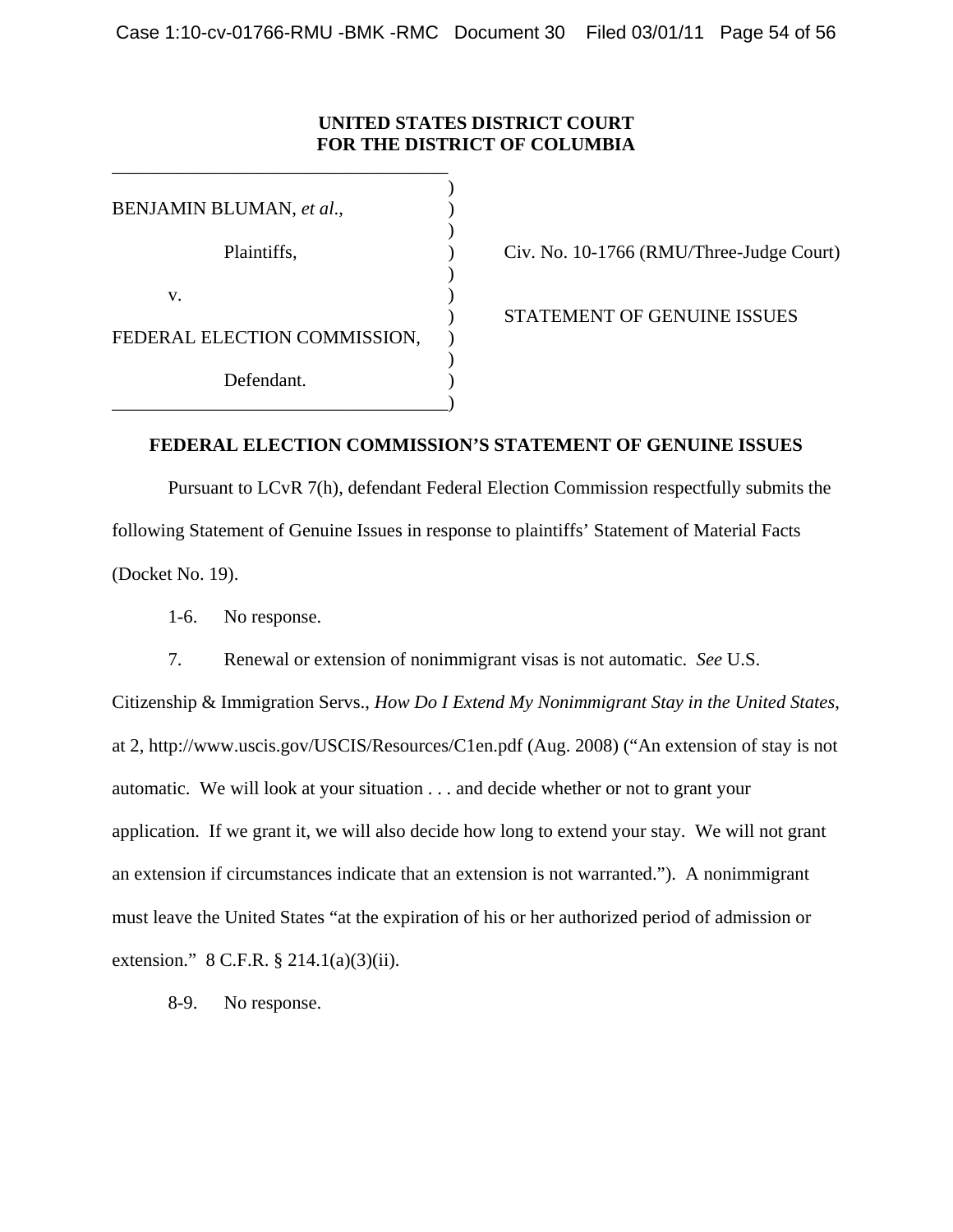10. The strength and substance of plaintiffs' "political views" are not material to this action, as section 441e does not prohibit foreign nationals from expressing such views on any issue. *See* 2 U.S.C. § 441e.

11-20. No response.

- 21. *See supra* ¶ 7.
- 22. No response.
- 23. *See supra* ¶ 10.

24-28. No response.

29. The Club for Growth does not accept donations from foreign nationals. *See* Club for Growth, *Frequently Asked Questions*,

http://www.clubforgrowth.org/aboutus/?subsec=0&id=17#M10 (last visited Feb. 28, 2011) ("We do not accept donations from corporations, labor unions, foreign nationals, or federal contractors.").

30-31. No response.

Respectfully submitted,

Phillip Christopher Hughey Acting General Counsel chughey@fec.gov

David Kolker Associate General Counsel dkolker@fec.gov

Kevin Deeley Assistant General Counsel kdeeley@fec.gov

 /s/ Adav Noti Adav Noti (D.C. Bar No. 490714) Steve N. Hajjar Attorneys anoti@fec.gov